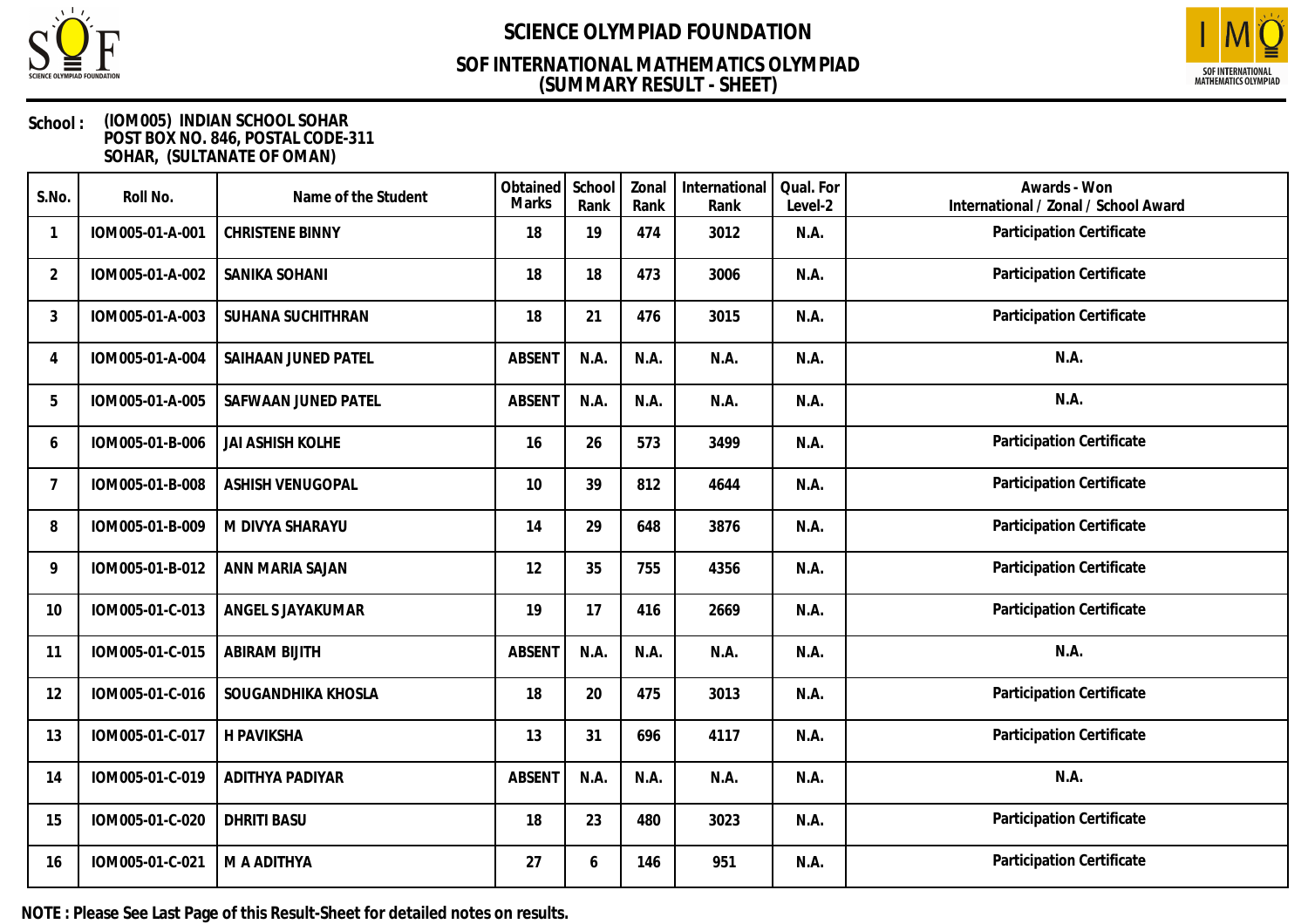

## **(SUMMARY RESULT - SHEET) SOF INTERNATIONAL MATHEMATICS OLYMPIAD**



### **School : (IOM005) INDIAN SCHOOL SOHAR POST BOX NO. 846, POSTAL CODE-311 SOHAR, (SULTANATE OF OMAN)**

| S.No. | Roll No.        | Name of the Student  | Obtained<br>Marks | School<br>Rank | Zonal<br>Rank | International<br>Rank | Qual. For<br>Level-2 | Awards - Won<br>International / Zonal / School Award |
|-------|-----------------|----------------------|-------------------|----------------|---------------|-----------------------|----------------------|------------------------------------------------------|
| 17    | IOM005-01-D-022 | MD OZAIR EKRAM       | 18                | 22             | 478           | 3021                  | N.A.                 | Participation Certificate                            |
| 18    | IOM005-01-D-023 | <b>ABHINAV SINGH</b> | 22                | 13             | 289           | 1962                  | N.A.                 | Participation Certificate                            |
| 19    | IOM005-01-D-025 | NORAH ANN VARGHESE   | 9                 | 40             | 832           | 4727                  | N.A.                 | Participation Certificate                            |
| 20    | IOM005-01-D-026 | AROUSH FATHIMA       | <b>ABSENT</b>     | N.A.           | N.A.          | N.A.                  | N.A.                 | N.A.                                                 |
| 21    | IOM005-01-D-028 | <b>VED H DHOLA</b>   | <b>ABSENT</b>     | N.A.           | N.A.          | N.A.                  | N.A.                 | N.A.                                                 |
| 22    | IOM005-01-D-029 | R YOKESH             | 16                | 27             | 577           | 3507                  | N.A.                 | Participation Certificate                            |
| 23    | IOM005-01-E-031 | <b>SHARONEE S</b>    | 12                | 33             | 738           | 4283                  | N.A.                 | Participation Certificate                            |
| 24    | IOM005-01-E-032 | <b>D GUNASREE</b>    | 9                 | 42             | 844           | 4792                  | N.A.                 | Participation Certificate                            |
| 25    | IOM005-01-E-035 | NEVIN JOE BINOY      | <b>ABSENT</b>     | N.A.           | N.A.          | N.A.                  | N.A.                 | N.A.                                                 |
| 26    | IOM005-01-E-036 | SYED TAHA HASAN      | 24                | 9              | 237           | 1617                  | N.A.                 | Participation Certificate                            |
| 27    | IOM005-01-E-037 | HARSHIKA MISHRA      | 23                | 11             | 244           | 1679                  | N.A.                 | Participation Certificate                            |
| 28    | IOM005-01-E-038 | MARIA ELSA EAPEN     | 21                | 15             | 337           | 2273                  | N.A.                 | Participation Certificate                            |
| 29    | IOM005-01-F-039 | ANN LIZ PAUL         | 28                | 4              | 117           | 746                   | N.A.                 | Participation Certificate                            |
| 30    | IOM005-01-F-040 | M NIKHIL SRIRAM      | 8                 | 43             | 862           | 4874                  | N.A.                 | Participation Certificate                            |
| 31    | IOM005-01-F-041 | <b>NIVEDH</b>        | 12                | 34             | 744           | 4312                  | N.A.                 | Participation Certificate                            |
| 32    | IOM005-01-F-043 | <b>T ADHVAI</b>      | 29                | 3              | 102           | 616                   | N.A.                 | School Bronze Medal + Participation Certificate      |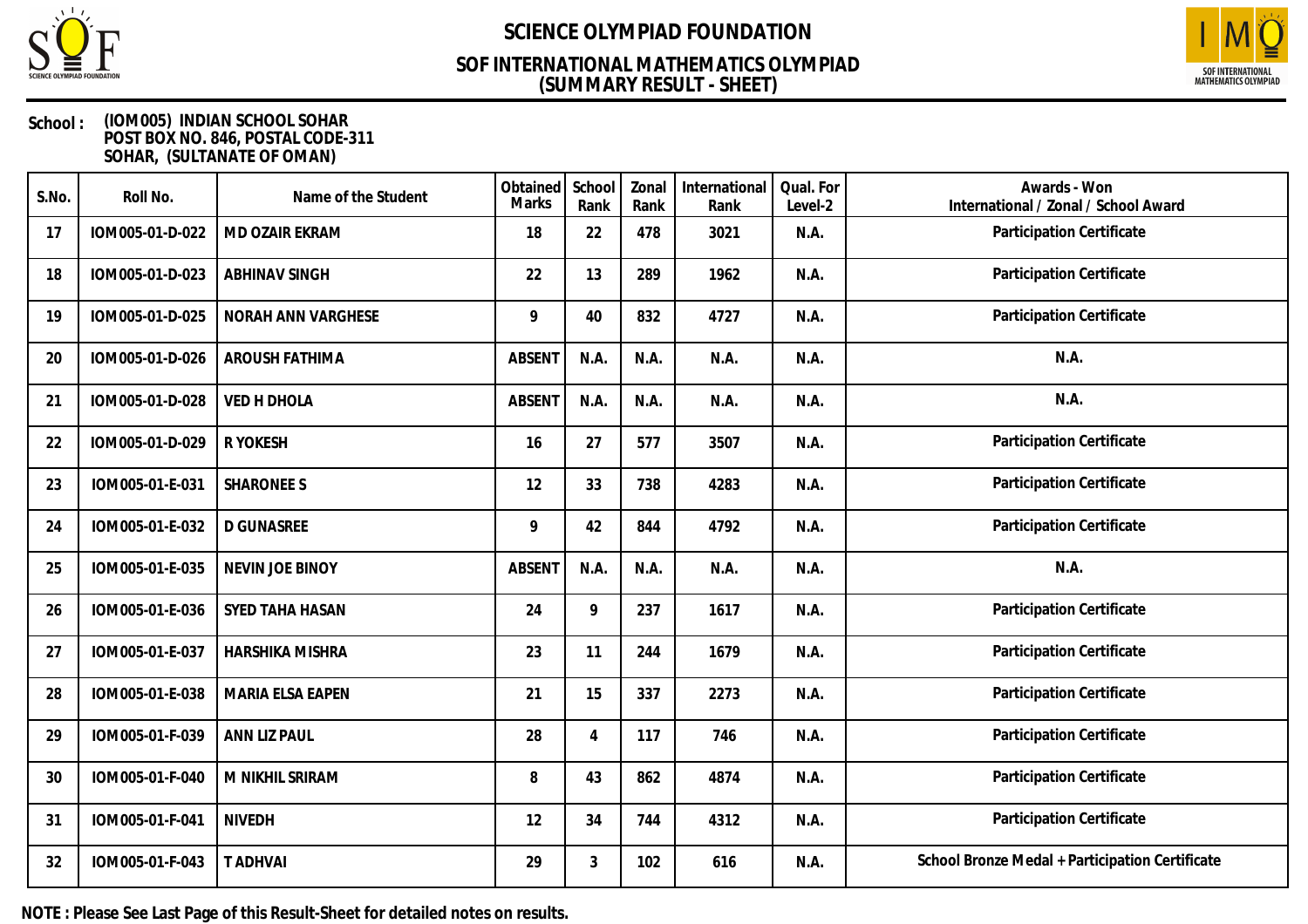

## **(SUMMARY RESULT - SHEET) SOF INTERNATIONAL MATHEMATICS OLYMPIAD**



### **School : (IOM005) INDIAN SCHOOL SOHAR POST BOX NO. 846, POSTAL CODE-311 SOHAR, (SULTANATE OF OMAN)**

| S.No. | Roll No.        | Name of the Student    | Obtained<br><b>Marks</b> | School<br>Rank | Zonal<br>Rank | International<br>Rank | Qual. For<br>Level-2 | Awards - Won<br>International / Zonal / School Award |
|-------|-----------------|------------------------|--------------------------|----------------|---------------|-----------------------|----------------------|------------------------------------------------------|
| 33    | IOM005-01-F-044 | S AVANTHIKA            | 33                       | $\overline{2}$ | 41            | 190                   | N.A.                 | School Silver Medal + Participation Certificate      |
| 34    | IOM005-01-F-045 | C H ESWAR              | 23                       | 12             | 258           | 1798                  | N.A.                 | Participation Certificate                            |
| 35    | IOM005-01-F-046 | <b>HAREEM</b>          | $\overline{7}$           | 44             | 873           | 4943                  | N.A.                 | Participation Certificate                            |
| 36    | IOM005-01-F-047 | <b>ABHINAV JITHISH</b> | 27                       | $\overline{7}$ | 147           | 952                   | N.A.                 | Participation Certificate                            |
| 37    | IOM005-01-G-049 | <b>ASHWIN PODUTHAS</b> | 12                       | 36             | 756           | 4357                  | N.A.                 | Participation Certificate                            |
| 38    | IOM005-01-G-052 | <b>ANEETA SHINE</b>    | <b>ABSEN1</b>            | N.A.           | N.A.          | N.A.                  | N.A.                 | N.A.                                                 |
| 39    | IOM005-01-G-053 | <b>HELEN MARIYA</b>    | 21                       | 16             | 350           | 2327                  | N.A.                 | Participation Certificate                            |
| 40    | IOM005-01-H-054 | <b>KUSHAL SHASTRI</b>  | <b>ABSENT</b>            | N.A.           | N.A.          | N.A.                  | N.A.                 | N.A.                                                 |
| 41    | IOM005-01-H-055 | NIVEDITA HIREMATH      | <b>ABSENT</b>            | N.A.           | N.A.          | N.A.                  | N.A.                 | N.A.                                                 |
| 42    | IOM005-01-H-056 | AADHYA SUJITH          | 11                       | 38             | 782           | 4503                  | N.A.                 | Participation Certificate                            |
| 43    | IOM005-01-I-057 | <b>ABU GHAZI</b>       | 33                       | $\mathbf{1}$   | 35            | 174                   | N.A.                 | School Gold Medal + Participation Certificate        |
| 44    | IOM005-01-I-058 | <b>ISHIKA MATHUR</b>   | $\overline{7}$           | 45             | 875           | 4945                  | N.A.                 | Participation Certificate                            |
| 45    | IOM005-01-I-060 | MUHAMMED QAIS MUNAFER  | 24                       | 8              | 214           | 1527                  | N.A.                 | Participation Certificate                            |
| 46    | IOM005-01-I-061 | S ARYA                 | $\Omega$                 | N.A.           | N.A.          | N.A.                  | N.A.                 | Participation Certificate                            |
| 47    | IOM005-01-I-062 | <b>NAYNIKA SHIJU</b>   | 18                       | 24             | 502           | 3085                  | N.A.                 | Participation Certificate                            |
| 48    | IOM005-01-I-063 | <b>MAITRY DEGAMA</b>   | 27                       | 5              | 138           | 916                   | N.A.                 | Participation Certificate                            |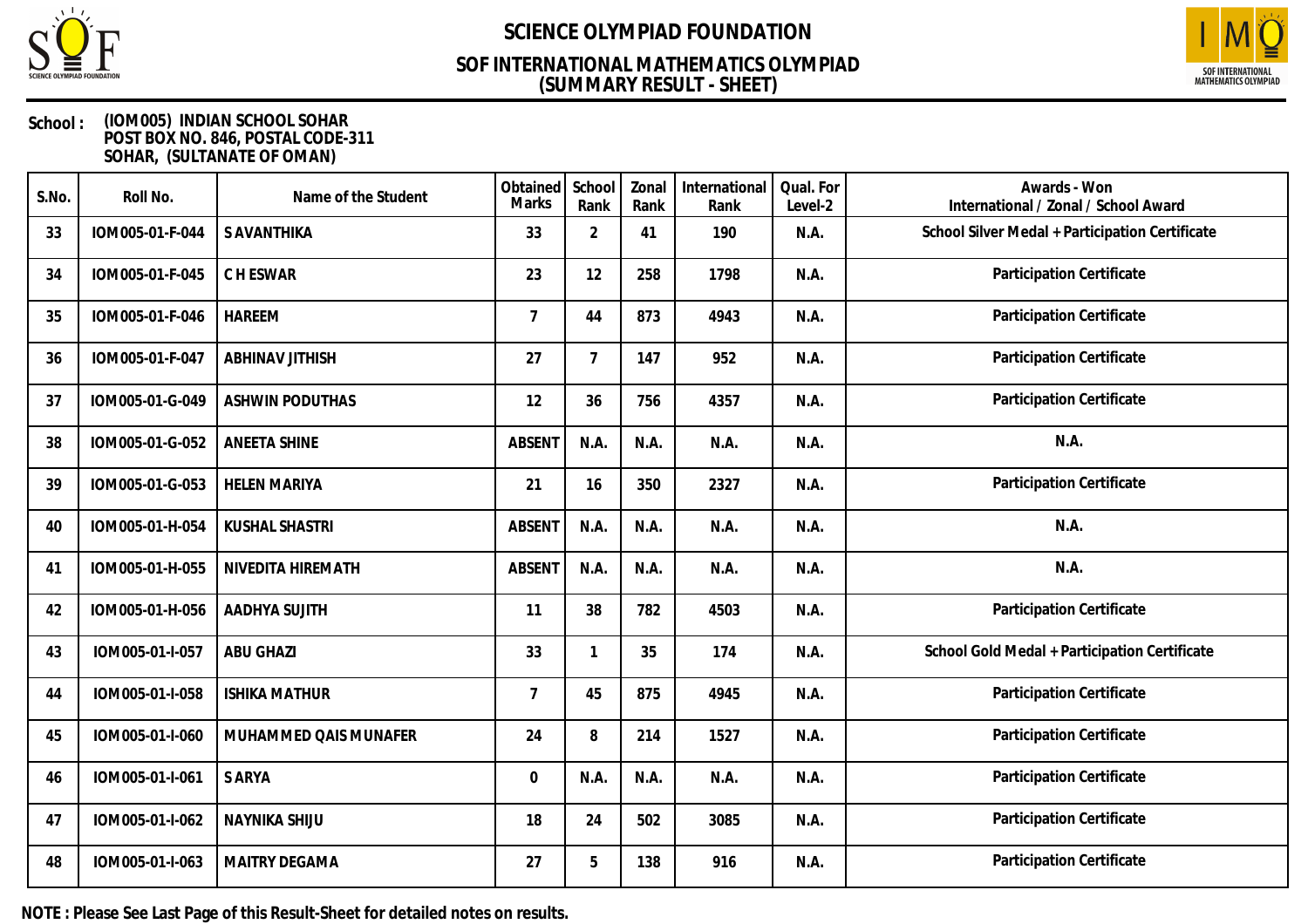

## **(SUMMARY RESULT - SHEET) SOF INTERNATIONAL MATHEMATICS OLYMPIAD**



| S.No.          | Roll No.        | Name of the Student      | Obtained<br>Marks | School<br>Rank | Zonal<br>Rank | International<br>Rank | Qual. For<br>Level-2 | Awards - Won<br>International / Zonal / School Award |
|----------------|-----------------|--------------------------|-------------------|----------------|---------------|-----------------------|----------------------|------------------------------------------------------|
| 49             | IOM005-01-I-065 | <b>ANIKET SHARMA</b>     | 18                | 20             | 475           | 3013                  | N.A.                 | Participation Certificate                            |
| 50             | IOM005-01-I-066 | PRANAV TY                | 22                | 14             | 315           | 2075                  | N.A.                 | Participation Certificate                            |
| 51             | IOM005-01-J-067 | <b>SALIHA ALI</b>        | <b>ABSENT</b>     | N.A.           | N.A.          | N.A.                  | N.A.                 | N.A.                                                 |
| 52             | IOM005-01-J-068 | <b>AMEYA PRAVEEN</b>     | 11                | 37             | 775           | 4458                  | N.A.                 | Participation Certificate                            |
| 53             | IOM005-01-J-069 | DHYAN SAJILESH           | 14                | 30             | 664           | 3981                  | N.A.                 | Participation Certificate                            |
| 54             | IOM005-01-J-070 | MEKHA MANOJ KUMAR        | 15                | 28             | 637           | 3828                  | N.A.                 | Participation Certificate                            |
| 55             | IOM005-01-J-072 | SHAYAN SHANEEB MUNDAMPRA | 17                | 25             | 556           | 3375                  | N.A.                 | Participation Certificate                            |
| 56             | IOM005-01-J-074 | AARTHAV KUMAR AMB        | 9                 | 41             | 841           | 4788                  | N.A.                 | Participation Certificate                            |
| 57             | IOM005-01-J-075 | SAMUEL BINU              | 13                | 32             | 723           | 4223                  | N.A.                 | Participation Certificate                            |
| 58             | IOM005-01-J-076 | RUDRA RAJESH HADFADKAR   | <b>ABSENT</b>     | N.A.           | N.A.          | N.A.                  | N.A.                 | N.A.                                                 |
| 59             | IOM005-01-B-077 | <b>ABHIRUP BOSE</b>      | 23                | 10             | 243           | 1655                  | N.A.                 | Participation Certificate                            |
|                | IOM005-02-A-002 | <b>AMAAN MAJOTHI</b>     | ABSENT            | N.A.           | N.A.          | N.A.                  | N.A.                 | N.A.                                                 |
| $\overline{2}$ | IOM005-02-A-003 | TIERRA STEPHEN           | 13                | 25             | 784           | 4179                  | N.A.                 | Participation Certificate                            |
| 3              | IOM005-02-A-004 | PATIL TANISHKA           | 14                | 23             | 753           | 4037                  | N.A.                 | Participation Certificate                            |
| 4              | IOM005-02-A-005 | <b>INSPREET SINGH</b>    | 27                | $\overline{2}$ | 151           | 957                   | N.A.                 | School Silver Medal + Participation Certificate      |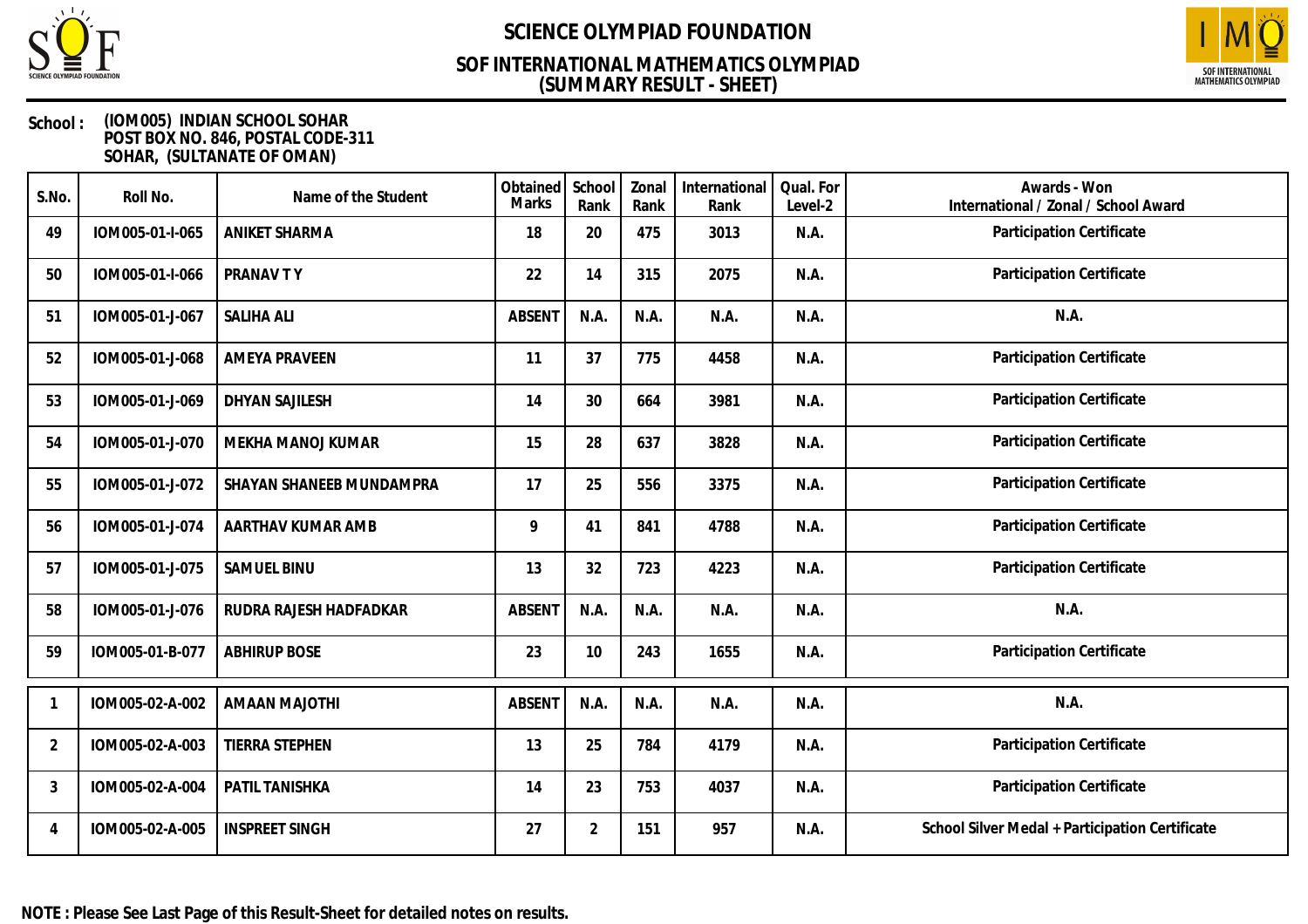

## **(SUMMARY RESULT - SHEET) SOF INTERNATIONAL MATHEMATICS OLYMPIAD**



### **School : (IOM005) INDIAN SCHOOL SOHAR POST BOX NO. 846, POSTAL CODE-311 SOHAR, (SULTANATE OF OMAN)**

| S.No. | Roll No.        | Name of the Student      | Obtained<br>Marks | School<br>Rank | Zonal<br>Rank | International<br>Rank | Qual. For<br>Level-2 | Awards - Won<br>International / Zonal / School Award |
|-------|-----------------|--------------------------|-------------------|----------------|---------------|-----------------------|----------------------|------------------------------------------------------|
| 5     | IOM005-02-A-006 | MARIA SUSAN JAMES        | <b>ABSENT</b>     | N.A.           | N.A.          | N.A.                  | N.A.                 | N.A.                                                 |
| 6     | IOM005-02-A-007 | DHRUSHI K MODI           | 9                 | 50             | 996           | 4831                  | N.A.                 | Participation Certificate                            |
| 7     | IOM005-02-A-008 | SIDHARTH SUNIL KURUP     | <b>ABSENT</b>     | N.A.           | N.A.          | N.A.                  | N.A.                 | N.A.                                                 |
| 8     | IOM005-02-B-010 | SRIPRANAV                | 15                | 18             | 674           | 3796                  | N.A.                 | Participation Certificate                            |
| 9     | IOM005-02-B-012 | <b>ALAN ALPHONS SABU</b> | <b>ABSENT</b>     | N.A.           | N.A.          | N.A.                  | N.A.                 | N.A.                                                 |
| 10    | IOM005-02-B-015 | AAYUSH GARUDKAR          | 11                | 37             | 897           | 4532                  | N.A.                 | Participation Certificate                            |
| 11    | IOM005-02-B-017 | <b>ARYAN SAJEEV</b>      | 10                | 47             | 975           | 4757                  | N.A.                 | Participation Certificate                            |
| 12    | IOM005-02-B-018 | <b>RAKENDUK</b>          | 23                | 4              | 263           | 1710                  | N.A.                 | Participation Certificate                            |
| 13    | IOM005-02-B-019 | <b>ARUSH JINDAL</b>      | 26                | $\mathfrak{Z}$ | 171           | 1116                  | N.A.                 | School Bronze Medal + Participation Certificate      |
| 14    | IOM005-02-B-020 | MAHAMAYA M               | <b>ABSENT</b>     | N.A.           | N.A.          | N.A.                  | N.A.                 | N.A.                                                 |
| 15    | IOM005-02-B-021 | <b>FATHIMA ZIYA</b>      | <b>ABSENT</b>     | N.A.           | N.A.          | N.A.                  | N.A.                 | N.A.                                                 |
| 16    | IOM005-02-B-022 | <b>ANKIT SUJIT PATIL</b> | 9                 | 49             | 993           | 4825                  | N.A.                 | Participation Certificate                            |
| 17    | IOM005-02-C-023 | <b>ABHINAND</b>          | <b>ABSENT</b>     | N.A.           | N.A.          | N.A.                  | N.A.                 | N.A.                                                 |
| 18    | IOM005-02-C-024 | RASIQ OMER FAADHIL       | 8                 | 56             | 1023          | 4914                  | N.A.                 | Participation Certificate                            |
| 19    | IOM005-02-C-026 | <b>FATIMA KHAN</b>       | <b>ABSENT</b>     | N.A.           | N.A.          | N.A.                  | N.A.                 | N.A.                                                 |
| 20    | IOM005-02-C-027 | RAJAT RAVI KHADSE        | <b>ABSENT</b>     | N.A.           | N.A.          | N.A.                  | N.A.                 | N.A.                                                 |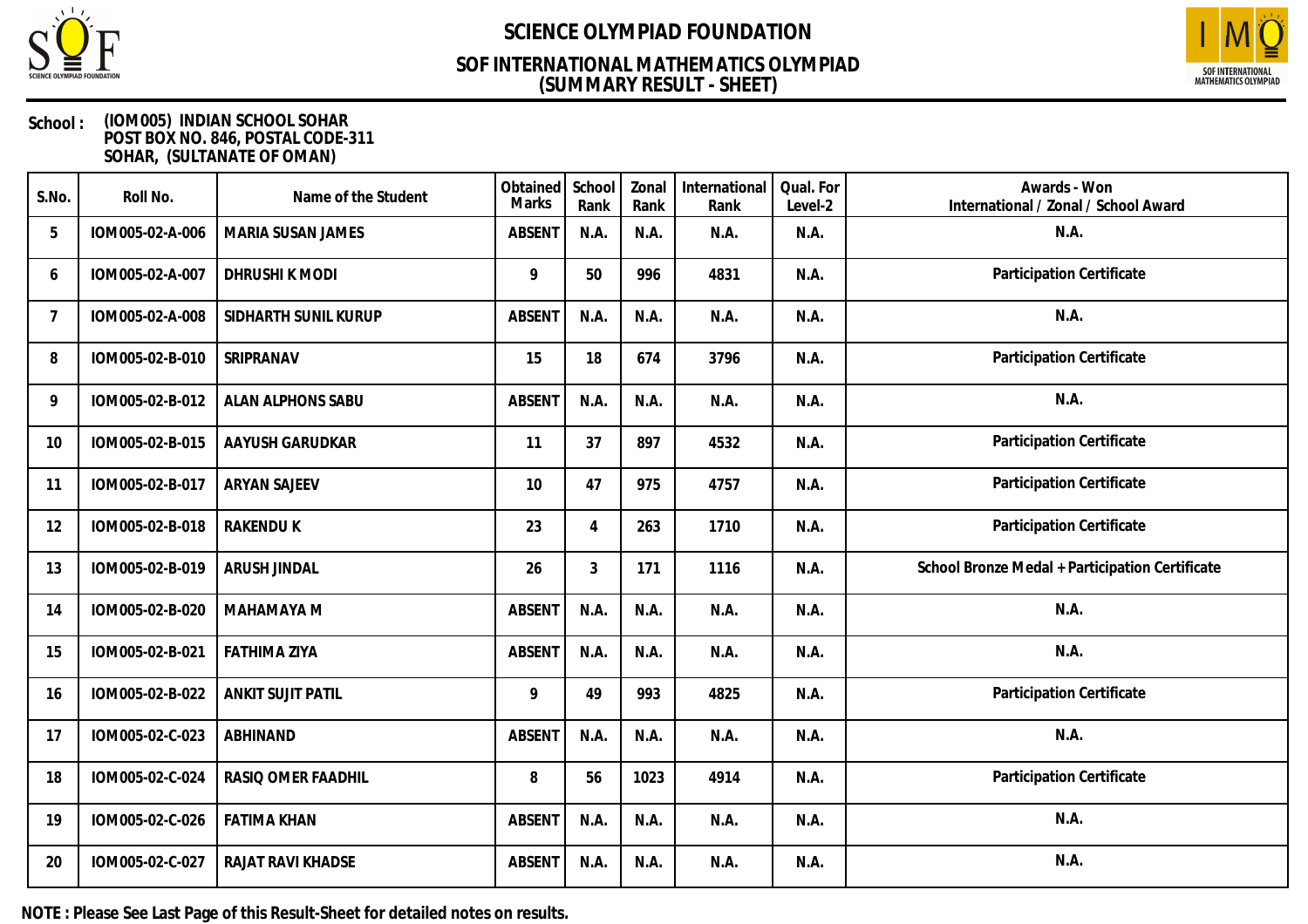

## **(SUMMARY RESULT - SHEET) SOF INTERNATIONAL MATHEMATICS OLYMPIAD**



### **School : (IOM005) INDIAN SCHOOL SOHAR POST BOX NO. 846, POSTAL CODE-311 SOHAR, (SULTANATE OF OMAN)**

| S.No. | Roll No.        | Name of the Student         | Obtained<br><b>Marks</b> | School<br>Rank | Zonal<br>Rank | International<br>Rank | Qual. For<br>Level-2 | Awards - Won<br>International / Zonal / School Award |
|-------|-----------------|-----------------------------|--------------------------|----------------|---------------|-----------------------|----------------------|------------------------------------------------------|
| 21    | IOM005-02-D-028 | <b>ANTRA ANKIT SHAH</b>     | 19                       | $\overline{7}$ | 428           | 2742                  | N.A.                 | Participation Certificate                            |
| 22    | IOM005-02-D-029 | <b>BILHAMOL BINU</b>        | 13                       | 24             | 783           | 4178                  | N.A.                 | Participation Certificate                            |
| 23    | IOM005-02-D-030 | SAVDEVKAR PRATHAMESH G      | 19                       | 8              | 431           | 2750                  | N.A.                 | Participation Certificate                            |
| 24    | IOM005-02-D-031 | SREENATH SRINIVASA GOPALAN  | 11                       | 35             | 891           | 4521                  | N.A.                 | Participation Certificate                            |
| 25    | IOM005-02-D-033 | <b>VEMURI ABHIRAM</b>       | 13                       | 29             | 815           | 4264                  | N.A.                 | Participation Certificate                            |
| 26    | IOM005-02-D-034 | PALLAVI DAS                 | <b>ABSENT</b>            | N.A.           | N.A.          | N.A.                  | N.A.                 | N.A.                                                 |
| 27    | IOM005-02-D-035 | <b>DAKSHINA DINESH</b>      | 11                       | 40             | 913           | 4576                  | N.A.                 | Participation Certificate                            |
| 28    | IOM005-02-D-037 | <b>ABEL ROBIN</b>           | ABSENT                   | N.A.           | N.A.          | N.A.                  | N.A.                 | N.A.                                                 |
| 29    | IOM005-02-D-038 | SWARNI MANDAR WAINGANKAR    | <b>ABSENT</b>            | N.A.           | N.A.          | N.A.                  | N.A.                 | N.A.                                                 |
| 30    | IOM005-02-D-039 | MANITH MANJUNATH RAO        | $\overline{7}$           | 59             | 1051          | 4980                  | N.A.                 | Participation Certificate                            |
| 31    | IOM005-02-D-040 | <b>AKSHAY SHARMA</b>        | 16                       | 15             | 632           | 3643                  | N.A.                 | Participation Certificate                            |
| 32    | IOM005-02-E-041 | NIA MARIA BINOY             | <b>ABSENT</b>            | N.A.           | N.A.          | N.A.                  | N.A.                 | N.A.                                                 |
| 33    | IOM005-02-E-043 | <b>BRIONA SHANEEP SINGH</b> | 17                       | 11             | 555           | 3333                  | N.A.                 | Participation Certificate                            |
| 34    | IOM005-02-E-044 | <b>ADVIKA RAY</b>           | 15                       | 20             | 694           | 3847                  | N.A.                 | Participation Certificate                            |
| 35    | IOM005-02-E-046 | <b>AAGNEY JV</b>            | 10                       | 42             | 949           | 4701                  | N.A.                 | Participation Certificate                            |
| 36    | IOM005-02-F-048 | SAMRIDDHI MILAN DOSHI       | 9                        | 54             | 1019          | 4877                  | N.A.                 | Participation Certificate                            |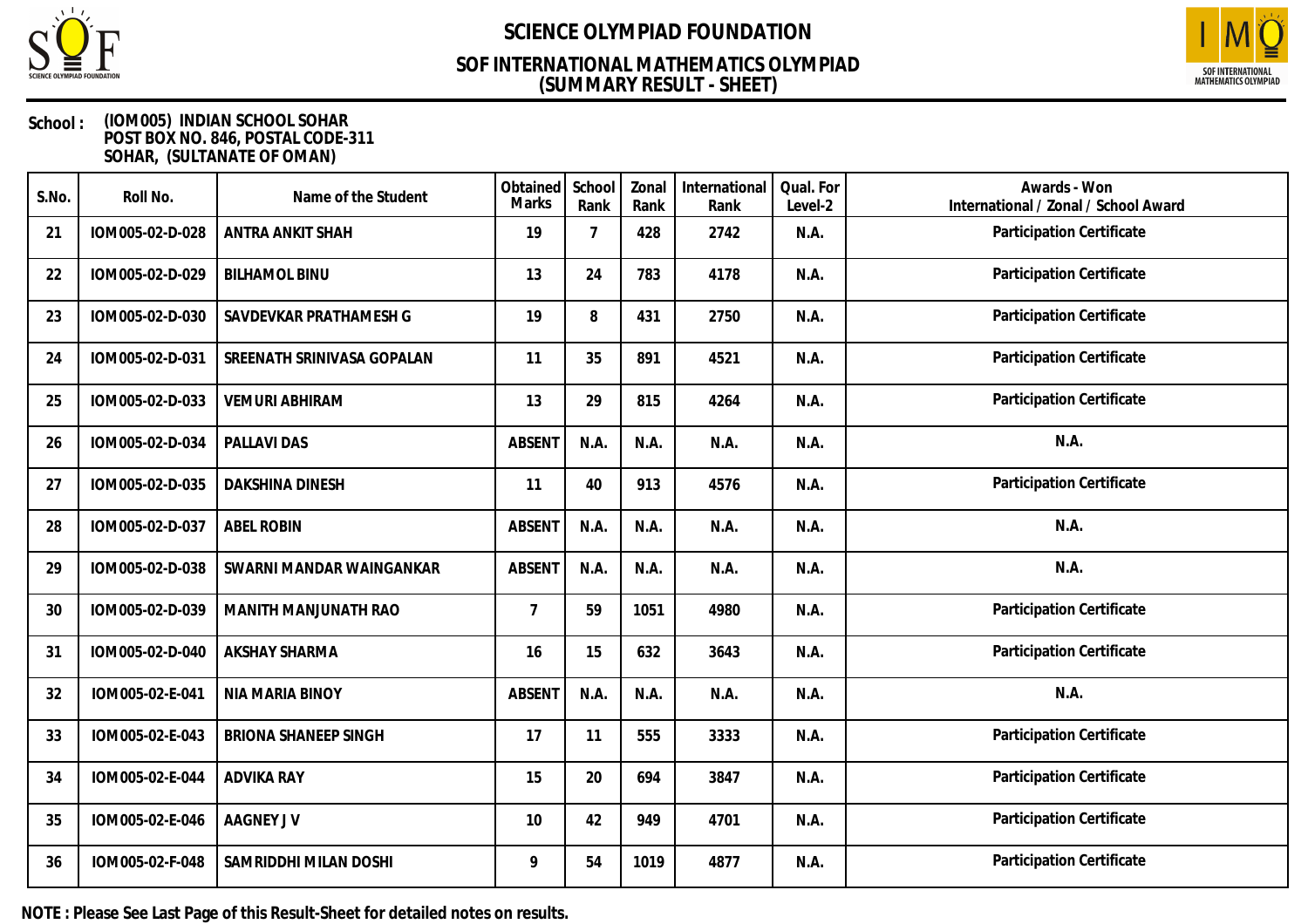

## **(SUMMARY RESULT - SHEET) SOF INTERNATIONAL MATHEMATICS OLYMPIAD**



### **School : (IOM005) INDIAN SCHOOL SOHAR POST BOX NO. 846, POSTAL CODE-311 SOHAR, (SULTANATE OF OMAN)**

| S.No. | Roll No.        | Name of the Student              | Obtained<br><b>Marks</b> | School<br>Rank | Zonal<br>Rank | International<br>Rank | Qual. For<br>Level-2 | Awards - Won<br>International / Zonal / School Award |
|-------|-----------------|----------------------------------|--------------------------|----------------|---------------|-----------------------|----------------------|------------------------------------------------------|
| 37    | IOM005-02-F-049 | ASTHA TEJASKUMAR PATEL           | 13                       | 28             | 802           | 4226                  | N.A.                 | Participation Certificate                            |
| 38    | IOM005-02-F-050 | GAUTHAM KALLESHAPPA CHIKKANALLUR | 16                       | 14             | 609           | 3571                  | N.A.                 | Participation Certificate                            |
| 39    | IOM005-02-F-051 | <b>TEJASVINI SINGH</b>           | $\overline{7}$           | 60             | 1059          | 5003                  | N.A.                 | Participation Certificate                            |
| 40    | IOM005-02-F-052 | SHREYAN RUTUPARNA SALODKAR       | <b>ABSENT</b>            | N.A.           | N.A.          | N.A.                  | N.A.                 | N.A.                                                 |
| 41    | IOM005-02-F-053 | NAVEEN RENNY JOSEPH              | 9                        | 51             | 1013          | 4868                  | N.A.                 | Participation Certificate                            |
| 42    | IOM005-02-F-054 | NEDHYA BINU NAIR                 | 8                        | 58             | 1042          | 4955                  | N.A.                 | Participation Certificate                            |
| 43    | IOM005-02-F-055 | RIDDHIMA FALODIA                 | 20                       | 6              | 395           | 2516                  | N.A.                 | Participation Certificate                            |
| 44    | IOM005-02-F-056 | <b>EHAN FAIJAS</b>               | 14                       | 21             | 732           | 3976                  | N.A.                 | Participation Certificate                            |
| 45    | IOM005-02-F-057 | SWARNAVO BANERJEE                | 31                       | 1              | 56            | 323                   | N.A.                 | School Gold Medal + Participation Certificate        |
| 46    | IOM005-02-G-058 | <b>ISHAAN PRATAP VARMA</b>       | 15                       | 17             | 671           | 3790                  | N.A.                 | Participation Certificate                            |
| 47    | IOM005-02-G-059 | EDWIN CHEPPALA BINU              | 13                       | 31             | 826           | 4285                  | N.A.                 | Participation Certificate                            |
| 48    | IOM005-02-G-061 | <b>MAHAK SHARMA</b>              | 11                       | 39             | 911           | 4569                  | N.A.                 | Participation Certificate                            |
| 49    | IOM005-02-G-062 | JOANNA MARY JIMSON               | <b>ABSENT</b>            | N.A.           | N.A.          | N.A.                  | N.A.                 | N.A.                                                 |
| 50    | IOM005-02-G-063 | <b>VIGNESH CHANDRASEKAR</b>      | <b>ABSENT</b>            | N.A.           | N.A.          | N.A.                  | N.A.                 | N.A.                                                 |
| 51    | IOM005-02-G-064 | <b>ADITI VIGNESH</b>             | 5                        | 64             | 1097          | 5110                  | N.A.                 | Participation Certificate                            |
| 52    | IOM005-02-G-065 | SOUNDARA PANDIYAN VARSHAN        | <b>ABSENT</b>            | N.A.           | N.A.          | N.A.                  | N.A.                 | N.A.                                                 |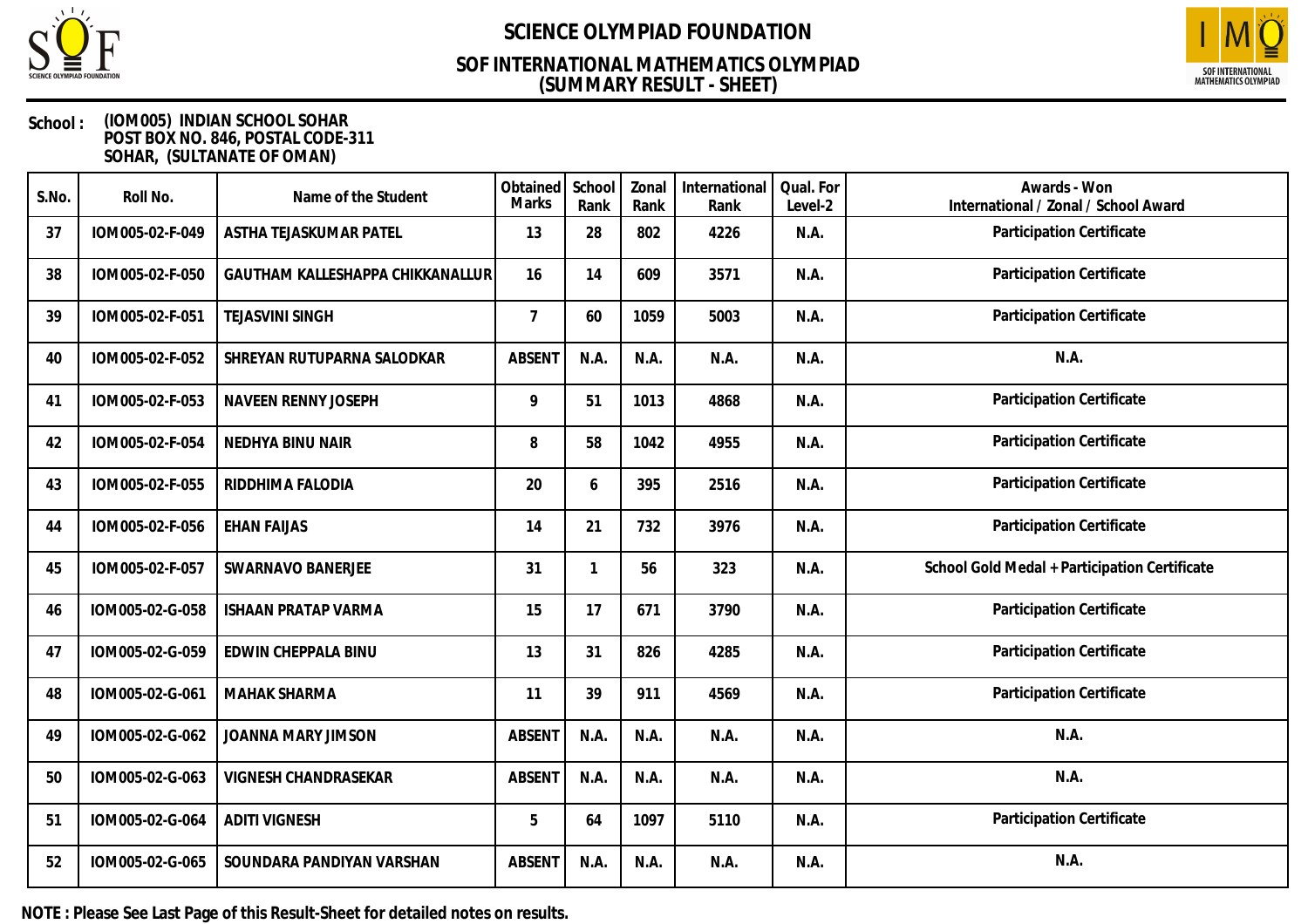

## **(SUMMARY RESULT - SHEET) SOF INTERNATIONAL MATHEMATICS OLYMPIAD**



### **School : (IOM005) INDIAN SCHOOL SOHAR POST BOX NO. 846, POSTAL CODE-311 SOHAR, (SULTANATE OF OMAN)**

| S.No. | Roll No.        | Name of the Student     | Obtained<br><b>Marks</b> | School<br>Rank | Zonal<br>Rank | International<br>Rank | Qual. For<br>Level-2 | Awards - Won<br>International / Zonal / School Award |
|-------|-----------------|-------------------------|--------------------------|----------------|---------------|-----------------------|----------------------|------------------------------------------------------|
| 53    | IOM005-02-G-066 | SARAVANAN YAZHISAI      | <b>ABSENT</b>            | N.A.           | N.A.          | N.A.                  | N.A.                 | N.A.                                                 |
| 54    | IOM005-02-H-068 | <b>AADYOT BISEN</b>     | 14                       | 22             | 739           | 4014                  | N.A.                 | Participation Certificate                            |
| 55    | IOM005-02-H-070 | MOHAMMED ANZIL          | 10                       | 43             | 950           | 4702                  | N.A.                 | Participation Certificate                            |
| 56    | IOM005-02-H-071 | AKSHARA WADKAR          | 12                       | 33             | 850           | 4395                  | N.A.                 | Participation Certificate                            |
| 57    | IOM005-02-H-072 | RAAINA SHAIKH           | 11                       | 36             | 892           | 4522                  | N.A.                 | Participation Certificate                            |
| 58    | IOM005-02-H-073 | <b>ARABHY MAGHESH</b>   | 9                        | 48             | 987           | 4807                  | N.A.                 | Participation Certificate                            |
| 59    | IOM005-02-H-074 | <b>HARSHINI GUDETTI</b> | 17                       | 10             | 530           | 3220                  | N.A.                 | Participation Certificate                            |
| 60    | IOM005-02-H-075 | ADITI VARMA D           | $\overline{7}$           | 62             | 1071          | 5030                  | N.A.                 | Participation Certificate                            |
| 61    | IOM005-02-H-076 | <b>FATHIMA EZZAH</b>    | 15                       | 16             | 654           | 3743                  | N.A.                 | Participation Certificate                            |
| 62    | IOM005-02-I-078 | <b>MALHAR DAVE</b>      | 13                       | 30             | 817           | 4268                  | N.A.                 | Participation Certificate                            |
| 63    | IOM005-02-I-079 | <b>KAVYA H S</b>        | 11                       | 38             | 900           | 4550                  | N.A.                 | Participation Certificate                            |
| 64    | IOM005-02-I-080 | MOHETHA BASKAR          | 19                       | 9              | 440           | 2797                  | N.A.                 | Participation Certificate                            |
| 65    | IOM005-02-I-081 | C K VISHWAJITH RAJ      | <b>ABSENT</b>            | N.A.           | N.A.          | N.A.                  | N.A.                 | N.A.                                                 |
| 66    | IOM005-02-I-083 | <b>ABHINAV HAREESH</b>  | <b>ABSENT</b>            | N.A.           | N.A.          | N.A.                  | N.A.                 | N.A.                                                 |
| 67    | IOM005-02-I-084 | <b>ASHVANTH ASISH</b>   | 16                       | 13             | 591           | 3490                  | N.A.                 | Participation Certificate                            |
| 68    | IOM005-02-I-085 | <b>VISHARAD KHARE</b>   | 12                       | 34             | 854           | 4402                  | N.A.                 | Participation Certificate                            |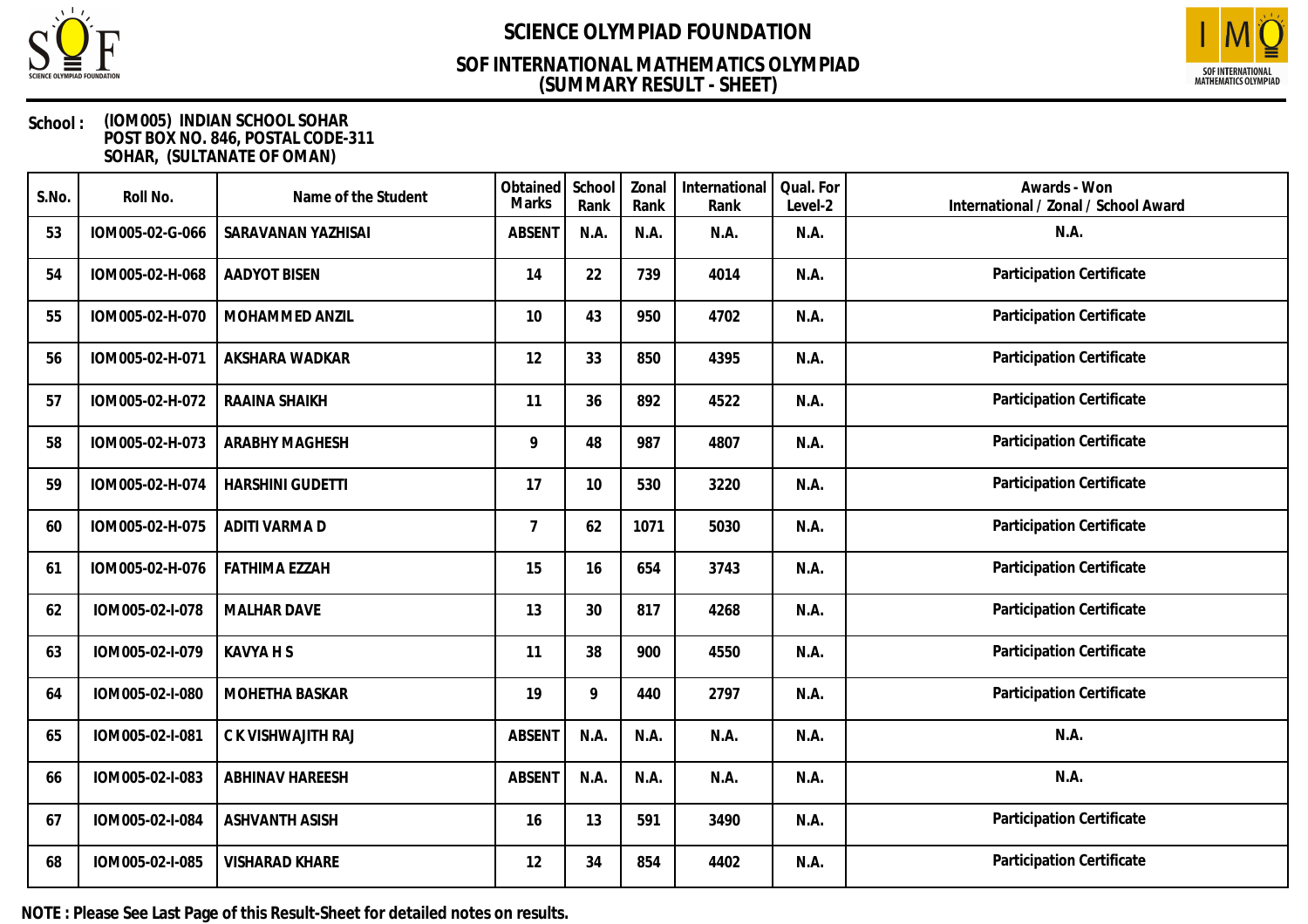

## **(SUMMARY RESULT - SHEET) SOF INTERNATIONAL MATHEMATICS OLYMPIAD**



### **School : (IOM005) INDIAN SCHOOL SOHAR POST BOX NO. 846, POSTAL CODE-311 SOHAR, (SULTANATE OF OMAN)**

| S.No. | Roll No.        | Name of the Student      | Obtained<br>Marks | School<br>Rank | Zonal<br>Rank | International<br>Rank | Qual. For<br>Level-2 | Awards - Won<br>International / Zonal / School Award |
|-------|-----------------|--------------------------|-------------------|----------------|---------------|-----------------------|----------------------|------------------------------------------------------|
| 69    | IOM005-02-I-086 | <b>VENYA KHARE</b>       | 13                | 26             | 796           | 4218                  | N.A.                 | Participation Certificate                            |
| 70    | IOM005-02-I-087 | MUHAMMAD FAAZA V K       | 16                | 12             | 584           | 3431                  | N.A.                 | Participation Certificate                            |
| 71    | IOM005-02-I-088 | ALBINA CHULLIYIL         | <b>ABSENT</b>     | N.A.           | N.A.          | N.A.                  | N.A.                 | N.A.                                                 |
| 72    | IOM005-02-I-089 | <b>GIAN KOROTH VIMAL</b> | 13                | 26             | 796           | 4218                  | N.A.                 | Participation Certificate                            |
| 73    | IOM005-02-I-090 | <b>AIMEN NAAZ</b>        | 10                | 46             | 971           | 4752                  | N.A.                 | Participation Certificate                            |
| 74    | IOM005-02-I-091 | S DHILSHATH              | 13                | 27             | 801           | 4225                  | N.A.                 | Participation Certificate                            |
| 75    | IOM005-02-I-092 | KRIPA AMBI SHAIJU        | 15                | 19             | 691           | 3826                  | N.A.                 | Participation Certificate                            |
| 76    | IOM005-02-I-093 | <b>ANIKA S NAIR</b>      | 21                | 5              | 343           | 2231                  | N.A.                 | Participation Certificate                            |
| 77    | IOM005-02-I-094 | PRANEIL TALWAR           | 8                 | 55             | 1022          | 4900                  | N.A.                 | Participation Certificate                            |
| 78    | IOM005-02-I-095 | DEEPESH KARTHIK NEELAM   | 9                 | 52             | 1014          | 4869                  | N.A.                 | Participation Certificate                            |
| 79    | IOM005-02-I-096 | AYMAN ZIAN               | $\overline{7}$    | 63             | 1072          | 5031                  | N.A.                 | Participation Certificate                            |
| 80    | IOM005-02-I-097 | NANDITHA RANJIT          | <b>ABSENT</b>     | N.A.           | N.A.          | N.A.                  | N.A.                 | N.A.                                                 |
| 81    | IOM005-02-I-098 | <b>TAYYIBA</b>           | 9                 | 53             | 1018          | 4875                  | N.A.                 | Participation Certificate                            |
| 82    | IOM005-02-I-099 | DHARMIK KUMAR            | 13                | 32             | 831           | 4300                  | N.A.                 | Participation Certificate                            |
| 83    | IOM005-02-J-101 | KABYANJALI MOHANTA       | <b>ABSENT</b>     | N.A.           | N.A.          | N.A.                  | N.A.                 | N.A.                                                 |
| 84    | IOM005-02-J-103 | DURGA PADMANABHAN        | $\overline{7}$    | 61             | 1064          | 5019                  | N.A.                 | Participation Certificate                            |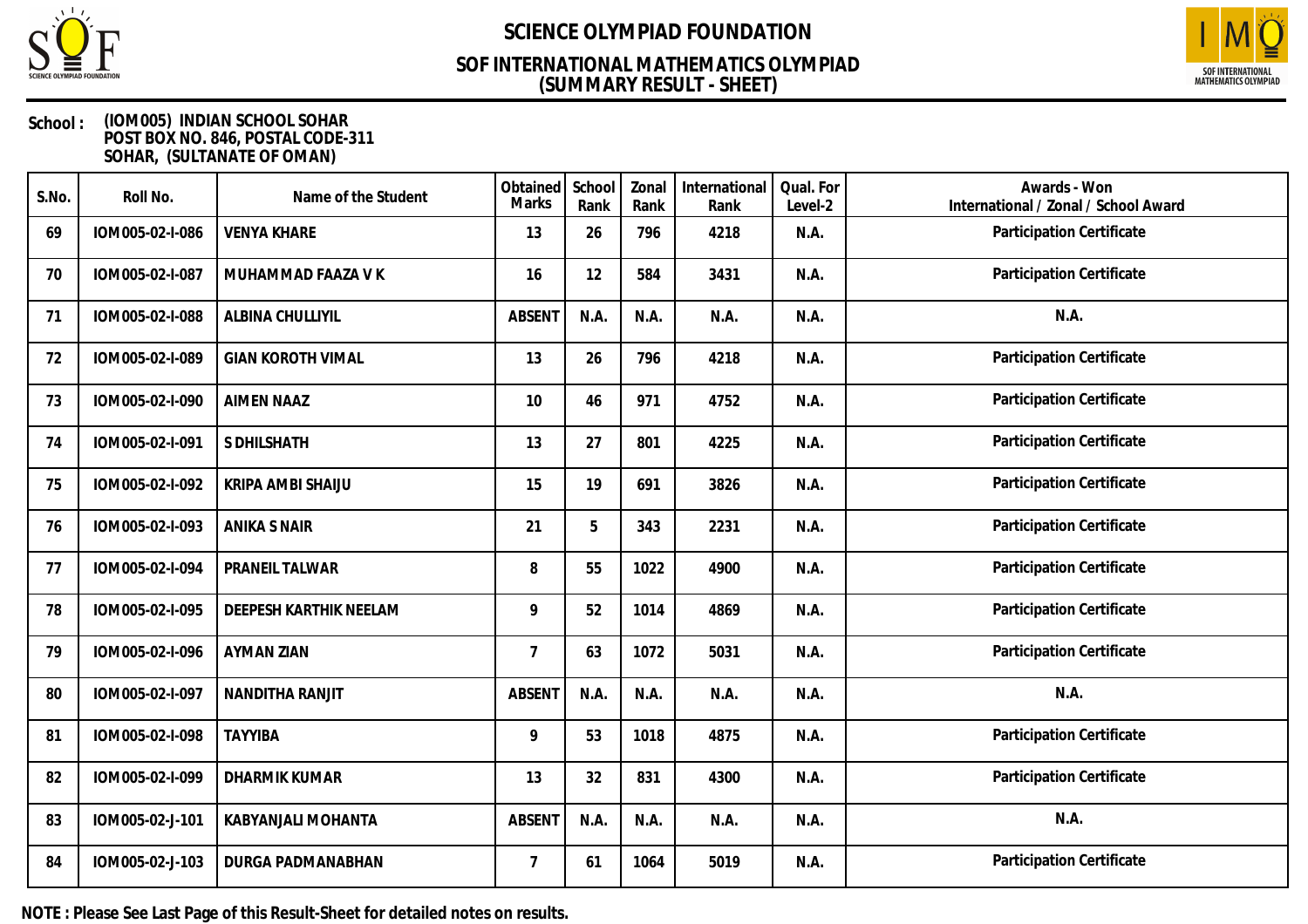

### **(SUMMARY RESULT - SHEET) SOF INTERNATIONAL MATHEMATICS OLYMPIAD**



#### **School : (IOM005) INDIAN SCHOOL SOHAR POST BOX NO. 846, POSTAL CODE-311 SOHAR, (SULTANATE OF OMAN)**

| S.No. | Roll No.        | Name of the Student | Obtained   School  <br><b>Marks</b> | Rank | Zonal<br>Rank | International  <br>Rank | Qual. For<br>Level-2 | Awards - Won<br>International / Zonal / School Award |
|-------|-----------------|---------------------|-------------------------------------|------|---------------|-------------------------|----------------------|------------------------------------------------------|
| 85    | IOM005-02-J-104 | LALKIRAN KOKKADAN   | 10                                  | 44   | 964           | 4738                    | N.A.                 | Participation Certificate                            |
| 86    | IOM005-02-J-105 | PARAMESWARAN S      | 10                                  | 41   | 940           | 4668                    | N.A.                 | Participation Certificate                            |
| 87    | IOM005-02-J-106 | AASHUTOSH JHA       | 8                                   | 57   | 1032          | 4930                    | N.A.                 | Participation Certificate                            |
| 88    | IOM005-02-J-107 | <b>TANVI GURRAM</b> | 10                                  | 45   | 967           | 4745                    | N.A.                 | Participation Certificate                            |
| 89    | IOM005-02-J-108 | SIKRUTI PATRA       | 11                                  | 39   | 911           | 4569                    | N.A.                 | Participation Certificate                            |

**NOTE :**

- **1. 2nd level exam will not be held for class one & two students and the above results are the final result.**
- **2. Student's Performance Report/ Participation Certificate/ School Topper Medals/ Medals of Distinction/Certificate of Distinction as applicable will be sent to respective schools by March 2018.**
- **3. International Awards & Zonal Awards will be send to schools by July 2018.**
- **4. For Criteria for ranking students and awarding winners, Please visit http://www.sofworld.org/rankings.html**
- **5. For details of Awards & Additional information, Please visit http://www.sofworld.org/imo/after-imo-exam/awards.html**
- **6. For name correction/any other query, Please write to us at info@sofworld.org**
- **7. To receive updates on Olympiad, Please like our page on Facebook at https://facebook.com/sofworld**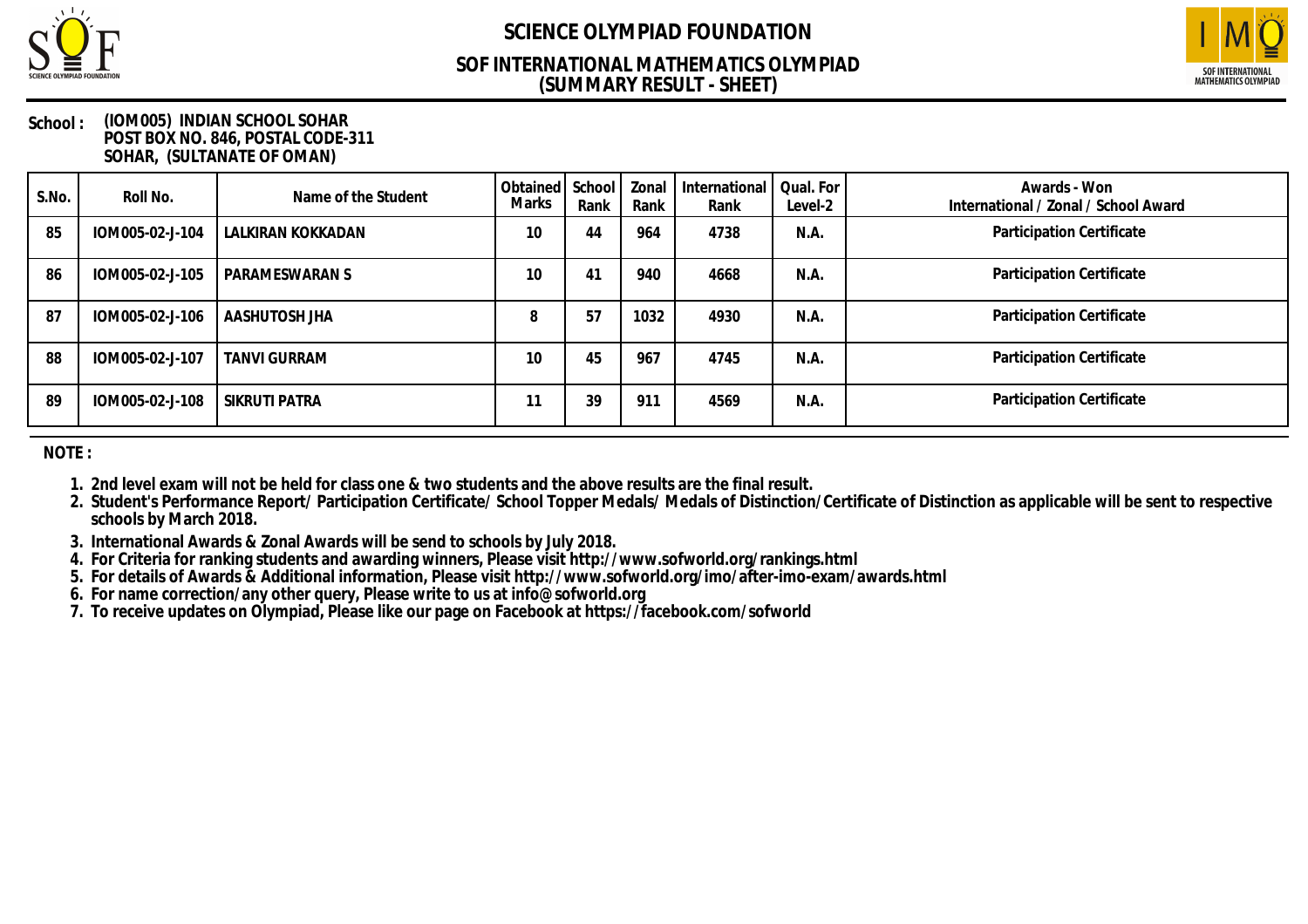

## **(SUMMARY RESULT - SHEET) SOF INTERNATIONAL MATHEMATICS OLYMPIAD**



### **School : (IOM005) INDIAN SCHOOL SOHAR POST BOX NO. 846, POSTAL CODE-311 SOHAR, (SULTANATE OF OMAN)**

| S.No.          | Roll No.        | Name of the Student    | Obtained<br>Marks | School<br>Rank | Zonal<br>Rank | International<br>Rank | Qual. For<br>Level-2 | Awards - Won<br>International / Zonal / School Award |
|----------------|-----------------|------------------------|-------------------|----------------|---------------|-----------------------|----------------------|------------------------------------------------------|
|                | IOM005-03-A-001 | OM SANTOSH SWAMI       | 27                | 10             | 266           | 935                   | <b>NO</b>            | Participation Certificate                            |
| $\overline{2}$ | IOM005-03-A-002 | SALMAN                 | <b>ABSENT</b>     | N.A.           | N.A.          | N.A.                  | <b>NO</b>            | N.A.                                                 |
| 3              | IOM005-03-A-003 | <b>ZARA ZABIL</b>      | <b>ABSENT</b>     | N.A.           | N.A.          | N.A.                  | <b>NO</b>            | N.A.                                                 |
| 4              | IOM005-03-A-004 | AL RIHANA              | 15                | 43             | 919           | 3704                  | <b>NO</b>            | Participation Certificate                            |
| 5              | IOM005-03-A-005 | ARUNACHALAM SARAVANAN  | 23                | 15             | 447           | 1796                  | <b>NO</b>            | Participation Certificate                            |
| 6              | IOM005-03-A-006 | AISHWARYA B            | 20                | 21             | 606           | 2506                  | <b>NO</b>            | Participation Certificate                            |
| $\overline{7}$ | IOM005-03-A-009 | YASHAS P               | 16                | 35             | 848           | 3474                  | <b>NO</b>            | Participation Certificate                            |
| 8              | IOM005-03-A-010 | <b>OVYA BEJOY</b>      | 13                | 50             | 1027          | 4092                  | <b>NO</b>            | Participation Certificate                            |
| 9              | IOM005-03-A-011 | ASHLEY JACOB MANOJ     | 22                | 18             | 504           | 2052                  | <b>NO</b>            | Participation Certificate                            |
| 10             | IOM005-03-A-012 | <b>SHRABASTI SEN</b>   | <b>ABSENT</b>     | N.A.           | N.A.          | N.A.                  | <b>NO</b>            | N.A.                                                 |
| 11             | IOM005-03-A-013 | MANTRI SRILEKHYA       | 18                | 31             | 728           | 3020                  | <b>NO</b>            | Participation Certificate                            |
| 12             | IOM005-03-B-015 | <b>ISHA SHYRIL</b>     | <b>ABSENT</b>     | N.A.           | N.A.          | N.A.                  | <b>NO</b>            | N.A.                                                 |
| 13             | IOM005-03-B-019 | <b>SUREPALLY TEJUS</b> | 28                | 8              | 219           | 726                   | <b>NO</b>            | Participation Certificate                            |
| 14             | IOM005-03-B-020 | ROYDEN GOVEAS          | <b>ABSENT</b>     | N.A.           | N.A.          | N.A.                  | <b>NO</b>            | N.A.                                                 |
| 15             | IOM005-03-B-021 | <b>AAKASH VINOD</b>    | 12                | 53             | 1059          | 4188                  | <b>NO</b>            | Participation Certificate                            |
| 16             | IOM005-03-B-023 | <b>AYUSHI SINGH</b>    | 13                | 49             | 1024          | 4087                  | <b>NO</b>            | Participation Certificate                            |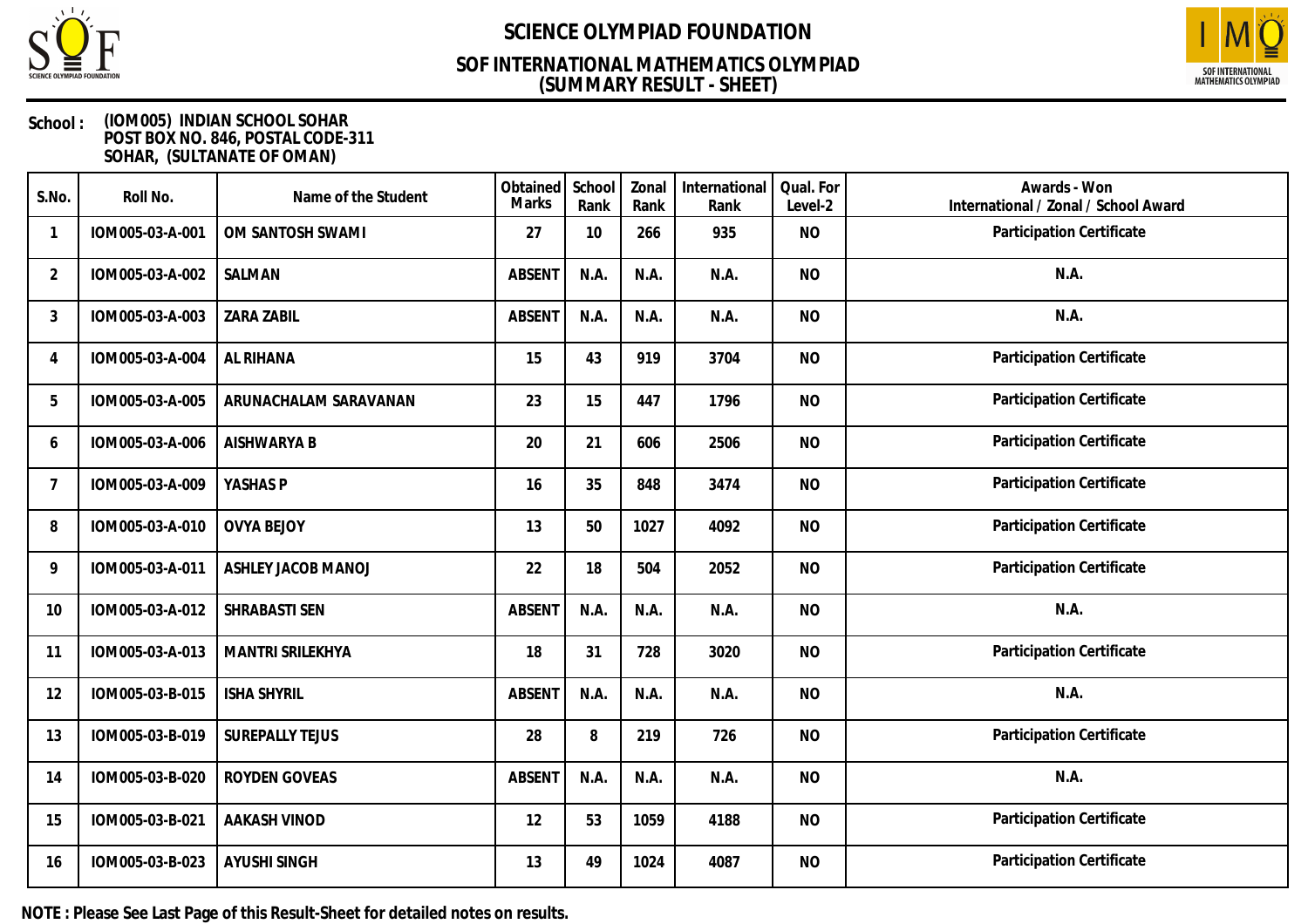

## **(SUMMARY RESULT - SHEET) SOF INTERNATIONAL MATHEMATICS OLYMPIAD**



### **School : (IOM005) INDIAN SCHOOL SOHAR POST BOX NO. 846, POSTAL CODE-311 SOHAR, (SULTANATE OF OMAN)**

| S.No. | Roll No.        | Name of the Student      | Obtained<br><b>Marks</b> | School<br>Rank | Zonal<br>Rank | International<br>Rank | Qual. For<br>Level-2 | Awards - Won<br>International / Zonal / School Award |
|-------|-----------------|--------------------------|--------------------------|----------------|---------------|-----------------------|----------------------|------------------------------------------------------|
| 17    | IOM005-03-B-025 | DEVADARSHAN RIJU         | 22                       | 17             | 489           | 2018                  | <b>NO</b>            | Participation Certificate                            |
| 18    | IOM005-03-B-027 | RAJAT MOHAKUD            | 9                        | 69             | 1210          | 4649                  | <b>NO</b>            | Participation Certificate                            |
| 19    | IOM005-03-B-028 | CATHERIN TREESA GEORGE   | 25                       | 13             | 347           | 1325                  | <b>NO</b>            | Participation Certificate                            |
| 20    | IOM005-03-B-029 | <b>VINAYAK SAJEEV</b>    | <b>ABSENT</b>            | N.A.           | N.A.          | N.A.                  | <b>NO</b>            | N.A.                                                 |
| 21    | IOM005-03-B-031 | <b>KRISHNOOR SINGH</b>   | <b>ABSENT</b>            | N.A.           | N.A.          | N.A.                  | <b>NO</b>            | N.A.                                                 |
| 22    | IOM005-03-B-032 | NIDHIN BAIJU NATH        | <b>ABSENT</b>            | N.A.           | N.A.          | N.A.                  | <b>NO</b>            | N.A.                                                 |
| 23    | IOM005-03-B-033 | KALAGA VENKATA SINDHUJA  | <b>ABSENT</b>            | N.A.           | N.A.          | N.A.                  | <b>NO</b>            | N.A.                                                 |
| 24    | IOM005-03-C-036 | ABHIMAN DEWANGAN         | 25                       | 11             | 342           | 1317                  | <b>NO</b>            | Participation Certificate                            |
| 25    | IOM005-03-C-037 | SAKSHI MANDAR BOKIL      | <b>ABSENT</b>            | N.A.           | N.A.          | N.A.                  | <b>NO</b>            | N.A.                                                 |
| 26    | IOM005-03-C-038 | RACHIT AMIT PANDYA       | 33                       | $\mathbf{1}$   | 76            | 172                   | <b>YES</b>           | School Gold Medal + Participation Certificate        |
| 27    | IOM005-03-C-041 | ASFIYA YAKUN PATEL       | 11                       | 64             | 1154          | 4466                  | <b>NO</b>            | Participation Certificate                            |
| 28    | IOM005-03-C-042 | ANUGRAHA MURALEEDHARAN   | 14                       | 47             | 951           | 3826                  | <b>NO</b>            | Participation Certificate                            |
| 29    | IOM005-03-C-043 | <b>TAZIM ABDURAHIMAN</b> | <b>ABSENT</b>            | N.A.           | N.A.          | N.A.                  | <b>NO</b>            | N.A.                                                 |
| 30    | IOM005-03-C-045 | MUDDADA PRAVEEN          | <b>ABSENT</b>            | N.A.           | N.A.          | N.A.                  | <b>NO</b>            | N.A.                                                 |
| 31    | IOM005-03-C-046 | MODI ANVESHA VIRALKUMAR  | 14                       | 48             | 975           | 3906                  | <b>NO</b>            | Participation Certificate                            |
| 32    | IOM005-03-C-047 | <b>ANKAN DUTTA</b>       | 31                       | 4              | 129           | 340                   | <b>NO</b>            | Participation Certificate                            |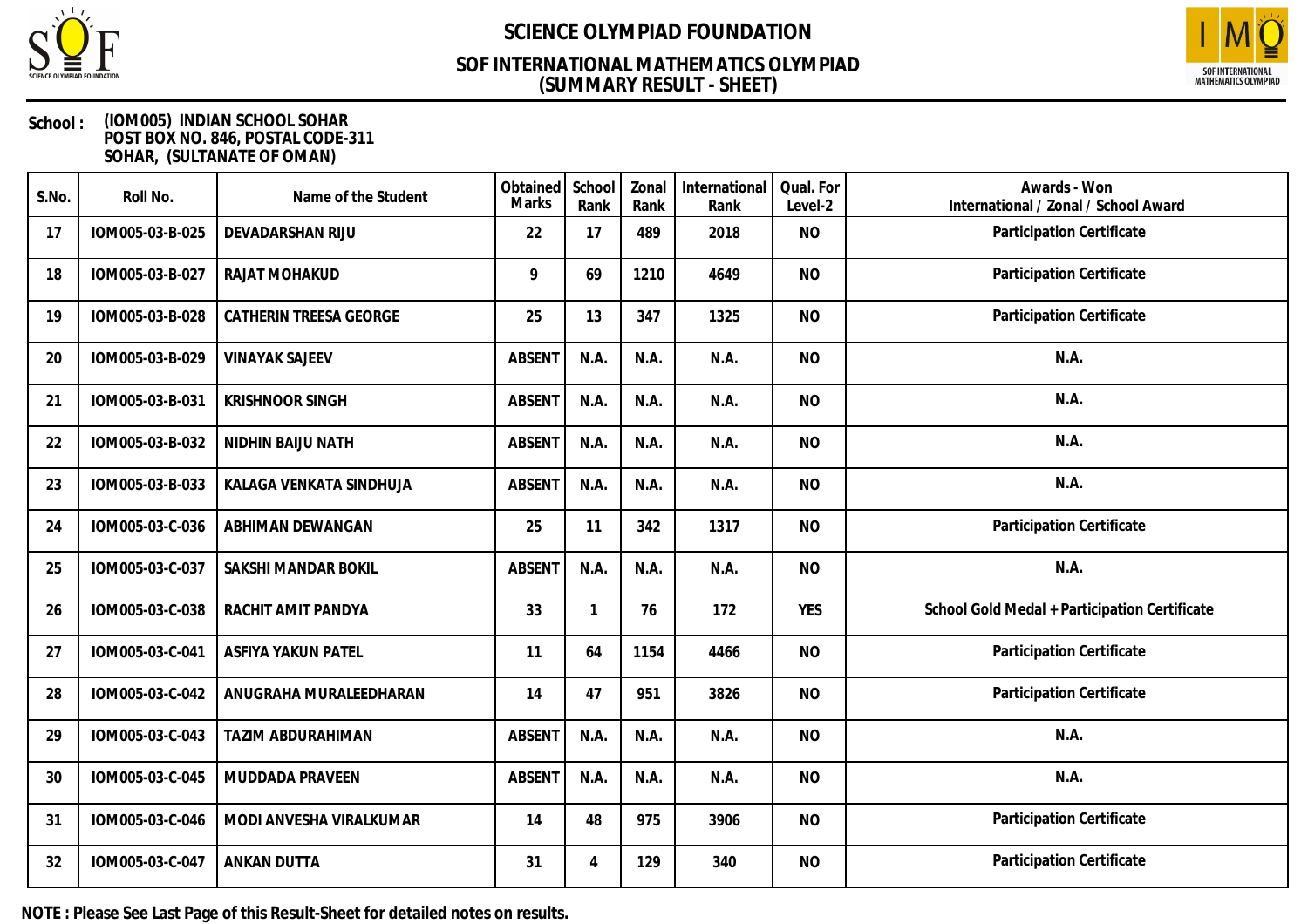

## **(SUMMARY RESULT - SHEET) SOF INTERNATIONAL MATHEMATICS OLYMPIAD**



### **School : (IOM005) INDIAN SCHOOL SOHAR POST BOX NO. 846, POSTAL CODE-311 SOHAR, (SULTANATE OF OMAN)**

| S.No. | Roll No.        | Name of the Student             | Obtained<br><b>Marks</b> | School<br>Rank | Zonal<br>Rank | International<br>Rank | Qual. For<br>Level-2 | Awards - Won<br>International / Zonal / School Award |
|-------|-----------------|---------------------------------|--------------------------|----------------|---------------|-----------------------|----------------------|------------------------------------------------------|
| 33    | IOM005-03-C-048 | <b>ADARSH KUMAR</b>             | 18                       | 26             | 704           | 2955                  | <b>NO</b>            | Participation Certificate                            |
| 34    | IOM005-03-C-049 | <b>AVANTHIKA SUDHEER</b>        | 16                       | 34             | 831           | 3423                  | <b>NO</b>            | Participation Certificate                            |
| 35    | IOM005-03-C-050 | POLAI ANUSHREE                  | 13                       | 52             | 1034          | 4106                  | <b>NO</b>            | Participation Certificate                            |
| 36    | IOM005-03-C-051 | SHRINIVAS RAGHAVENDERA SOUDATTI | 11                       | 63             | 1149          | 4459                  | <b>NO</b>            | Participation Certificate                            |
| 37    | IOM005-03-C-053 | <b>RIJO</b>                     | 12                       | 57             | 1087          | 4265                  | <b>NO</b>            | Participation Certificate                            |
| 38    | IOM005-03-C-054 | RAIWIN FERNANDEZ                | <b>ABSENT</b>            | N.A.           | N.A.          | N.A.                  | <b>NO</b>            | N.A.                                                 |
| 39    | IOM005-03-C-055 | KALE ROHIT RAMRAO               | 29                       | $\overline{7}$ | 198           | 606                   | <b>NO</b>            | Participation Certificate                            |
| 40    | IOM005-03-C-056 | SRINIVAS SENTHIL KUMAR          | 15                       | 45             | 935           | 3755                  | <b>NO</b>            | Participation Certificate                            |
| 41    | IOM005-03-D-057 | SAHITHI LAXMI HARSHITHA ALURI   | 9                        | 70             | 1212          | 4654                  | <b>NO</b>            | Participation Certificate                            |
| 42    | IOM005-03-D-058 | <b>BHAAVIK SAIBHUVIS</b>        | 29                       | 6              | 193           | 587                   | <b>NO</b>            | Participation Certificate                            |
| 43    | IOM005-03-D-061 | <b>NABIL BISWAS</b>             | 18                       | 28             | 709           | 2964                  | <b>NO</b>            | Participation Certificate                            |
| 44    | IOM005-03-D-065 | <b>HANSHIKA</b>                 | 12                       | 55             | 1077          | 4252                  | <b>NO</b>            | Participation Certificate                            |
| 45    | IOM005-03-D-068 | PRANAV PULLANIKUNNATH DARSH     | 10                       | 67             | 1194          | 4584                  | <b>NO</b>            | Participation Certificate                            |
| 46    | IOM005-03-D-069 | FARIHA GHAZALA SIDDIQUE         | 11                       | 61             | 1134          | 4413                  | <b>NO</b>            | Participation Certificate                            |
| 47    | IOM005-03-D-070 | NISHITHA HITESHKUMAR DHOLA      | 19                       | 24             | 654           | 2730                  | <b>NO</b>            | Participation Certificate                            |
| 48    | IOM005-03-E-072 | <b>VELAMANI PRAGGNYA</b>        | 15                       | 46             | 940           | 3764                  | <b>NO</b>            | Participation Certificate                            |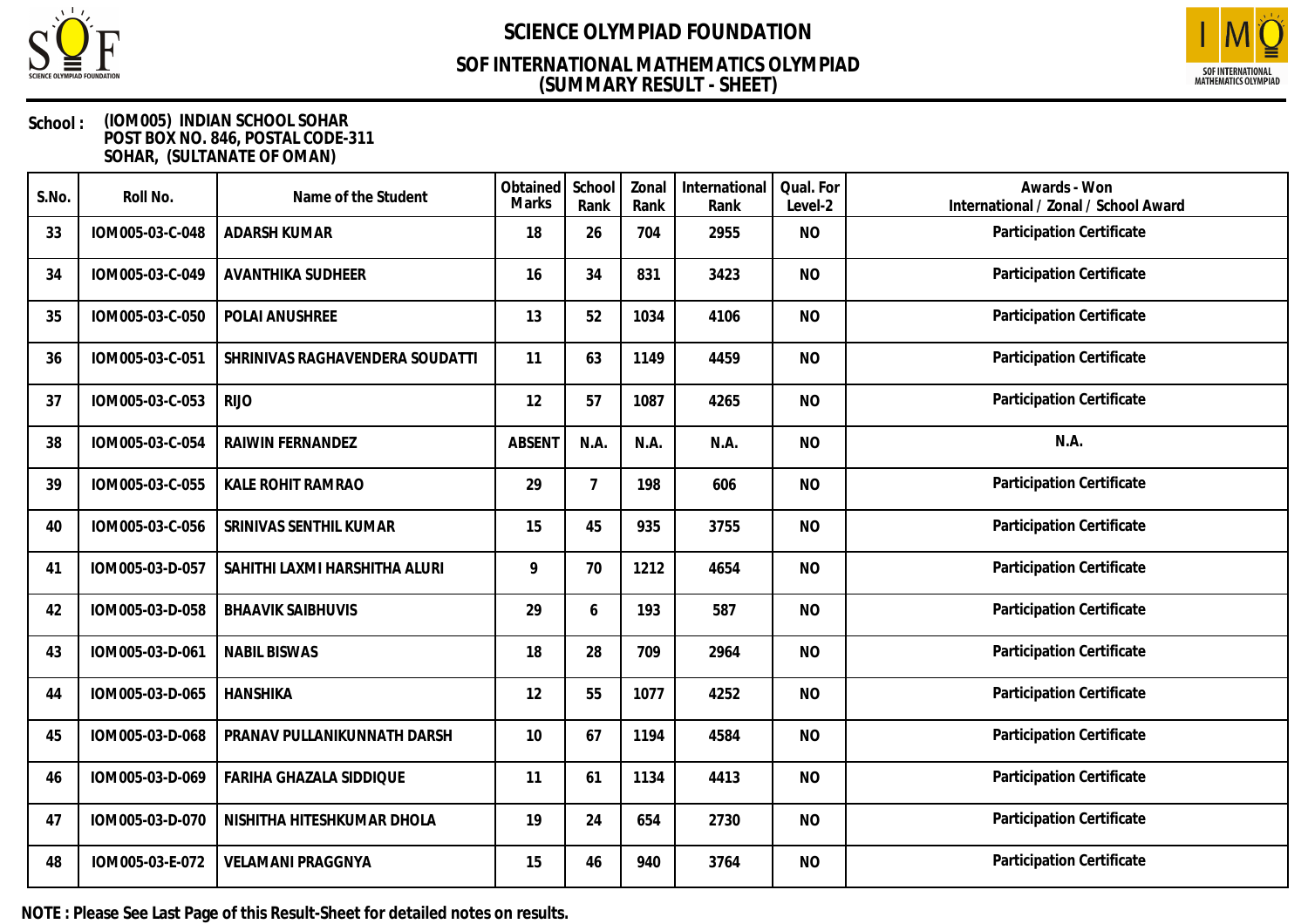

## **(SUMMARY RESULT - SHEET) SOF INTERNATIONAL MATHEMATICS OLYMPIAD**



### **School : (IOM005) INDIAN SCHOOL SOHAR POST BOX NO. 846, POSTAL CODE-311 SOHAR, (SULTANATE OF OMAN)**

| S.No. | Roll No.        | Name of the Student         | Obtained<br>Marks | School<br>Rank | Zonal<br>Rank | International<br>Rank | Qual. For<br>Level-2 | Awards - Won<br>International / Zonal / School Award |
|-------|-----------------|-----------------------------|-------------------|----------------|---------------|-----------------------|----------------------|------------------------------------------------------|
| 49    | IOM005-03-E-074 | <b>ASTHA K RAJPUT</b>       | 12                | 57             | 1087          | 4265                  | <b>NO</b>            | Participation Certificate                            |
| 50    | IOM005-03-E-076 | ABHIJITH POOUVATH MANOJ     | <b>ABSENT</b>     | N.A.           | N.A.          | N.A.                  | <b>NO</b>            | N.A.                                                 |
| 51    | IOM005-03-E-077 | AADI SANKAR R               | 15                | 38             | 886           | 3596                  | <b>NO</b>            | Participation Certificate                            |
| 52    | IOM005-03-E-078 | BHAVYA JIGNESHKUMAR SOJITRA | 25                | 12             | 346           | 1324                  | <b>NO</b>            | Participation Certificate                            |
| 53    | IOM005-03-E-079 | SREEHARI RAJESH NAIR        | 11                | 62             | 1136          | 4415                  | <b>NO</b>            | Participation Certificate                            |
| 54    | IOM005-03-E-080 | <b>KASSI VINESH</b>         | 18                | 27             | 708           | 2963                  | <b>NO</b>            | Participation Certificate                            |
| 55    | IOM005-03-E-081 | BHATTACHARYA NAMAN          | 12                | 56             | 1081          | 4257                  | <b>NO</b>            | Participation Certificate                            |
| 56    | IOM005-03-E-083 | ANUSHKA ANIL BHALERAO       | 18                | 29             | 711           | 2970                  | <b>NO</b>            | Participation Certificate                            |
| 57    | IOM005-03-E-084 | RIBADIYA OM HARESHKUMAR     | <b>ABSENT</b>     | N.A.           | N.A.          | N.A.                  | <b>NO</b>            | N.A.                                                 |
| 58    | IOM005-03-E-086 | <b>JAHNAVI CM</b>           | 15                | 39             | 894           | 3645                  | <b>NO</b>            | Participation Certificate                            |
| 59    | IOM005-03-E-088 | MOHAMMED WAJID ALI          | 28                | 9              | 228           | 763                   | <b>NO</b>            | Participation Certificate                            |
| 60    | IOM005-03-E-089 | <b>GITE VEDANT SUNIL</b>    | 16                | 33             | 817           | 3378                  | <b>NO</b>            | Participation Certificate                            |
| 61    | IOM005-03-F-092 | RIDDHI ALPESH KUMAR SONI    | <b>ABSENT</b>     | N.A.           | N.A.          | N.A.                  | <b>NO</b>            | N.A.                                                 |
| 62    | IOM005-03-F-093 | MANYA B MALPANI             | 12                | 54             | 1070          | 4225                  | <b>NO</b>            | Participation Certificate                            |
| 63    | IOM005-03-F-095 | MUSTAFA IBRAHIM SAYYED      | 15                | 41             | 909           | 3688                  | <b>NO</b>            | Participation Certificate                            |
| 64    | IOM005-03-F-097 | AISHWARYA RENJIT            | 16                | 36             | 858           | 3490                  | <b>NO</b>            | Participation Certificate                            |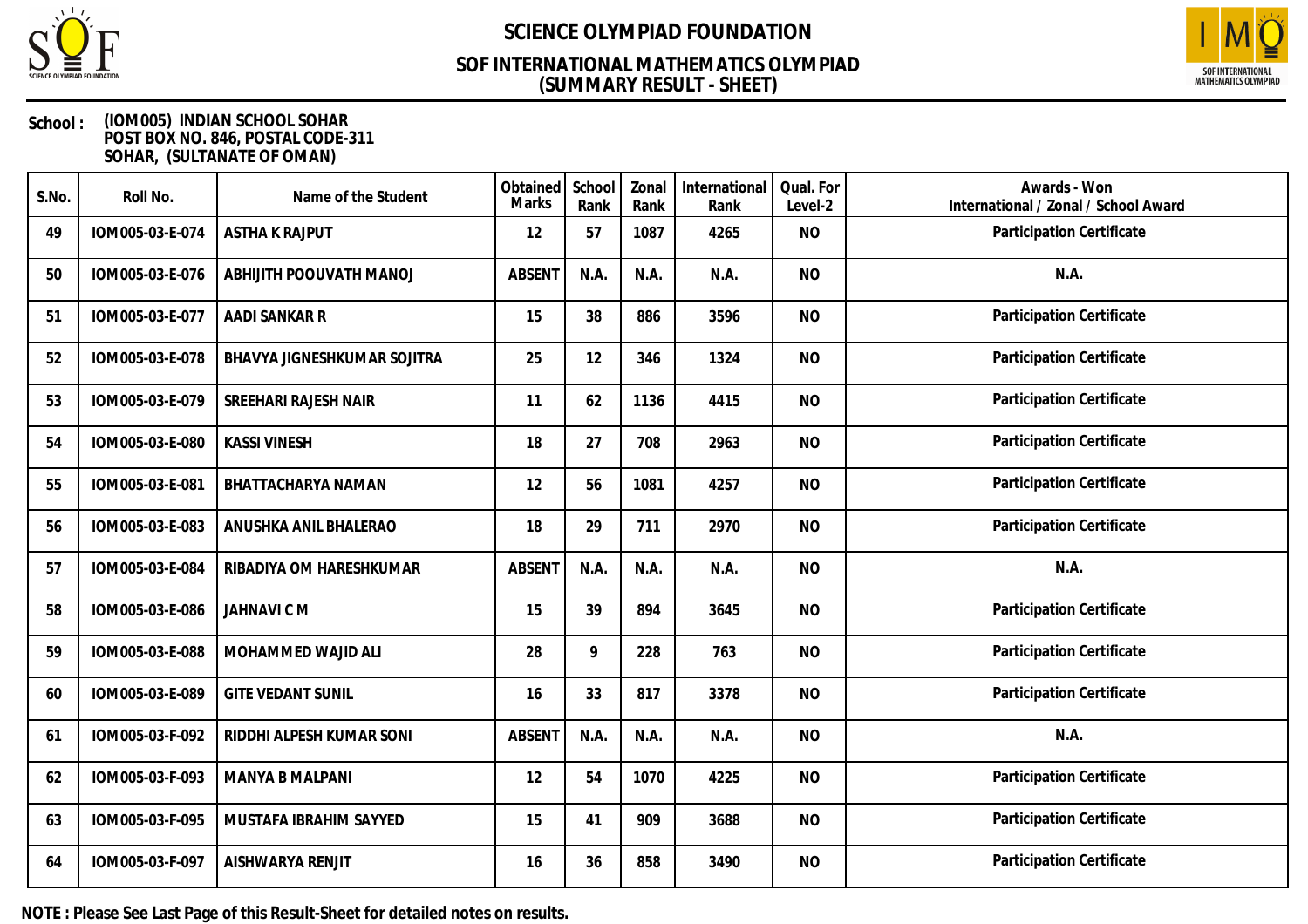

## **(SUMMARY RESULT - SHEET) SOF INTERNATIONAL MATHEMATICS OLYMPIAD**



### **School : (IOM005) INDIAN SCHOOL SOHAR POST BOX NO. 846, POSTAL CODE-311 SOHAR, (SULTANATE OF OMAN)**

| S.No. | Roll No.        | Name of the Student       | Obtained<br>Marks | School<br>Rank | Zonal<br>Rank | International<br>Rank | Qual. For<br>Level-2 | Awards - Won<br>International / Zonal / School Award |
|-------|-----------------|---------------------------|-------------------|----------------|---------------|-----------------------|----------------------|------------------------------------------------------|
| 65    | IOM005-03-F-098 | <b>EVAN CHRIS JOYSING</b> | 0                 | N.A.           | N.A.          | N.A.                  | <b>NO</b>            | Participation Certificate                            |
| 66    | IOM005-03-F-099 | SARISHA GUPTA             | 18                | 25             | 698           | 2918                  | <b>NO</b>            | Participation Certificate                            |
| 67    | IOM005-03-F-100 | <b>NALINI</b>             | 15                | 42             | 913           | 3696                  | <b>NO</b>            | Participation Certificate                            |
| 68    | IOM005-03-F-102 | DEVINANDANA               | 10                | 66             | 1190          | 4578                  | <b>NO</b>            | Participation Certificate                            |
| 69    | IOM005-03-F-104 | N SHERWIN                 | 20                | 23             | 618           | 2549                  | <b>NO</b>            | Participation Certificate                            |
| 70    | IOM005-03-F-105 | <b>VEDANG ANIL KUMAR</b>  | <b>ABSENT</b>     | N.A.           | N.A.          | N.A.                  | <b>NO</b>            | N.A.                                                 |
| 71    | IOM005-03-G-108 | <b>KANNYA</b>             | 15                | 40             | 900           | 3654                  | <b>NO</b>            | Participation Certificate                            |
| 72    | IOM005-03-G-109 | CHRISTA MERIN BINU        | 23                | 16             | 467           | 1843                  | <b>NO</b>            | Participation Certificate                            |
| 73    | IOM005-03-G-112 | <b>ANVITHA</b>            | 6                 | 73             | 1275          | 4869                  | <b>NO</b>            | Participation Certificate                            |
| 74    | IOM005-03-G-113 | S ASWATH RAGHAVAN         | 18                | 32             | 730           | 3022                  | <b>NO</b>            | Participation Certificate                            |
| 75    | IOM005-03-G-115 | SAAVARIYA SHEJOY          | 9                 | 71             | 1222          | 4689                  | <b>NO</b>            | Participation Certificate                            |
| 76    | IOM005-03-G-116 | <b>ABHINAV MISHRA</b>     | 10                | 66             | 1190          | 4578                  | <b>NO</b>            | Participation Certificate                            |
| 77    | IOM005-03-G-117 | SHASHWAT UPADHYAY         | 19                | 24             | 654           | 2730                  | <b>NO</b>            | Participation Certificate                            |
| 78    | IOM005-03-H-119 | <b>AKBAR ZAIN</b>         | 12                | 59             | 1106          | 4322                  | <b>NO</b>            | Participation Certificate                            |
| 79    | IOM005-03-H-120 | AMRUTHA PRATHEESH         | 9                 | 71             | 1222          | 4689                  | <b>NO</b>            | Participation Certificate                            |
| 80    | IOM005-03-H-121 | <b>TANMAYA YALAMRTHI</b>  | 10                | 68             | 1199          | 4592                  | <b>NO</b>            | Participation Certificate                            |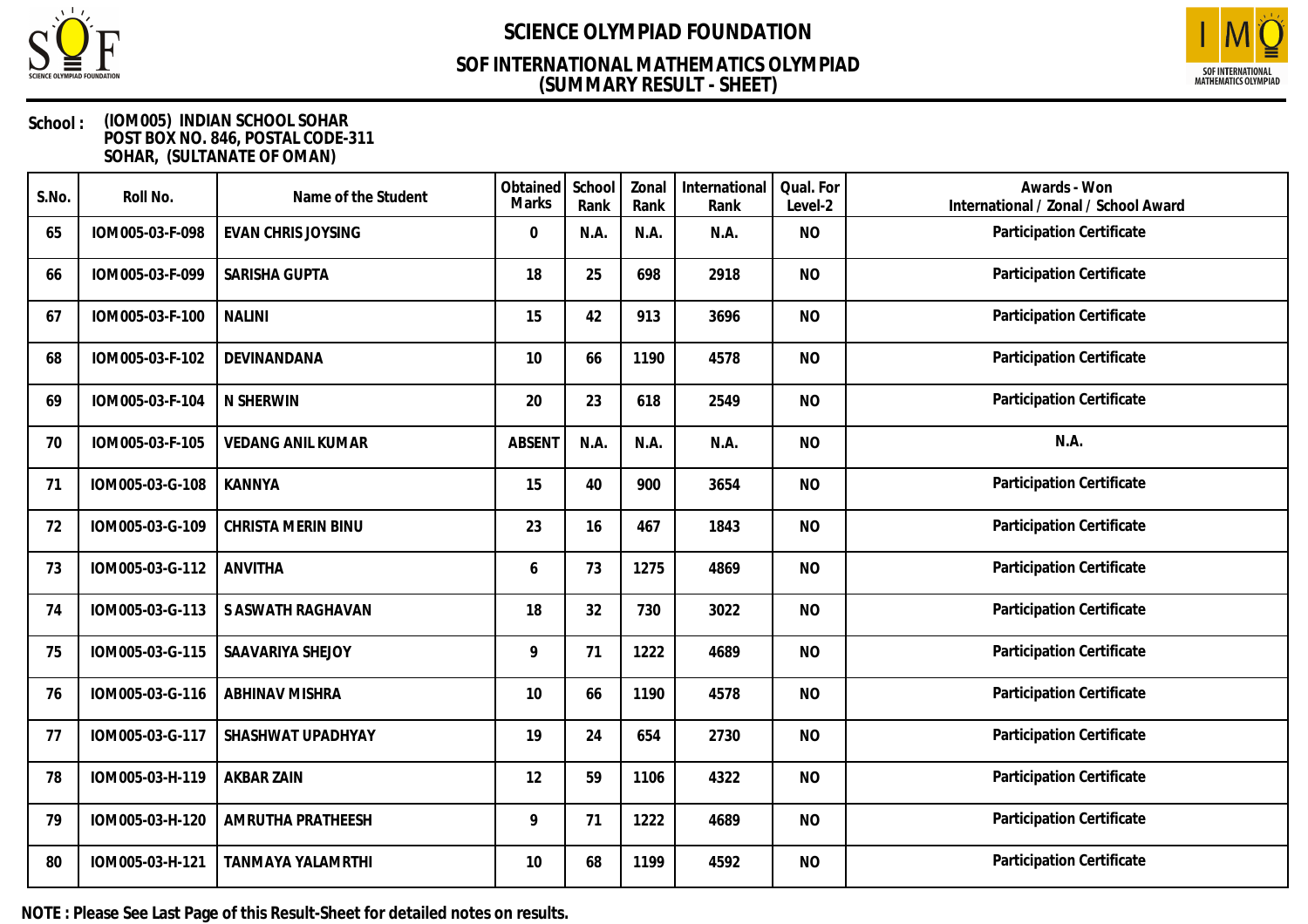

## **(SUMMARY RESULT - SHEET) SOF INTERNATIONAL MATHEMATICS OLYMPIAD**



### **School : (IOM005) INDIAN SCHOOL SOHAR POST BOX NO. 846, POSTAL CODE-311 SOHAR, (SULTANATE OF OMAN)**

| S.No. | Roll No.        | Name of the Student        | Obtained<br><b>Marks</b> | School<br>Rank | Zonal<br>Rank | International<br>Rank | Qual. For<br>Level-2 | Awards - Won<br>International / Zonal / School Award |
|-------|-----------------|----------------------------|--------------------------|----------------|---------------|-----------------------|----------------------|------------------------------------------------------|
| 81    | IOM005-03-H-123 | <b>SAYAN PAL</b>           | <b>ABSENT</b>            | N.A.           | N.A.          | N.A.                  | <b>NO</b>            | N.A.                                                 |
| 82    | IOM005-03-H-125 | RITHIN RAM LAXMANNAN       | 16                       | 37             | 868           | 3527                  | <b>NO</b>            | Participation Certificate                            |
| 83    | IOM005-03-H-127 | ANN MARIAM ANIL            | 15                       | 44             | 925           | 3713                  | <b>NO</b>            | Participation Certificate                            |
| 84    | IOM005-03-H-128 | <b>S NITIN</b>             | 12                       | 58             | 1104          | 4320                  | <b>NO</b>            | Participation Certificate                            |
| 85    | IOM005-03-H-129 | PATEL OM BIPINBHAI         | <b>ABSENT</b>            | N.A.           | N.A.          | N.A.                  | <b>NO</b>            | N.A.                                                 |
| 86    | IOM005-03-H-130 | MHD FAYIS KOMBANEZHATH MHD | 21                       | 19             | 535           | 2196                  | <b>NO</b>            | Participation Certificate                            |
| 87    | IOM005-03-H-131 | ABHIRAM SOBHAN A S         | 21                       | 20             | 543           | 2236                  | <b>NO</b>            | Participation Certificate                            |
| 88    | IOM005-03-H-132 | TANUJA SURESH KUMAR        | 13                       | 51             | 1031          | 4099                  | <b>NO</b>            | Participation Certificate                            |
| 89    | IOM005-03-H-133 | NANDITA SHINE PHILIP       | <b>ABSENT</b>            | N.A.           | N.A.          | N.A.                  | <b>NO</b>            | N.A.                                                 |
| 90    | IOM005-03-I-134 | <b>K PRITHIKA</b>          | 31                       | 3              | 126           | 333                   | <b>NO</b>            | School Bronze Medal + Participation Certificate      |
| 91    | IOM005-03-I-135 | DEVANSH JITENDRA GHANEKAR  | 18                       | 30             | 726           | 3014                  | <b>NO</b>            | Participation Certificate                            |
| 92    | IOM005-03-I-136 | <b>KARISHMA KISHOR</b>     | 10                       | 65             | 1182          | 4553                  | <b>NO</b>            | <b>Participation Certificate</b>                     |
| 93    | IOM005-03-I-137 | PATEL PARI RASIKKUMAR      | 9                        | 72             | 1223          | 4690                  | <b>NO</b>            | Participation Certificate                            |
| 94    | IOM005-03-I-138 | <b>TANISHKA MISHRA</b>     | 9                        | 70             | 1212          | 4654                  | <b>NO</b>            | Participation Certificate                            |
| 95    | IOM005-03-I-140 | <b>MUSKAN</b>              | <b>ABSENT</b>            | N.A.           | N.A.          | N.A.                  | <b>NO</b>            | N.A.                                                 |
| 96    | IOM005-03-I-141 | SHREYAN ANVSS              | 20                       | 22             | 610           | 2513                  | <b>NO</b>            | Participation Certificate                            |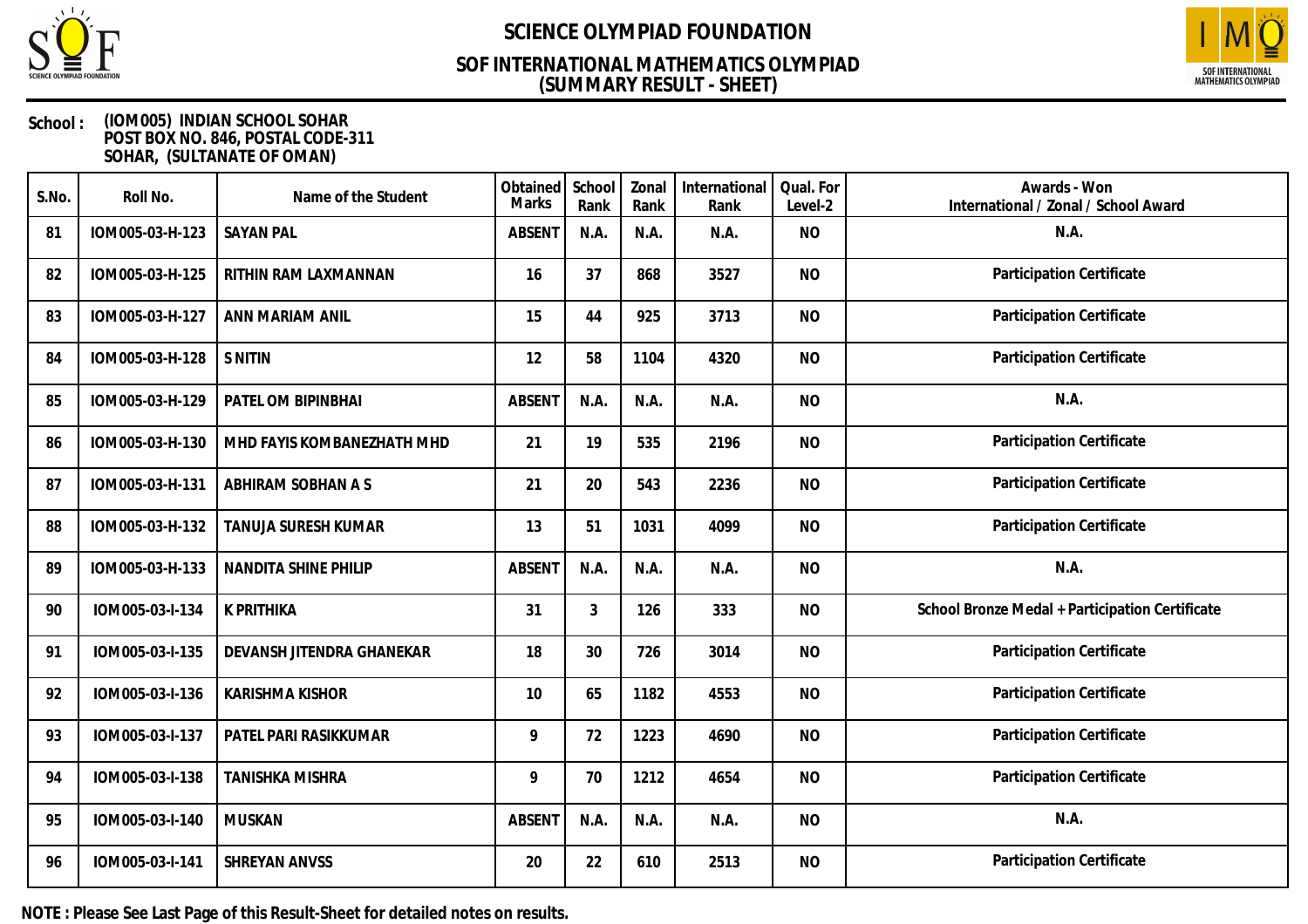

## **(SUMMARY RESULT - SHEET) SOF INTERNATIONAL MATHEMATICS OLYMPIAD**



| S.No.          | Roll No.        | Name of the Student         | Obtained<br>Marks | School<br>Rank | Zonal<br>Rank | International<br>Rank | Qual. For<br>Level-2 | Awards - Won<br>International / Zonal / School Award |
|----------------|-----------------|-----------------------------|-------------------|----------------|---------------|-----------------------|----------------------|------------------------------------------------------|
| 97             | IOM005-03-I-142 | <b>SAYUM KURESHI</b>        | <b>ABSENT</b>     | N.A.           | N.A.          | N.A.                  | <b>NO</b>            | N.A.                                                 |
| 98             | IOM005-03-I-143 | <b>DIONE FERNANDES</b>      | 11                | 60             | 1124          | 4383                  | <b>NO</b>            | Participation Certificate                            |
| 99             | IOM005-03-I-144 | DHRUV PARAG MUKEWAR         | 30                | 5              | 175           | 497                   | <b>NO</b>            | Participation Certificate                            |
| 100            | IOM005-03-I-145 | ADWAY BACHCHAN CHUDHARY     | 32                | $\overline{2}$ | 112           | 271                   | <b>NO</b>            | School Silver Medal + Participation Certificate      |
| 101            | IOM005-03-I-146 | <b>CHATTERJEE ADITYA</b>    | 11                | 61             | 1134          | 4413                  | <b>NO</b>            | Participation Certificate                            |
| 102            | IOM005-03-I-147 | A KARUNYASHREE              | 24                | 14             | 375           | 1477                  | <b>NO</b>            | Participation Certificate                            |
|                | IOM005-04-A-002 | MAISA RIZWAN                | 19                | 17             | 600           | 2779                  | <b>NO</b>            | Participation Certificate                            |
| $\overline{2}$ | IOM005-04-A-007 | MUHAMMED ABDULLA ZAIDH      | <b>ABSENT</b>     | N.A.           | N.A.          | N.A.                  | <b>NO</b>            | N.A.                                                 |
| 3              | IOM005-04-A-008 | A J MUHAMMED AFSAL          | 18                | 26             | 713           | 3170                  | <b>NO</b>            | Participation Certificate                            |
| $\overline{4}$ | IOM005-04-A-010 | <b>AMNA SOHAIL</b>          | 10                | 53             | 1184          | 4859                  | <b>NO</b>            | Participation Certificate                            |
| 5              | IOM005-04-A-011 | SHAH RONIT BHAVIN KUMAR     | 15                | 41             | 907           | 3905                  | <b>NO</b>            | Participation Certificate                            |
| 6              | IOM005-04-A-012 | SARAYIYA TARANG MANOJ KUMAR | <b>ABSENT</b>     | N.A.           | N.A.          | N.A.                  | <b>NO</b>            | N.A.                                                 |
| 7              | IOM005-04-A-014 | DIVISHA SRIVASTAVA          | 18                | 25             | 710           | 3164                  | <b>NO</b>            | Participation Certificate                            |
| 8              | IOM005-04-B-016 | <b>D NISCHAL</b>            | 15                | 42             | 912           | 3912                  | <b>NO</b>            | Participation Certificate                            |
| 9              | IOM005-04-B-017 | BIJIL KRISHNA KURUVATH BIJU | 19                | 19             | 622           | 2841                  | <b>NO</b>            | Participation Certificate                            |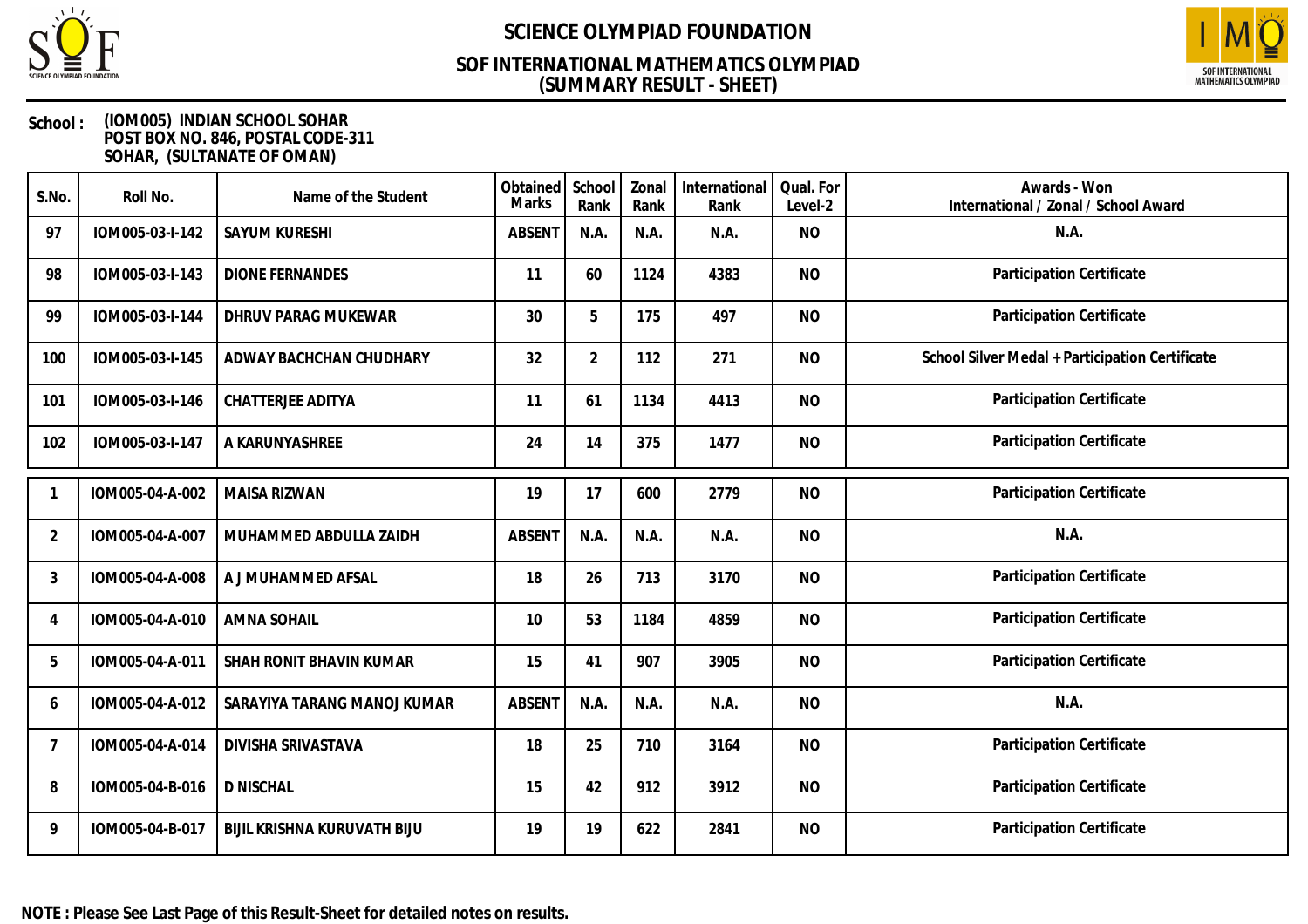

## **(SUMMARY RESULT - SHEET) SOF INTERNATIONAL MATHEMATICS OLYMPIAD**



### **School : (IOM005) INDIAN SCHOOL SOHAR POST BOX NO. 846, POSTAL CODE-311 SOHAR, (SULTANATE OF OMAN)**

| S.No. | Roll No.        | Name of the Student           | Obtained<br><b>Marks</b> | School<br>Rank | Zonal<br>Rank | International<br>Rank | Qual. For<br>Level-2 | Awards - Won<br>International / Zonal / School Award |
|-------|-----------------|-------------------------------|--------------------------|----------------|---------------|-----------------------|----------------------|------------------------------------------------------|
| 10    | IOM005-04-B-018 | <b>ANAS ASHRAF</b>            | 17                       | 32             | 794           | 3486                  | <b>NO</b>            | Participation Certificate                            |
| 11    | IOM005-04-B-020 | NIVED ANOOP NAIR              | 34                       | $\overline{2}$ | 30            | 90                    | <b>YES</b>           | School Gold Medal + Participation Certificate        |
| 12    | IOM005-04-B-022 | MADKE VARAD EKNATH            | 29                       | 5              | 145           | 613                   | <b>NO</b>            | Participation Certificate                            |
| 13    | IOM005-04-B-023 | <b>DUMPA JASWIN</b>           | 16                       | 36             | 836           | 3667                  | <b>NO</b>            | Participation Certificate                            |
| 14    | IOM005-04-B-024 | ANUSHKA SRIVASTAVA            | 11                       | 51             | 1151          | 4738                  | <b>NO</b>            | Participation Certificate                            |
| 15    | IOM005-04-B-028 | <b>ADITI SINHA</b>            | <b>ABSENT</b>            | N.A.           | N.A.          | N.A.                  | <b>NO</b>            | N.A.                                                 |
| 16    | IOM005-04-B-030 | DEVSHATWAR PRATHAMESH AVINASH | 18                       | 27             | 714           | 3176                  | <b>NO</b>            | Participation Certificate                            |
| 17    | IOM005-04-C-032 | NAKSHATRA MAJUMDER            | <b>ABSENT</b>            | N.A.           | N.A.          | N.A.                  | <b>NO</b>            | N.A.                                                 |
| 18    | IOM005-04-C-033 | SYED SAJJAD HUSSAINI          | 18                       | 24             | 698           | 3147                  | <b>NO</b>            | Participation Certificate                            |
| 19    | IOM005-04-C-034 | SHAH KARAN AMAR               | 21                       | 14             | 515           | 2399                  | <b>NO</b>            | Participation Certificate                            |
| 20    | IOM005-04-C-035 | SRUTHI HARIKUMAR PILLAI       | 20                       | 15             | 574           | 2627                  | <b>NO</b>            | Participation Certificate                            |
| 21    | IOM005-04-C-036 | ARNAV NAROTH SANTHOSH         | 33                       | 3              | 49            | 167                   | <b>YES</b>           | School Silver Medal + Participation Certificate      |
| 22    | IOM005-04-C-037 | BHAVYA VIRALKUMAR THAKKAR     | 16                       | 34             | 825           | 3631                  | <b>NO</b>            | Participation Certificate                            |
| 23    | IOM005-04-C-038 | <b>ATIKSH SHUKLA</b>          | 21                       | 12             | 468           | 2240                  | <b>NO</b>            | Participation Certificate                            |
| 24    | IOM005-04-C-039 | RENATO JOHN C ROBIN           | <b>ABSENT</b>            | N.A.           | N.A.          | N.A.                  | <b>NO</b>            | N.A.                                                 |
| 25    | IOM005-04-C-042 | ANUGYA MANDAL                 | 21                       | 13             | 487           | 2307                  | <b>NO</b>            | Participation Certificate                            |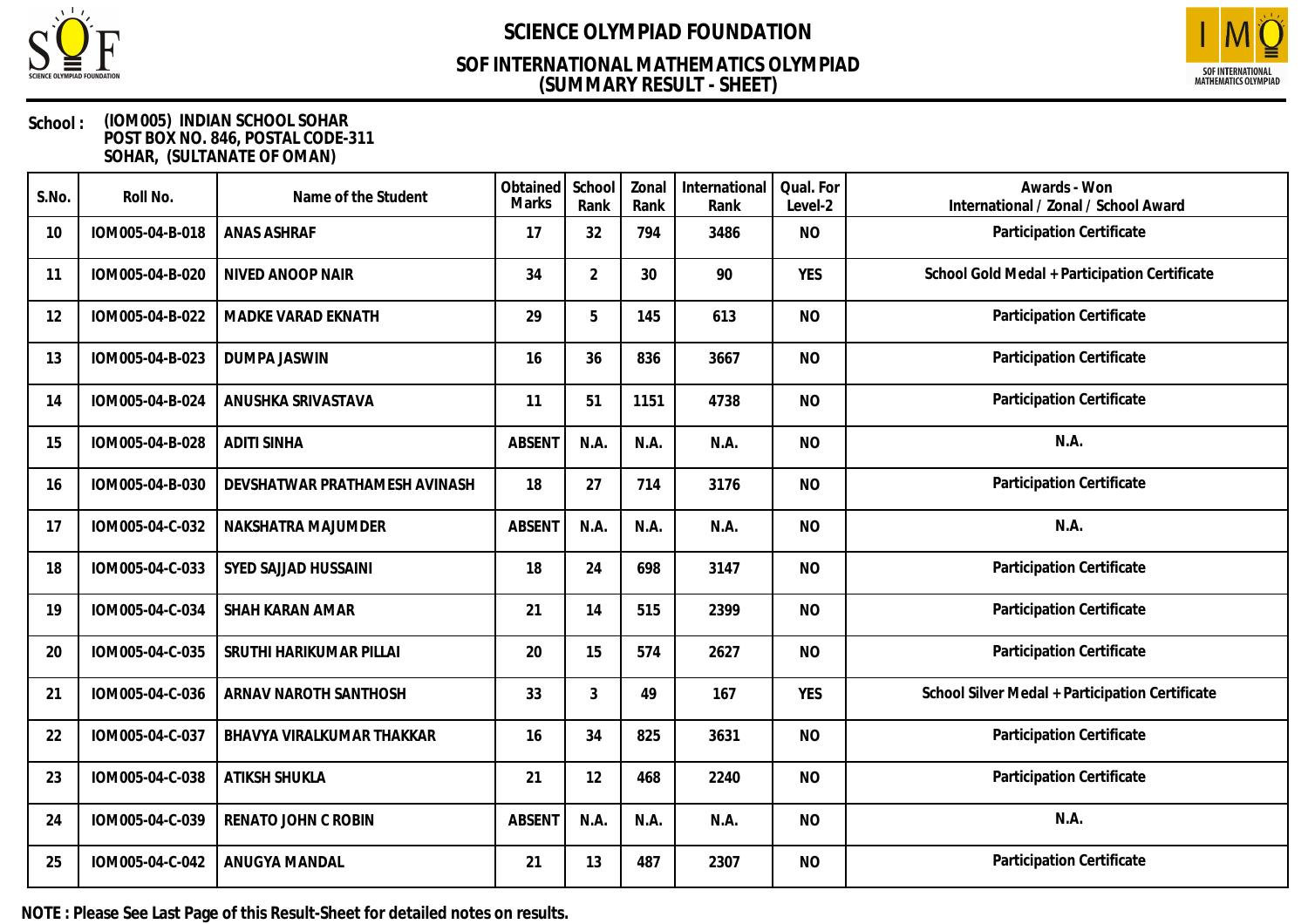

## **(SUMMARY RESULT - SHEET) SOF INTERNATIONAL MATHEMATICS OLYMPIAD**



### **School : (IOM005) INDIAN SCHOOL SOHAR POST BOX NO. 846, POSTAL CODE-311 SOHAR, (SULTANATE OF OMAN)**

| S.No. | Roll No.        | Name of the Student         | Obtained<br>Marks | School<br>Rank | Zonal<br>Rank | International<br>Rank | Qual. For<br>Level-2 | Awards - Won<br>International / Zonal / School Award |
|-------|-----------------|-----------------------------|-------------------|----------------|---------------|-----------------------|----------------------|------------------------------------------------------|
| 26    | IOM005-04-C-046 | <b>ARJUN AJAY</b>           | 18                | 22             | 688           | 3106                  | <b>NO</b>            | Participation Certificate                            |
| 27    | IOM005-04-C-048 | <b>ISHAAN KUMAR</b>         | <b>ABSENT</b>     | N.A.           | N.A.          | N.A.                  | <b>NO</b>            | N.A.                                                 |
| 28    | IOM005-04-D-051 | DARSHAN MOHANA SUNDAR       | <b>ABSENT</b>     | N.A.           | N.A.          | N.A.                  | <b>NO</b>            | N.A.                                                 |
| 29    | IOM005-04-D-052 | <b>GARGI SUNIL PARADKAR</b> | 17                | 29             | 753           | 3360                  | <b>NO</b>            | Participation Certificate                            |
| 30    | IOM005-04-D-054 | LAMBA DIVYARAJ KIRAN KUMAR  | <b>ABSENT</b>     | N.A.           | N.A.          | N.A.                  | <b>NO</b>            | N.A.                                                 |
| 31    | IOM005-04-D-055 | MELITO MARIAM MANOJ         | 24                | 11             | 349           | 1605                  | <b>NO</b>            | Participation Certificate                            |
| 32    | IOM005-04-D-056 | <b>REDDY GNANESH</b>        | <b>ABSENT</b>     | N.A.           | N.A.          | N.A.                  | <b>NO</b>            | N.A.                                                 |
| 33    | IOM005-04-D-058 | PARNAVI D LOKHANDE          | 16                | 33             | 816           | 3611                  | <b>NO</b>            | Participation Certificate                            |
| 34    | IOM005-04-D-060 | ZACHARIAH KURIOTTU JOHN     | 32                | $\overline{4}$ | 59            | 206                   | <b>YES</b>           | School Bronze Medal + Participation Certificate      |
| 35    | IOM005-04-E-062 | PIYUSHA MUTHANICKATTU       | 17                | 30             | 756           | 3368                  | <b>NO</b>            | Participation Certificate                            |
| 36    | IOM005-04-E-065 | <b>CIBI SAJU</b>            | <b>ABSENT</b>     | N.A.           | N.A.          | N.A.                  | <b>NO</b>            | N.A.                                                 |
| 37    | IOM005-04-E-066 | RIYA S FATHIMA              | 12                | 47             | 1079          | 4508                  | <b>NO</b>            | Participation Certificate                            |
| 38    | IOM005-04-E-070 | AYESHA HUMERAH              | 26                | $\overline{7}$ | 228           | 1034                  | <b>NO</b>            | Participation Certificate                            |
| 39    | IOM005-04-E-072 | SHREYA SANIL                | 15                | 43             | 932           | 3969                  | <b>NO</b>            | Participation Certificate                            |
| 40    | IOM005-04-E-073 | NILAPANKAR MAYURESH A       | 15                | 40             | 902           | 3897                  | <b>NO</b>            | Participation Certificate                            |
| 41    | IOM005-04-E-075 | <b>VEDI YADAV</b>           | 17                | 31             | 766           | 3413                  | <b>NO</b>            | Participation Certificate                            |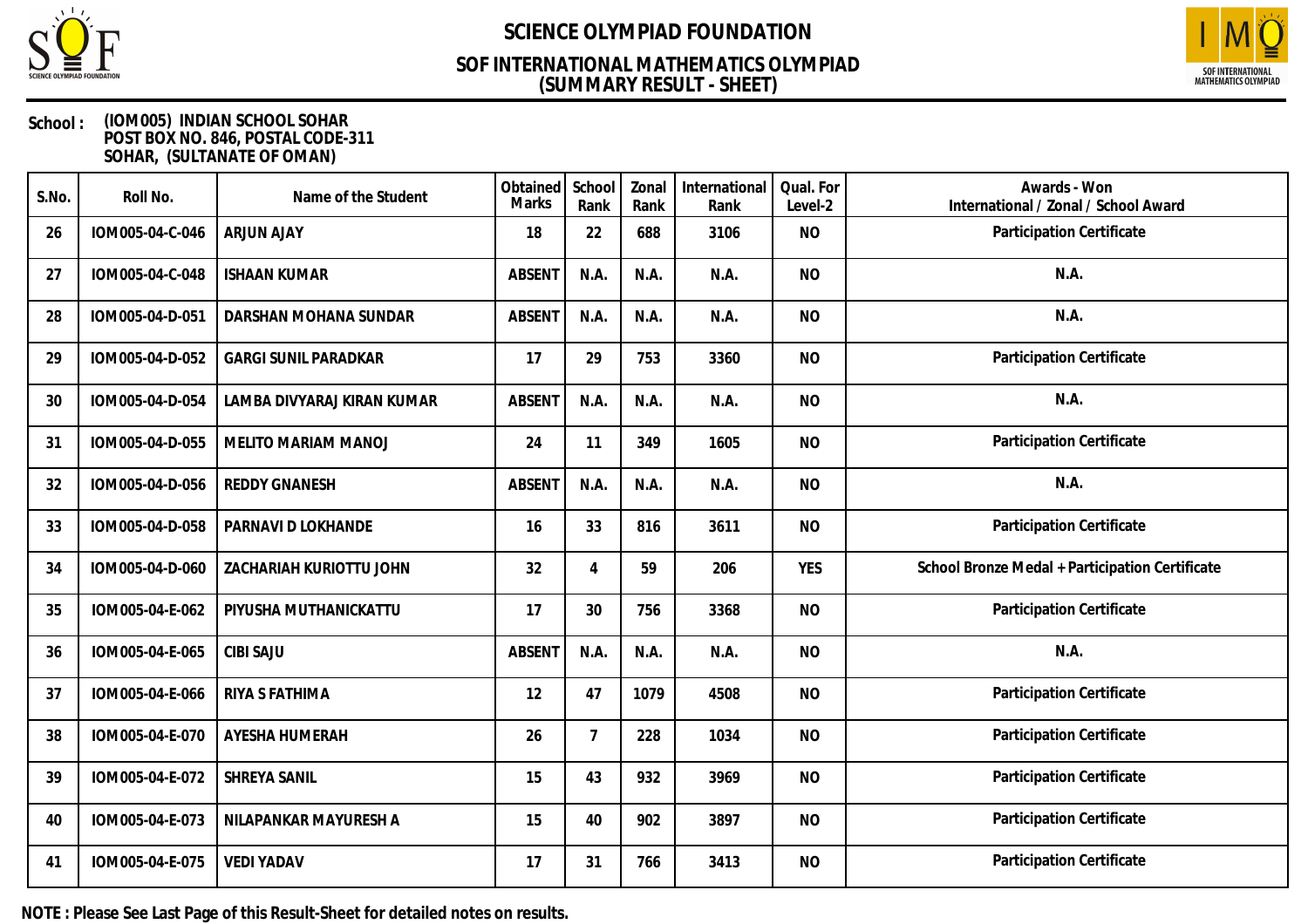

## **(SUMMARY RESULT - SHEET) SOF INTERNATIONAL MATHEMATICS OLYMPIAD**



### **School : (IOM005) INDIAN SCHOOL SOHAR POST BOX NO. 846, POSTAL CODE-311 SOHAR, (SULTANATE OF OMAN)**

| S.No. | Roll No.        | Name of the Student          | Obtained<br>Marks | School<br>Rank | Zonal<br>Rank | International<br>Rank | Qual. For<br>Level-2 | Awards - Won<br>International / Zonal / School Award |
|-------|-----------------|------------------------------|-------------------|----------------|---------------|-----------------------|----------------------|------------------------------------------------------|
| 42    | IOM005-04-E-076 | RASIQ OMER FARHAAN           | 11                | 50             | 1143          | 4724                  | <b>NO</b>            | Participation Certificate                            |
| 43    | IOM005-04-F-077 | MOHAMMED NAJID ALI           | 16                | 37             | 838           | 3669                  | <b>NO</b>            | Participation Certificate                            |
| 44    | IOM005-04-F-079 | <b>AAMISH NAJEEB</b>         | 8                 | 54             | 1230          | 5048                  | <b>NO</b>            | Participation Certificate                            |
| 45    | IOM005-04-F-080 | DAYA MARIYA SHEMIL           | 16                | 38             | 839           | 3670                  | <b>NO</b>            | Participation Certificate                            |
| 46    | IOM005-04-F-081 | ANNA SALU SILHA              | <b>ABSENT</b>     | N.A.           | N.A.          | N.A.                  | <b>NO</b>            | N.A.                                                 |
| 47    | IOM005-04-F-085 | ROSHINI RENJITH              | <b>ABSENT</b>     | N.A.           | N.A.          | N.A.                  | <b>NO</b>            | N.A.                                                 |
| 48    | IOM005-04-F-089 | <b>ASHLY RAJESH</b>          | 19                | 18             | 613           | 2825                  | <b>NO</b>            | Participation Certificate                            |
| 49    | IOM005-04-F-091 | VARUNEESWARAN                | <b>ABSENT</b>     | N.A.           | N.A.          | N.A.                  | <b>NO</b>            | N.A.                                                 |
| 50    | IOM005-04-F-092 | NAVIN VINOD                  | 19                | 20             | 646           | 2906                  | <b>NO</b>            | Participation Certificate                            |
| 51    | IOM005-04-G-094 | RISHUL MANGLA                | 36                | $\mathbf{1}$   | 15            | 32                    | <b>YES</b>           | Medal of Distinction + Certificate of Distinction    |
| 52    | IOM005-04-G-095 | VEDANT KAUSHAL KUMAR THAKKAR | 18                | 21             | 682           | 3096                  | <b>NO</b>            | Participation Certificate                            |
| 53    | IOM005-04-G-096 | PULAKITA BEHARA              | 14                | 45             | 989           | 4182                  | <b>NO</b>            | Participation Certificate                            |
| 54    | IOM005-04-G-097 | LOSHIKA MUNDRA               | 18                | 23             | 695           | 3141                  | <b>NO</b>            | Participation Certificate                            |
| 55    | IOM005-04-G-098 | VANSHIKA ATISH KUMAR KABRA   | 11                | 49             | 1142          | 4723                  | <b>NO</b>            | Participation Certificate                            |
| 56    | IOM005-04-G-099 | HAMSINI BILIKALLAHALLI MOHAN | 20                | 16             | 579           | 2640                  | <b>NO</b>            | Participation Certificate                            |
| 57    | IOM005-04-G-100 | SHOURYA UPADHYAY             | <b>ABSENT</b>     | N.A.           | N.A.          | N.A.                  | <b>NO</b>            | N.A.                                                 |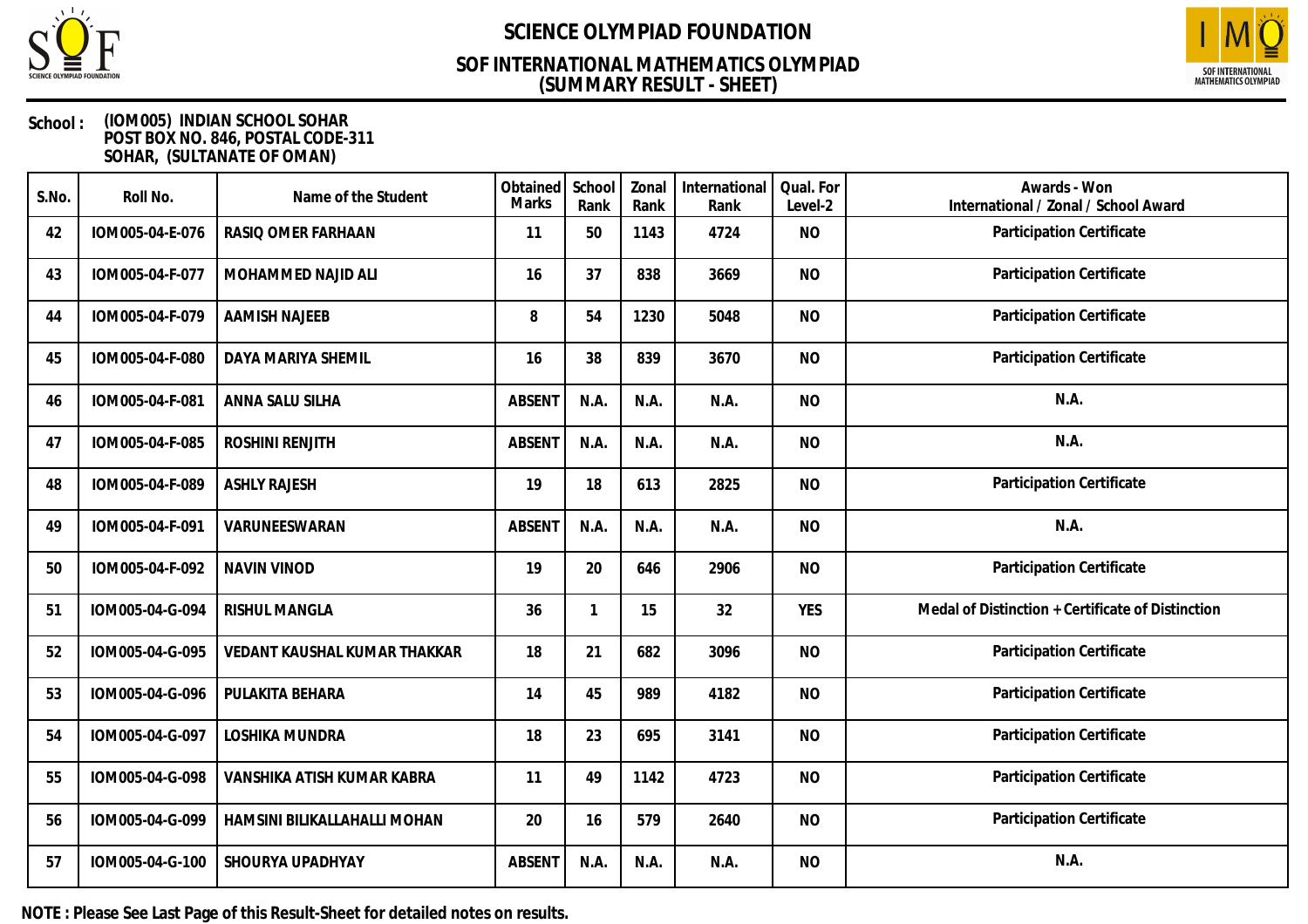

## **(SUMMARY RESULT - SHEET) SOF INTERNATIONAL MATHEMATICS OLYMPIAD**



### **School : (IOM005) INDIAN SCHOOL SOHAR POST BOX NO. 846, POSTAL CODE-311 SOHAR, (SULTANATE OF OMAN)**

| S.No. | Roll No.        | Name of the Student        | Obtained<br><b>Marks</b> | School<br>Rank | Zonal<br>Rank | International<br>Rank | Qual. For<br>Level-2 | Awards - Won<br>International / Zonal / School Award |
|-------|-----------------|----------------------------|--------------------------|----------------|---------------|-----------------------|----------------------|------------------------------------------------------|
| 58    | IOM005-04-G-101 | SHYAM KONDATH SREEKUMAR    | 26                       | 8              | 245           | 1091                  | <b>NO</b>            | Participation Certificate                            |
| 59    | IOM005-04-G-102 | SHIVANI MURUGAPPAN         | 18                       | 22             | 688           | 3106                  | <b>NO</b>            | Participation Certificate                            |
| 60    | IOM005-04-G-104 | RAFA AHMED BAIG            | 18                       | 28             | 716           | 3204                  | <b>NO</b>            | Participation Certificate                            |
| 61    | IOM005-04-H-105 | <b>ADITYA BAJAJ</b>        | 16                       | 35             | 831           | 3660                  | <b>NO</b>            | Participation Certificate                            |
| 62    | IOM005-04-H-107 | PARTH GUPTA                | 14                       | 44             | 988           | 4181                  | <b>NO</b>            | Participation Certificate                            |
| 63    | IOM005-04-H-108 | CHANDANA PARAMBIL MUHAMMED | <b>ABSENT</b>            | N.A.           | N.A.          | N.A.                  | <b>NO</b>            | N.A.                                                 |
| 64    | IOM005-04-H-109 | <b>AVINASH JOJI</b>        | 10 <sup>°</sup>          | 52             | 1182          | 4854                  | <b>NO</b>            | Participation Certificate                            |
| 65    | IOM005-04-H-110 | <b>ZARA MUSHEER</b>        | 25                       | 9              | 279           | 1294                  | <b>NO</b>            | Participation Certificate                            |
| 66    | IOM005-04-H-111 | <b>ABHINAV SINGH</b>       | 28                       | 6              | 168           | 737                   | <b>NO</b>            | Participation Certificate                            |
| 67    | IOM005-04-H-112 | NANDHANA LIJIMON           | 13                       | 46             | 1048          | 4390                  | <b>NO</b>            | Participation Certificate                            |
| 68    | IOM005-04-H-113 | STEVE SAM GEORGE           | 12                       | 48             | 1098          | 4563                  | <b>NO</b>            | Participation Certificate                            |
| 69    | IOM005-04-H-115 | ALIN A GEORGE              | 0                        | N.A.           | N.A.          | N.A.                  | <b>NO</b>            | Participation Certificate                            |
| 70    | IOM005-04-H-117 | KANCHARLA CHANDRAHAS       | 0                        | N.A.           | N.A.          | N.A.                  | <b>NO</b>            | Participation Certificate                            |
| 71    | IOM005-04-I-123 | AANYA RAWAT                | <b>ABSENT</b>            | N.A.           | N.A.          | N.A.                  | <b>NO</b>            | N.A.                                                 |
| 72    | IOM005-04-I-124 | ANURADHA GOSWAMI           | <b>ABSENT</b>            | N.A.           | N.A.          | N.A.                  | <b>NO</b>            | N.A.                                                 |
| 73    | IOM005-04-I-127 | <b>VISHNU HARI</b>         | <b>ABSENT</b>            | N.A.           | N.A.          | N.A.                  | <b>NO</b>            | N.A.                                                 |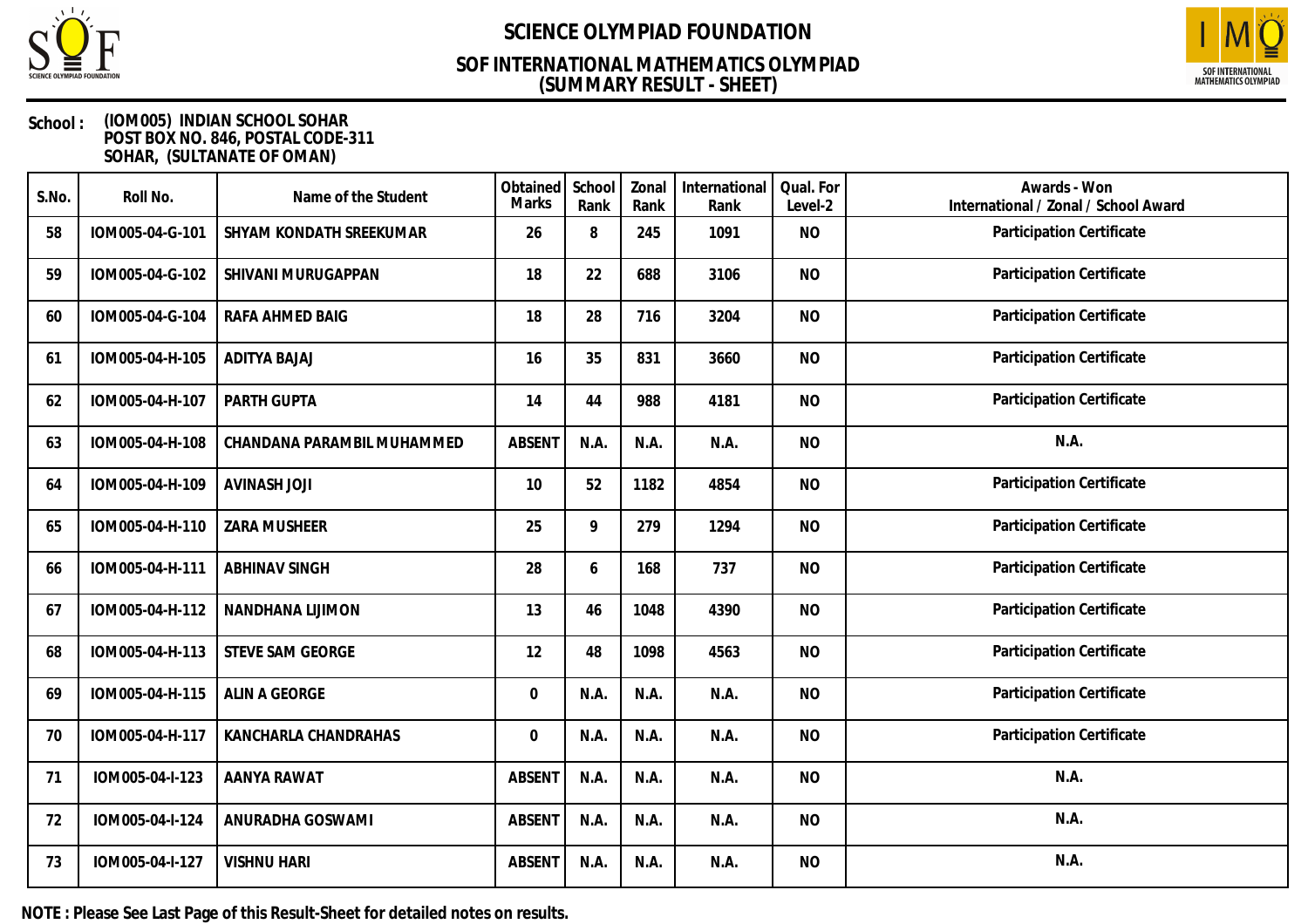

## **(SUMMARY RESULT - SHEET) SOF INTERNATIONAL MATHEMATICS OLYMPIAD**



| S.No. | Roll No.        | Name of the Student              | Obtained<br>Marks | School<br>Rank | Zonal<br>Rank | International<br>Rank | Qual. For<br>Level-2 | Awards - Won<br>International / Zonal / School Award |
|-------|-----------------|----------------------------------|-------------------|----------------|---------------|-----------------------|----------------------|------------------------------------------------------|
| 74    | IOM005-04-I-130 | ANERI NEHAL KUMAR SHAH           | 16                | 39             | 847           | 3686                  | <b>NO</b>            | Participation Certificate                            |
| 75    | IOM005-04-I-134 | VEERA SAIRAM VAISHWIK YALAMARTHI | 24                | 10             | 314           | 1498                  | <b>NO</b>            | Participation Certificate                            |
|       | IOM005-05-A-001 | <b>UMIKA SOOD</b>                | 35                | $\overline{2}$ | 171           | 2732                  | <b>NO</b>            | School Silver Medal + Participation Certificate      |
| 2     | IOM005-05-A-005 | <b>DHRUVA SHAH</b>               | <b>ABSENT</b>     | N.A.           | N.A.          | N.A.                  | <b>NO</b>            | N.A.                                                 |
| 3     | IOM005-05-A-006 | <b>STEVE VARGHESE</b>            | 22                | 41             | 842           | 7152                  | <b>NO</b>            | Participation Certificate                            |
| 4     | IOM005-05-A-007 | NITHIN GLADSON GOMEZ             | 33                | 5              | 243           | 3387                  | <b>NO</b>            | Participation Certificate                            |
| 5     | IOM005-05-A-009 | ATHARVA SAHU                     | 18                | 51             | 1087          | 8123                  | <b>NO</b>            | Participation Certificate                            |
| 6     | IOM005-05-A-010 | <b>CLITUS J COLACO</b>           | 30                | 13             | 355           | 4353                  | <b>NO</b>            | Participation Certificate                            |
| 7     | IOM005-05-A-011 | ANANYA                           | 17                | 53             | 1127          | 8287                  | <b>NO</b>            | Participation Certificate                            |
| 8     | IOM005-05-A-012 | <b>VEDITHA CV</b>                | 33                | 6              | 245           | 3390                  | <b>NO</b>            | Participation Certificate                            |
| 9     | IOM005-05-A-016 | DHRUVI HIREN JOSHI               | 32                | 8              | 286           | 3769                  | <b>NO</b>            | Participation Certificate                            |
| 10    | IOM005-05-A-019 | RAMIT S DESHPANDE                | <b>ABSENT</b>     | N.A.           | N.A.          | N.A.                  | <b>NO</b>            | N.A.                                                 |
| 11    | IOM005-05-A-020 | <b>VARSHNEY G LAKADE</b>         | 27                | 26             | 481           | 5362                  | <b>NO</b>            | Participation Certificate                            |
| 12    | IOM005-05-A-021 | PRISHA SINGH                     | 28                | 20             | 434           | 5028                  | <b>NO</b>            | Participation Certificate                            |
| 13    | IOM005-05-B-023 | <b>VISHALI MAHADEVAN</b>         | 14                | 61             | 1312          | 8965                  | <b>NO</b>            | Participation Certificate                            |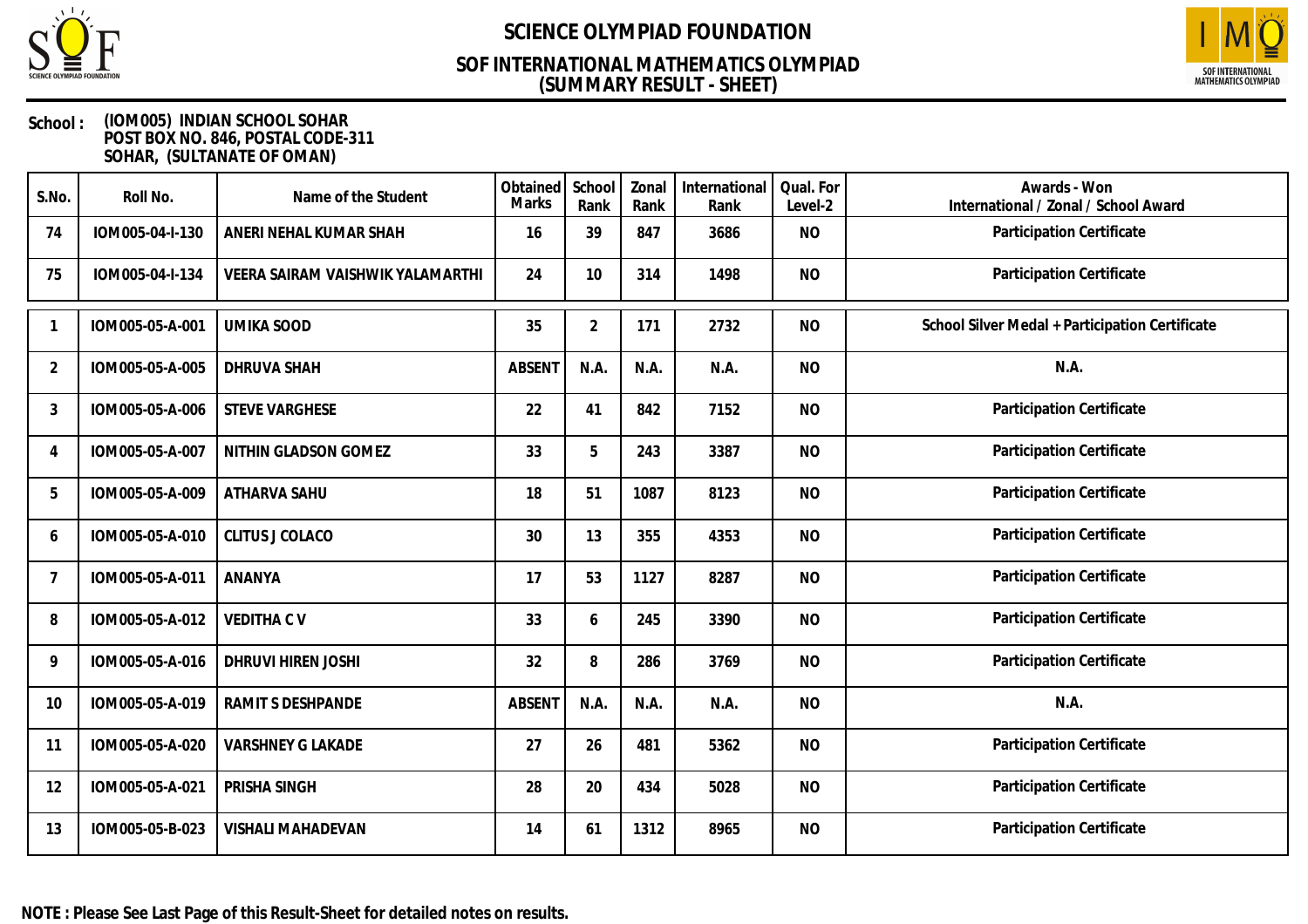

## **(SUMMARY RESULT - SHEET) SOF INTERNATIONAL MATHEMATICS OLYMPIAD**



### **School : (IOM005) INDIAN SCHOOL SOHAR POST BOX NO. 846, POSTAL CODE-311 SOHAR, (SULTANATE OF OMAN)**

| S.No. | Roll No.        | Name of the Student       | Obtained<br><b>Marks</b> | School<br>Rank | Zonal<br>Rank | International<br>Rank | Qual. For<br>Level-2 | Awards - Won<br>International / Zonal / School Award |
|-------|-----------------|---------------------------|--------------------------|----------------|---------------|-----------------------|----------------------|------------------------------------------------------|
| 14    | IOM005-05-B-025 | NITYA BHARDWAI            | 25                       | 32             | 601           | 6043                  | <b>NO</b>            | Participation Certificate                            |
| 15    | IOM005-05-B-027 | MOHAMMED DANISH ALI KHAN  | 21                       | 43             | 882           | 7325                  | <b>NO</b>            | Participation Certificate                            |
| 16    | IOM005-05-B-028 | <b>MANASVI BHARTI</b>     | 23                       | 38             | 763           | 6822                  | <b>NO</b>            | Participation Certificate                            |
| 17    | IOM005-05-B-029 | PATEL JHANVI S            | <b>ABSENT</b>            | N.A.           | N.A.          | N.A.                  | <b>NO</b>            | N.A.                                                 |
| 18    | IOM005-05-B-031 | <b>RAMITHA MURTHY</b>     | 35                       | 3              | 184           | 2875                  | <b>NO</b>            | School Bronze Medal + Participation Certificate      |
| 19    | IOM005-05-B-032 | ASMI SANDEEP SOITKAR      | 24                       | 35             | 639           | 6278                  | <b>NO</b>            | Participation Certificate                            |
| 20    | IOM005-05-B-033 | R GARUDKAR SWANANDI       | 28                       | 21             | 438           | 5053                  | <b>NO</b>            | Participation Certificate                            |
| 21    | IOM005-05-B-034 | <b>SAUMYA SILKI</b>       | 29                       | 17             | 407           | 4790                  | <b>NO</b>            | Participation Certificate                            |
| 22    | IOM005-05-B-035 | <b>NITIN KISOR RAJESH</b> | 31                       | 10             | 309           | 4008                  | <b>NO</b>            | Participation Certificate                            |
| 23    | IOM005-05-B-037 | LAKSH VIVEKANAD PHADTE    | 23                       | 37             | 729           | 6727                  | <b>NO</b>            | Participation Certificate                            |
| 24    | IOM005-05-B-038 | SHAMITA RAMESH            | 22                       | 39             | 818           | 7067                  | <b>NO</b>            | Participation Certificate                            |
| 25    | IOM005-05-B-039 | SAVIO GEORGE MATTEW       | 34                       | 4              | 202           | 3043                  | <b>NO</b>            | Participation Certificate                            |
| 26    | IOM005-05-B-040 | ADVAITH RAM PRABHU        | 29                       | 16             | 403           | 4772                  | <b>NO</b>            | Participation Certificate                            |
| 27    | IOM005-05-B-042 | NEHAN MOHAMED FASEESH     | <b>ABSENT</b>            | N.A.           | N.A.          | N.A.                  | <b>NO</b>            | N.A.                                                 |
| 28    | IOM005-05-C-046 | <b>DHARINI DEIVEEGAN</b>  | 21                       | 45             | 910           | 7421                  | <b>NO</b>            | Participation Certificate                            |
| 29    | IOM005-05-C-047 | SHAURYA SINGH             | 30                       | 14             | 366           | 4418                  | <b>NO</b>            | Participation Certificate                            |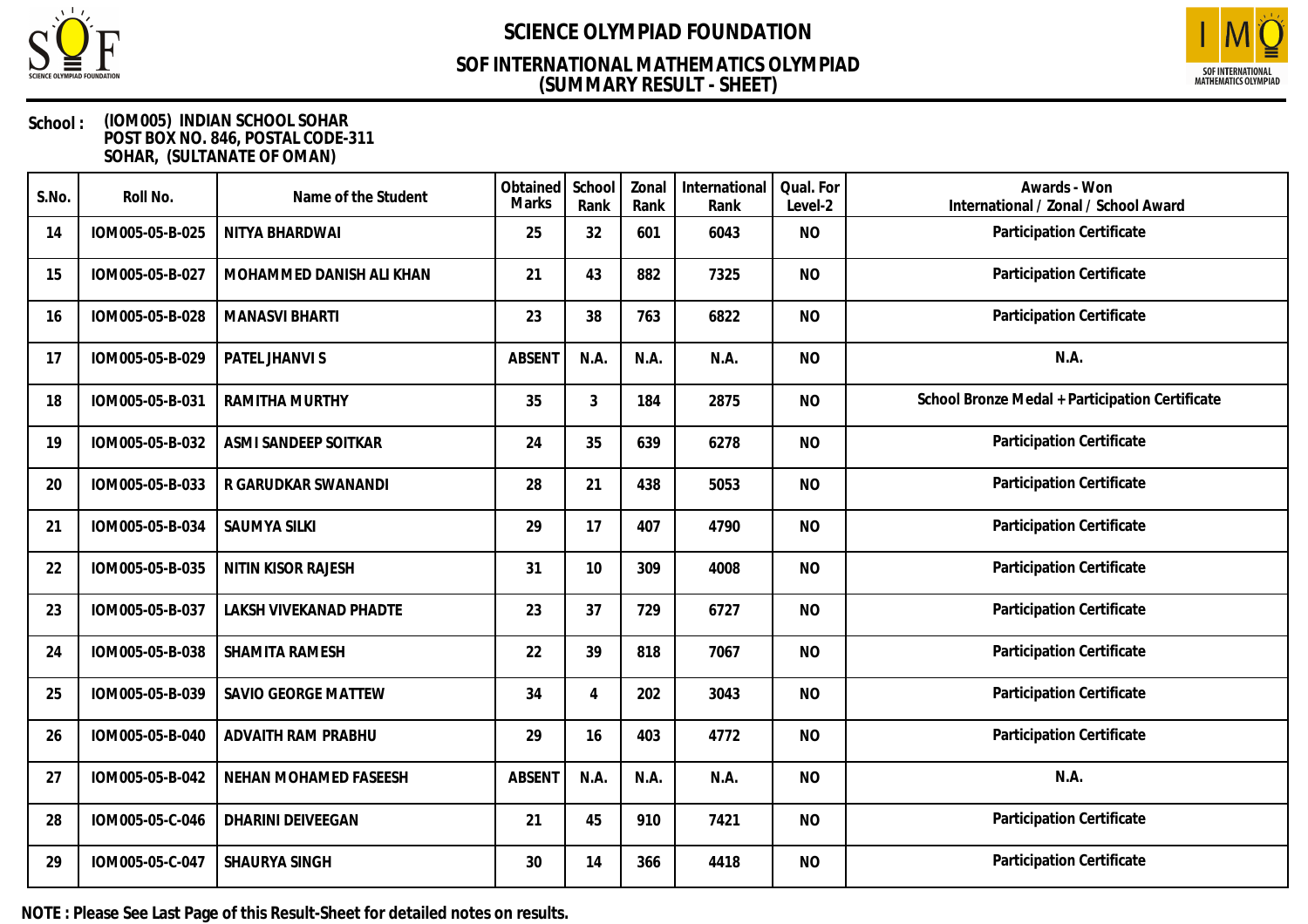

## **(SUMMARY RESULT - SHEET) SOF INTERNATIONAL MATHEMATICS OLYMPIAD**



### **School : (IOM005) INDIAN SCHOOL SOHAR POST BOX NO. 846, POSTAL CODE-311 SOHAR, (SULTANATE OF OMAN)**

| S.No. | Roll No.        | Name of the Student          | Obtained<br><b>Marks</b> | School<br>Rank | Zonal<br>Rank | International<br>Rank | Qual. For<br>Level-2 | Awards - Won<br>International / Zonal / School Award |
|-------|-----------------|------------------------------|--------------------------|----------------|---------------|-----------------------|----------------------|------------------------------------------------------|
| 30    | IOM005-05-C-048 | <b>SHAAN SINHA</b>           | 14                       | 60             | 1299          | 8920                  | <b>NO</b>            | Participation Certificate                            |
| 31    | IOM005-05-C-051 | <b>RONAN GOVEAS</b>          | <b>ABSENT</b>            | N.A.           | N.A.          | N.A.                  | <b>NO</b>            | N.A.                                                 |
| 32    | IOM005-05-C-052 | <b>VINOTH KUMAR HARINI</b>   | 22                       | 39             | 818           | 7067                  | <b>NO</b>            | Participation Certificate                            |
| 33    | IOM005-05-C-053 | SHAUN SALVADOR ANDRADE       | 28                       | 19             | 429           | 5019                  | <b>NO</b>            | Participation Certificate                            |
| 34    | IOM005-05-C-054 | <b>AGNES ROSHINI</b>         | 17                       | 56             | 1153          | 8353                  | <b>NO</b>            | Participation Certificate                            |
| 35    | IOM005-05-C-056 | <b>VASUDEV RAJESH PILLAI</b> | 43                       | 1              | 58            | 1098                  | <b>YES</b>           | School Gold Medal + Participation Certificate        |
| 36    | IOM005-05-D-060 | MARGI MANUBHAI CHAUDHARY     | 20                       | 47             | 965           | 7629                  | <b>NO</b>            | Participation Certificate                            |
| 37    | IOM005-05-D-061 | SHALOM SAVHER ANDRADE        | 19                       | 49             | 1015          | 7869                  | <b>NO</b>            | Participation Certificate                            |
| 38    | IOM005-05-D-062 | MARIA JOE JOSHY              | 27                       | 25             | 469           | 5298                  | <b>NO</b>            | Participation Certificate                            |
| 39    | IOM005-05-D-064 | PATEL MANTHAN KAUSHIKBHAI    | 17                       | 54             | 1141          | 8331                  | <b>NO</b>            | Participation Certificate                            |
| 40    | IOM005-05-D-066 | ADHVARYU DHANYA NIMESHBHAI   | 13                       | 62             | 1341          | 9100                  | <b>NO</b>            | Participation Certificate                            |
| 41    | IOM005-05-D-068 | <b>VARKEY K JACOB</b>        | 26                       | 30             | 533           | 5651                  | <b>NO</b>            | Participation Certificate                            |
| 42    | IOM005-05-D-069 | DIYA RAJAMOHAN P             | 27                       | 29             | 512           | 5542                  | <b>NO</b>            | Participation Certificate                            |
| 43    | IOM005-05-D-070 | <b>DIVYA PANDIAN</b>         | 30                       | 15             | 371           | 4430                  | <b>NO</b>            | Participation Certificate                            |
| 44    | IOM005-05-D-071 | <b>SUREPALLY SPANDANA</b>    | 25                       | 34             | 615           | 6102                  | <b>NO</b>            | Participation Certificate                            |
| 45    | IOM005-05-D-073 | ARZOO SAIMA SHAIKH           | <b>ABSENT</b>            | N.A.           | N.A.          | N.A.                  | <b>NO</b>            | N.A.                                                 |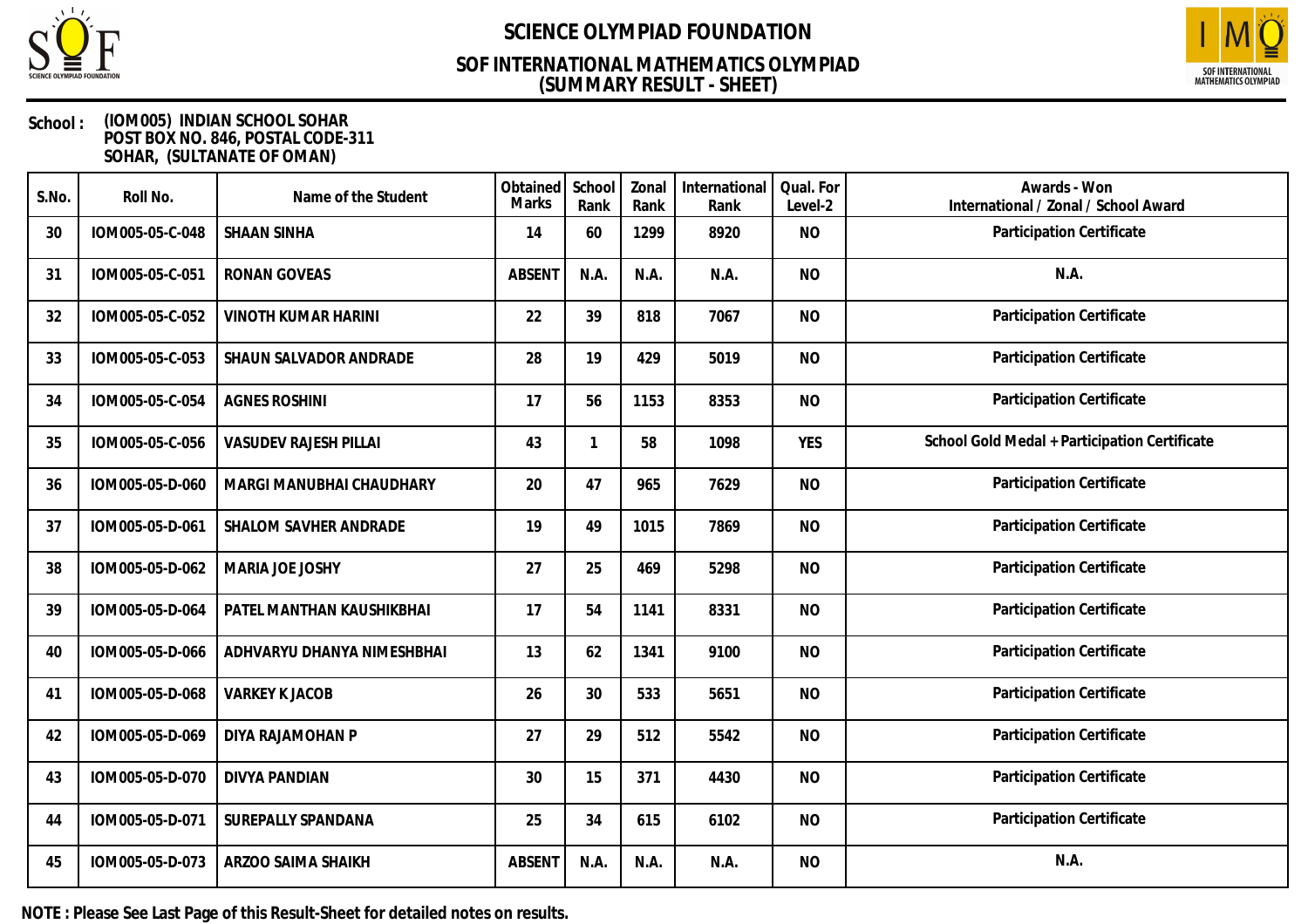

## **(SUMMARY RESULT - SHEET) SOF INTERNATIONAL MATHEMATICS OLYMPIAD**



### **School : (IOM005) INDIAN SCHOOL SOHAR POST BOX NO. 846, POSTAL CODE-311 SOHAR, (SULTANATE OF OMAN)**

| S.No. | Roll No.        | Name of the Student       | Obtained<br>Marks | School<br>Rank | Zonal<br>Rank | International<br>Rank | Qual. For<br>Level-2 | Awards - Won<br>International / Zonal / School Award |
|-------|-----------------|---------------------------|-------------------|----------------|---------------|-----------------------|----------------------|------------------------------------------------------|
| 46    | IOM005-05-D-074 | LAKSHYA SINHA             | 28                | 24             | 451           | 5125                  | <b>NO</b>            | Participation Certificate                            |
| 47    | IOM005-05-D-075 | SRISHANTH SAI LUKKA       | 15                | 59             | 1273          | 8809                  | <b>NO</b>            | Participation Certificate                            |
| 48    | IOM005-05-D-077 | <b>SIRI B PATIL</b>       | 32                | 7              | 271           | 3672                  | <b>NO</b>            | Participation Certificate                            |
| 49    | IOM005-05-E-083 | ATHRIYA AMARA MALLYA      | 23                | 36             | 699           | 6582                  | <b>NO</b>            | Participation Certificate                            |
| 50    | IOM005-05-E-085 | MADHURAGAVI R             | 21                | 42             | 849           | 7211                  | <b>NO</b>            | Participation Certificate                            |
| 51    | IOM005-05-E-087 | A S SUSHANTHIKA           | 27                | 27             | 482           | 5363                  | <b>NO</b>            | Participation Certificate                            |
| 52    | IOM005-05-E-088 | ADWAITH JOONA SUNIL       | 21                | 44             | 903           | 7397                  | <b>NO</b>            | Participation Certificate                            |
| 53    | IOM005-05-E-089 | SHETH YASH                | 25                | 33             | 611           | 6098                  | <b>NO</b>            | Participation Certificate                            |
| 54    | IOM005-05-E-092 | <b>ADITYA SAJEEV</b>      | 28                | 22             | 443           | 5109                  | <b>NO</b>            | Participation Certificate                            |
| 55    | IOM005-05-E-093 | <b>LAVITRA RAJANI</b>     | 28                | 23             | 445           | 5115                  | <b>NO</b>            | Participation Certificate                            |
| 56    | IOM005-05-E-094 | AYAAN ANWAR THAZHATHETHIL | 32                | 9              | 288           | 3778                  | <b>NO</b>            | Participation Certificate                            |
| 57    | IOM005-05-F-098 | <b>AZIM AFTHAB</b>        | <b>ABSENT</b>     | N.A.           | N.A.          | N.A.                  | <b>NO</b>            | N.A.                                                 |
| 58    | IOM005-05-F-099 | ARYAN R UMREDKAR          | 18                | 52             | 1097          | 8142                  | <b>NO</b>            | Participation Certificate                            |
| 59    | IOM005-05-F-100 | <b>GAYATHRI S NAIR</b>    | 22                | 40             | 822           | 7071                  | <b>NO</b>            | Participation Certificate                            |
| 60    | IOM005-05-F-101 | E KARRPAGA VARSHENI       | 25                | 31             | 589           | 6019                  | <b>NO</b>            | Participation Certificate                            |
| 61    | IOM005-05-F-102 | <b>LUVYA P SHETTY</b>     | 29                | 18             | 412           | 4859                  | <b>NO</b>            | Participation Certificate                            |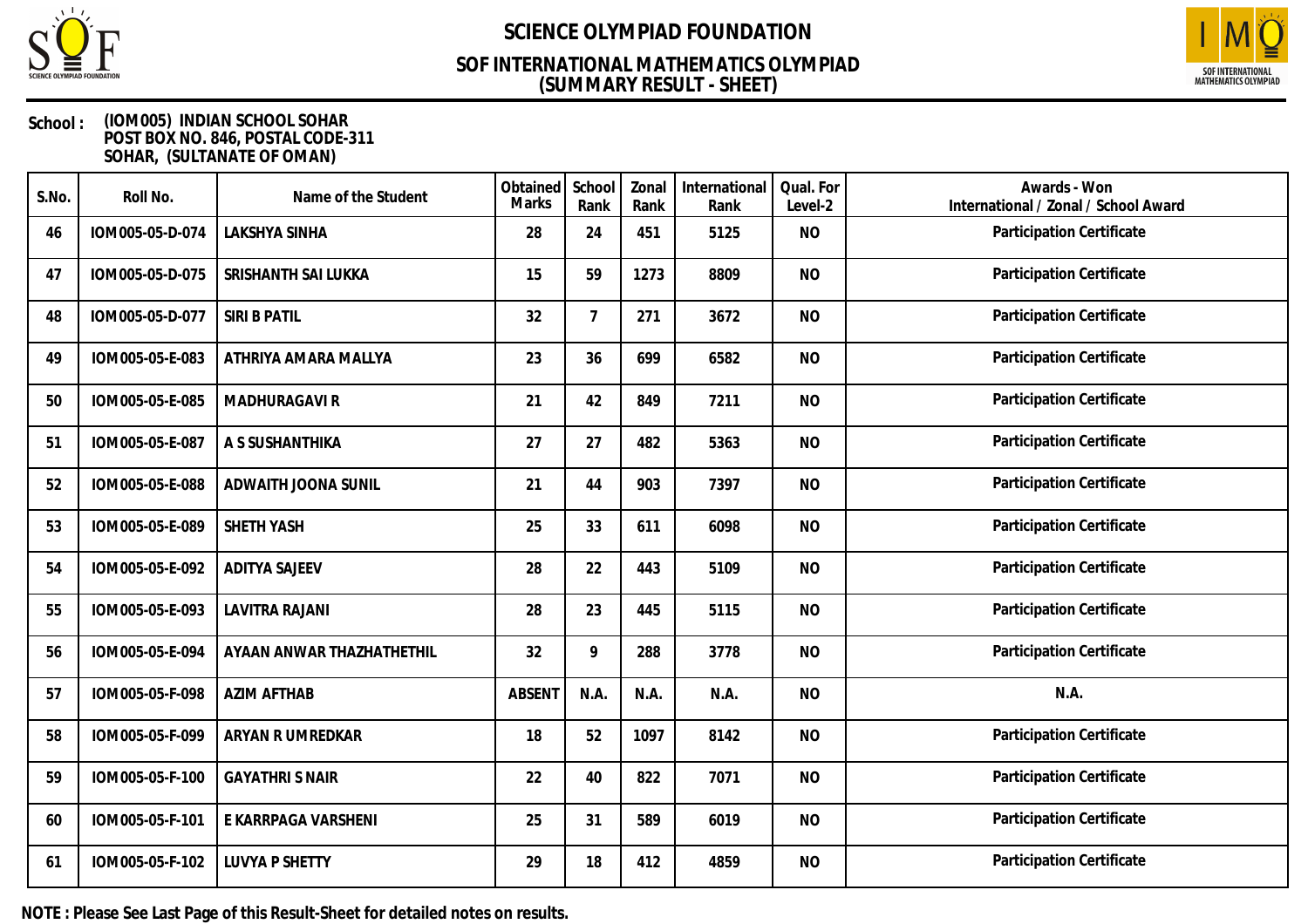

## **(SUMMARY RESULT - SHEET) SOF INTERNATIONAL MATHEMATICS OLYMPIAD**



| S.No. | Roll No.        | Name of the Student      | Obtained<br>Marks | School<br>Rank | Zonal<br>Rank | International<br>Rank | Qual. For<br>Level-2 | Awards - Won<br>International / Zonal / School Award |
|-------|-----------------|--------------------------|-------------------|----------------|---------------|-----------------------|----------------------|------------------------------------------------------|
| 62    | IOM005-05-F-103 | <b>NAYANSHRIS</b>        | 17                | 55             | 1150          | 8350                  | <b>NO</b>            | Participation Certificate                            |
| 63    | IOM005-05-F-106 | REEZA PEARL FERNANDES    | 19                | 50             | 1047          | 7951                  | <b>NO</b>            | Participation Certificate                            |
| 64    | IOM005-05-G-109 | <b>JAPNOOR SINGH</b>     | <b>ABSENT</b>     | N.A.           | N.A.          | N.A.                  | <b>NO</b>            | N.A.                                                 |
| 65    | IOM005-05-G-110 | <b>THEJOVRISH</b>        | 15                | 58             | 1242          | 8719                  | <b>NO</b>            | Participation Certificate                            |
| 66    | IOM005-05-G-112 | R R SUNDERPRABHU         | <b>ABSENT</b>     | N.A.           | N.A.          | N.A.                  | <b>NO</b>            | N.A.                                                 |
| 67    | IOM005-05-G-117 | PRACHI JAIN              | 17                | 57             | 1178          | 8433                  | <b>NO</b>            | Participation Certificate                            |
| 68    | IOM005-05-G-118 | <b>HANIYA AYISHA P A</b> | 31                | 12             | 329           | 4106                  | <b>NO</b>            | Participation Certificate                            |
| 69    | IOM005-05-G-120 | YASH WARDHAN PANDEY      | 27                | 28             | 503           | 5463                  | <b>NO</b>            | Participation Certificate                            |
| 70    | IOM005-05-G-121 | S K S ASISH VARDHAN      | 27                | 28             | 503           | 5463                  | <b>NO</b>            | Participation Certificate                            |
| 71    | IOM005-05-H-122 | <b>K KANYAKA</b>         | 19                | 48             | 1006          | 7817                  | <b>NO</b>            | Participation Certificate                            |
| 72    | IOM005-05-H-123 | <b>AARYA PRAKASH</b>     | 20                | 46             | 963           | 7622                  | <b>NO</b>            | Participation Certificate                            |
| 73    | IOM005-05-H-124 | ANUSHKA GUPTA            | <b>ABSENT</b>     | N.A.           | N.A.          | N.A.                  | <b>NO</b>            | N.A.                                                 |
| 74    | IOM005-05-H-125 | <b>MEHAK SHIREEN</b>     | 25                | 31             | 589           | 6019                  | <b>NO</b>            | Participation Certificate                            |
| 75    | IOM005-05-H-126 | VAISHNAVI                | <b>ABSENT</b>     | N.A.           | N.A.          | N.A.                  | <b>NO</b>            | N.A.                                                 |
| 76    | IOM005-05-H-129 | <b>NAHA NOURIN</b>       | 31                | 11             | 314           | 4027                  | <b>NO</b>            | Participation Certificate                            |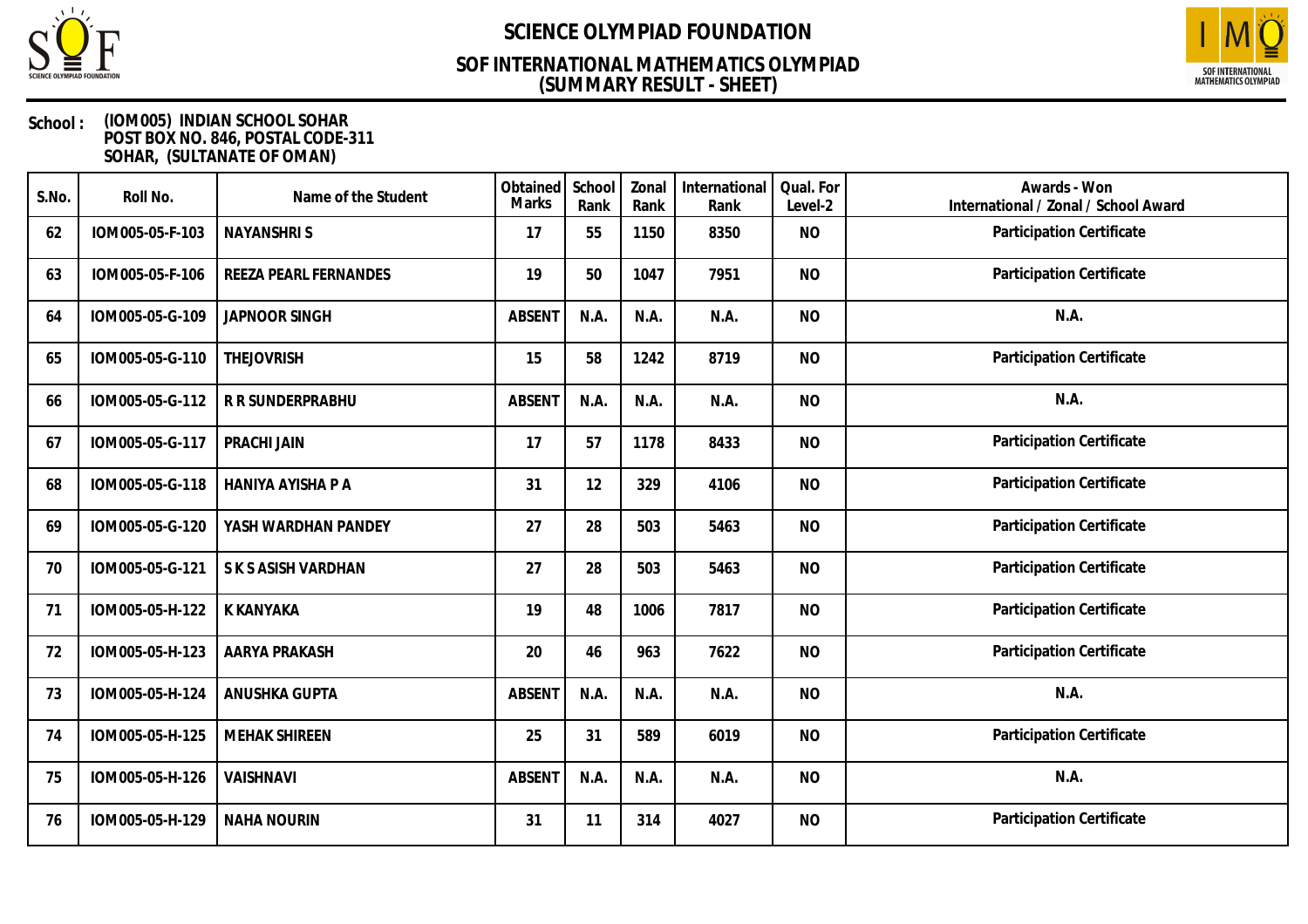

## **(SUMMARY RESULT - SHEET) SOF INTERNATIONAL MATHEMATICS OLYMPIAD**



### **School : (IOM005) INDIAN SCHOOL SOHAR POST BOX NO. 846, POSTAL CODE-311 SOHAR, (SULTANATE OF OMAN)**

| S.No.          | Roll No.        | Name of the Student            | Obtained<br>Marks | School<br>Rank | Zonal<br>Rank | International<br>Rank | Qual. For<br>Level-2 | Awards - Won<br>International / Zonal / School Award |
|----------------|-----------------|--------------------------------|-------------------|----------------|---------------|-----------------------|----------------------|------------------------------------------------------|
|                | IOM005-06-A-001 | PILLA DIVYA SINDHU             | <b>ABSENT</b>     | N.A.           | N.A.          | N.A.                  | <b>NO</b>            | N.A.                                                 |
| $\overline{2}$ | IOM005-06-A-002 | <b>HARINI ELANGOVAN</b>        | <b>ABSENT</b>     | N.A.           | N.A.          | N.A.                  | <b>NO</b>            | N.A.                                                 |
| 3              | IOM005-06-A-003 | SHAHID SALIM TAHSILDAR         | 56                | 1              | 3             | 25                    | <b>YES</b>           | Medal of Distinction + Certificate of Distinction    |
| 4              | IOM005-06-A-004 | MOHAMMED ALBAB                 | 22                | 58             | 1003          | 7491                  | <b>NO</b>            | Participation Certificate                            |
| 5              | IOM005-06-A-005 | <b>GONDSE SHRAWANI SANDEEP</b> | 24                | 50             | 850           | 6795                  | <b>NO</b>            | Participation Certificate                            |
| 6              | IOM005-06-A-006 | AARYAN JITENDRA KUMAR          | 39                | 14             | 244           | 1997                  | <b>NO</b>            | Participation Certificate                            |
| 7              | IOM005-06-A-007 | AVANEESH MAHESH APHALE         | 42                | 4              | 168           | 1381                  | <b>NO</b>            | School Silver Medal + Participation Certificate      |
| 8              | IOM005-06-A-008 | <b>ANSTIN ANIL</b>             | 29                | 38             | 623           | 5179                  | <b>NO</b>            | Participation Certificate                            |
| 9              | IOM005-06-A-009 | SANA FAISHAL MAJOTHI           | <b>ABSENT</b>     | N.A.           | N.A.          | N.A.                  | <b>NO</b>            | N.A.                                                 |
| 10             | IOM005-06-A-011 | R SRIMATHANGI                  | 30                | 31             | 584           | 4891                  | <b>NO</b>            | Participation Certificate                            |
| 11             | IOM005-06-A-012 | SHUBHAM D BHAT                 | 24                | 53             | 900           | 6988                  | <b>NO</b>            | Participation Certificate                            |
| 12             | IOM005-06-A-013 | <b>KUSH NARAN SOLANKI</b>      | 39                | 15             | 253           | 2094                  | <b>NO</b>            | Participation Certificate                            |
| 13             | IOM005-06-A-014 | <b>ADITI AGARWAL</b>           | 30                | 33             | 593           | 4918                  | <b>NO</b>            | Participation Certificate                            |
| 14             | IOM005-06-A-015 | <b>ZAYNAH ASHRAF</b>           | 28                | 41             | 691           | 5655                  | <b>NO</b>            | Participation Certificate                            |
| 15             | IOM005-06-A-017 | M GEETHU SHIVANI               | 37                | 18             | 294           | 2534                  | <b>NO</b>            | Participation Certificate                            |
| 16             | IOM005-06-A-020 | <b>AATHIRA RENJIT</b>          | 21                | 62             | 1052          | 7760                  | <b>NO</b>            | Participation Certificate                            |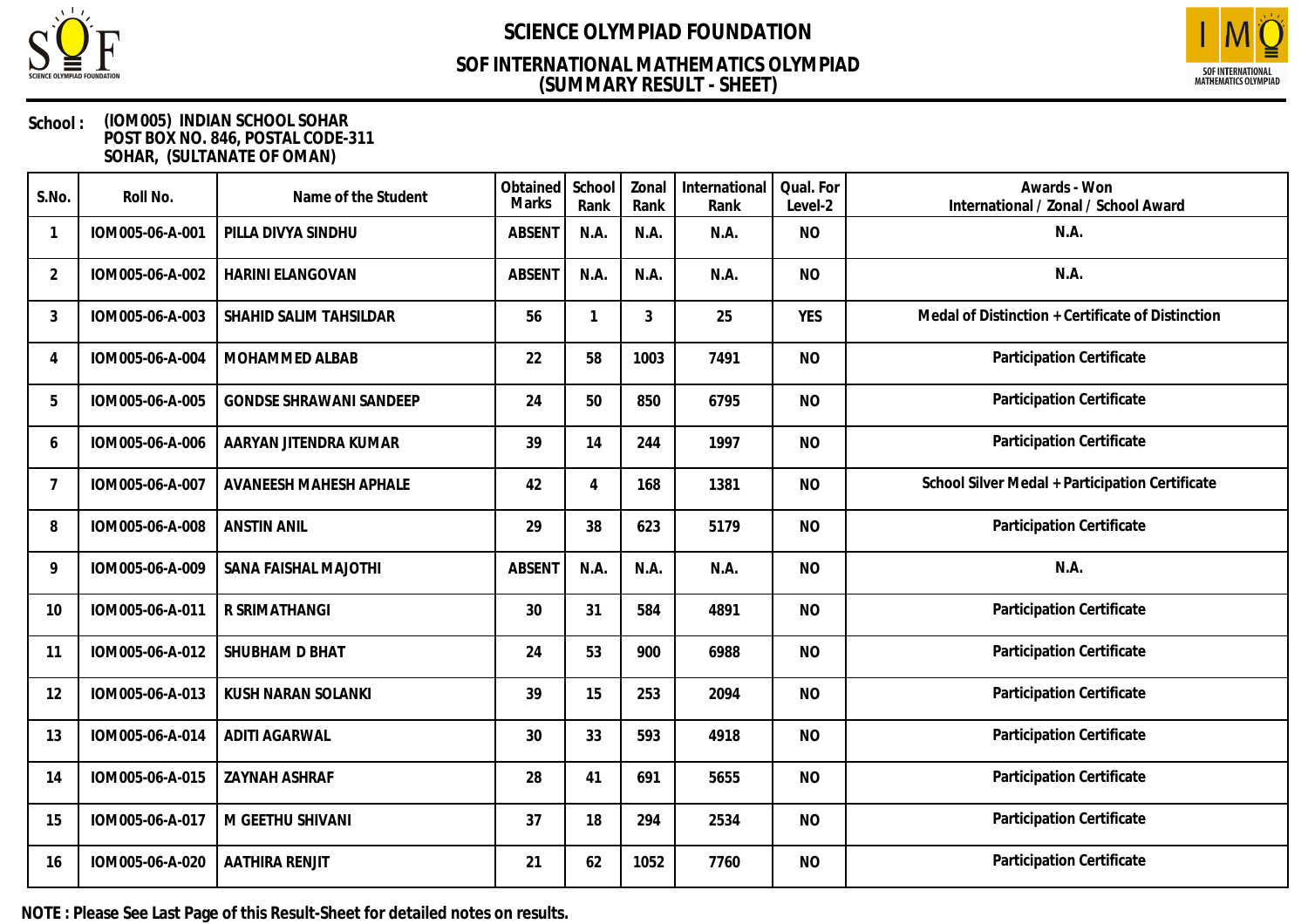

## **(SUMMARY RESULT - SHEET) SOF INTERNATIONAL MATHEMATICS OLYMPIAD**



### **School : (IOM005) INDIAN SCHOOL SOHAR POST BOX NO. 846, POSTAL CODE-311 SOHAR, (SULTANATE OF OMAN)**

| S.No. | Roll No.        | Name of the Student         | Obtained<br><b>Marks</b> | School<br>Rank | Zonal<br>Rank | International<br>Rank | Qual. For<br>Level-2 | Awards - Won<br>International / Zonal / School Award |
|-------|-----------------|-----------------------------|--------------------------|----------------|---------------|-----------------------|----------------------|------------------------------------------------------|
| 17    | IOM005-06-A-021 | ANIRUDH GOWRI SANKARAN      | 38                       | 16             | 266           | 2247                  | <b>NO</b>            | Participation Certificate                            |
| 18    | IOM005-06-A-022 | <b>KUMAR SAURAV</b>         | 25                       | 45             | 793           | 6419                  | <b>NO</b>            | Participation Certificate                            |
| 19    | IOM005-06-A-023 | ZIYAD IQBAL SOLKAR          | 19                       | 65             | 1134          | 8232                  | <b>NO</b>            | Participation Certificate                            |
| 20    | IOM005-06-A-024 | VANISHA CHRISTILA R         | 26                       | 44             | 755           | 6149                  | <b>NO</b>            | Participation Certificate                            |
| 21    | IOM005-06-A-025 | <b>KAVIN</b>                | 19                       | 68             | 1162          | 8310                  | <b>NO</b>            | Participation Certificate                            |
| 22    | IOM005-06-A-026 | <b>TAHER M JOHER</b>        | 37                       | 19             | 316           | 2679                  | <b>NO</b>            | Participation Certificate                            |
| 23    | IOM005-06-A-027 | <b>MYTHRI JADON</b>         | 30                       | 30             | 569           | 4814                  | <b>NO</b>            | Participation Certificate                            |
| 24    | IOM005-06-B-028 | ABHRADEEP GHOSH             | <b>ABSENT</b>            | N.A.           | N.A.          | N.A.                  | <b>NO</b>            | N.A.                                                 |
| 25    | IOM005-06-B-029 | <b>B SIDAMBARISVAR</b>      | 40                       | 13             | 226           | 1853                  | <b>NO</b>            | Participation Certificate                            |
| 26    | IOM005-06-B-030 | <b>ISHAN GHOSE</b>          | <b>ABSENT</b>            | N.A.           | N.A.          | N.A.                  | <b>NO</b>            | N.A.                                                 |
| 27    | IOM005-06-B-031 | <b>ULLASH PARAMESHI</b>     | 40                       | 10             | 218           | 1822                  | <b>NO</b>            | Participation Certificate                            |
| 28    | IOM005-06-B-032 | RUJUTA KHARE                | 30                       | 34             | 595           | 4933                  | <b>NO</b>            | Participation Certificate                            |
| 29    | IOM005-06-B-033 | L MAHALAKSHMI               | 23                       | 56             | 951           | 7233                  | <b>NO</b>            | Participation Certificate                            |
| 30    | IOM005-06-B-034 | <b>JAMIE HITESH RAMAIYA</b> | 25                       | 46             | 802           | 6510                  | <b>NO</b>            | Participation Certificate                            |
| 31    | IOM005-06-B-035 | <b>AMAN SAJI</b>            | 54                       | $\overline{2}$ | 15            | 81                    | <b>YES</b>           | Medal of Distinction + Certificate of Distinction    |
| 32    | IOM005-06-B-036 | SONA SUDHAKAR               | 30                       | 32             | 586           | 4899                  | <b>NO</b>            | Participation Certificate                            |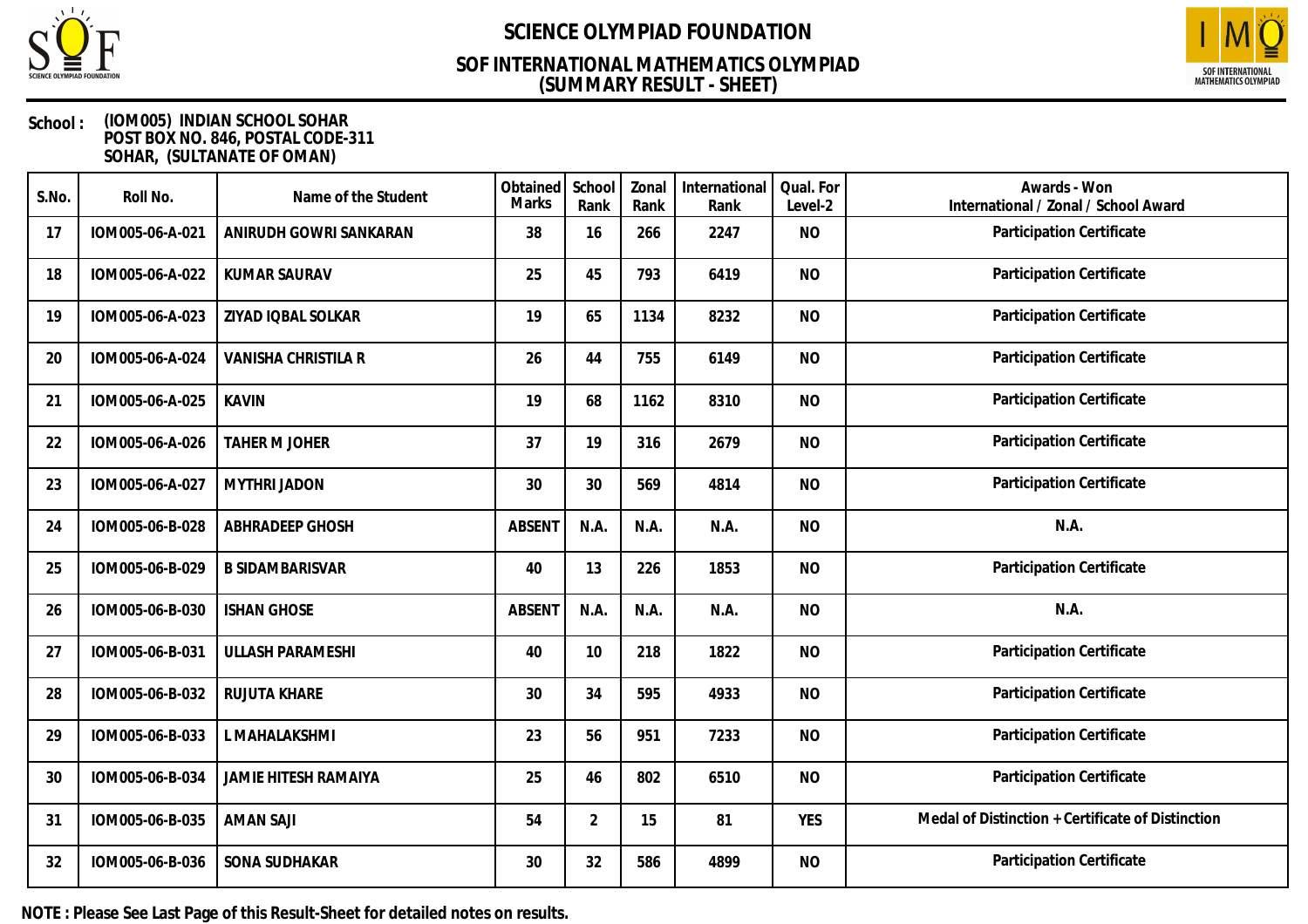

## **(SUMMARY RESULT - SHEET) SOF INTERNATIONAL MATHEMATICS OLYMPIAD**



### **School : (IOM005) INDIAN SCHOOL SOHAR POST BOX NO. 846, POSTAL CODE-311 SOHAR, (SULTANATE OF OMAN)**

| S.No. | Roll No.        | Name of the Student       | Obtained<br>Marks | School<br>Rank | Zonal<br>Rank | International<br>Rank | Qual. For<br>Level-2 | Awards - Won<br>International / Zonal / School Award |
|-------|-----------------|---------------------------|-------------------|----------------|---------------|-----------------------|----------------------|------------------------------------------------------|
| 33    | IOM005-06-B-037 | <b>HADIYA A SHUKOOR</b>   | <b>ABSENT</b>     | N.A.           | N.A.          | N.A.                  | <b>NO</b>            | N.A.                                                 |
| 34    | IOM005-06-B-038 | VASSANT M SANGODKAR       | 11                | 76             | 1371          | 9518                  | <b>NO</b>            | Participation Certificate                            |
| 35    | IOM005-06-B-039 | ADITYA PRATAP SINGH       | 31                | 28             | 517           | 4403                  | <b>NO</b>            | Participation Certificate                            |
| 36    | IOM005-06-B-041 | SANJIT SUNDAR RAMAN       | 17                | 70             | 1225          | 8665                  | <b>NO</b>            | Participation Certificate                            |
| 37    | IOM005-06-B-043 | SYEDA KHANSA SANIYA       | 16                | 72             | 1269          | 8863                  | <b>NO</b>            | Participation Certificate                            |
| 38    | IOM005-06-B-044 | SAMRUDDHI MANDAR SATHE    | 38                | 17             | 267           | 2263                  | <b>NO</b>            | Participation Certificate                            |
| 39    | IOM005-06-B-045 | <b>LABDHI MILAN DOSHI</b> | 35                | 21             | 363           | 3153                  | <b>NO</b>            | Participation Certificate                            |
| 40    | IOM005-06-B-046 | ANDRIA SUSAN JACOB        | 24                | 52             | 890           | 6946                  | <b>NO</b>            | Participation Certificate                            |
| 41    | IOM005-06-C-051 | <b>NEHA RAMIAH</b>        | <b>ABSENT</b>     | N.A.           | N.A.          | N.A.                  | <b>NO</b>            | N.A.                                                 |
| 42    | IOM005-06-C-053 | JEEVAN JACOB VARGHESH     | 21                | 61             | 1051          | 7759                  | <b>NO</b>            | Participation Certificate                            |
| 43    | IOM005-06-C-054 | M RAAHIM                  | 24                | 51             | 862           | 6849                  | <b>NO</b>            | Participation Certificate                            |
| 44    | IOM005-06-C-056 | SREEHARI S PRASAD         | 17                | 69             | 1217          | 8620                  | <b>NO</b>            | Participation Certificate                            |
| 45    | IOM005-06-C-058 | <b>GOVIND</b>             | 25                | 47             | 810           | 6538                  | <b>NO</b>            | Participation Certificate                            |
| 46    | IOM005-06-C-063 | <b>ABAN TITTY KOSHY</b>   | 16                | 74             | 1279          | 8906                  | <b>NO</b>            | Participation Certificate                            |
| 47    | IOM005-06-D-065 | S T KESHIKA               | 30                | 35             | 605           | 4993                  | <b>NO</b>            | Participation Certificate                            |
| 48    | IOM005-06-D-067 | <b>CHRIS JOSHI</b>        | 16                | 73             | 1270          | 8864                  | <b>NO</b>            | Participation Certificate                            |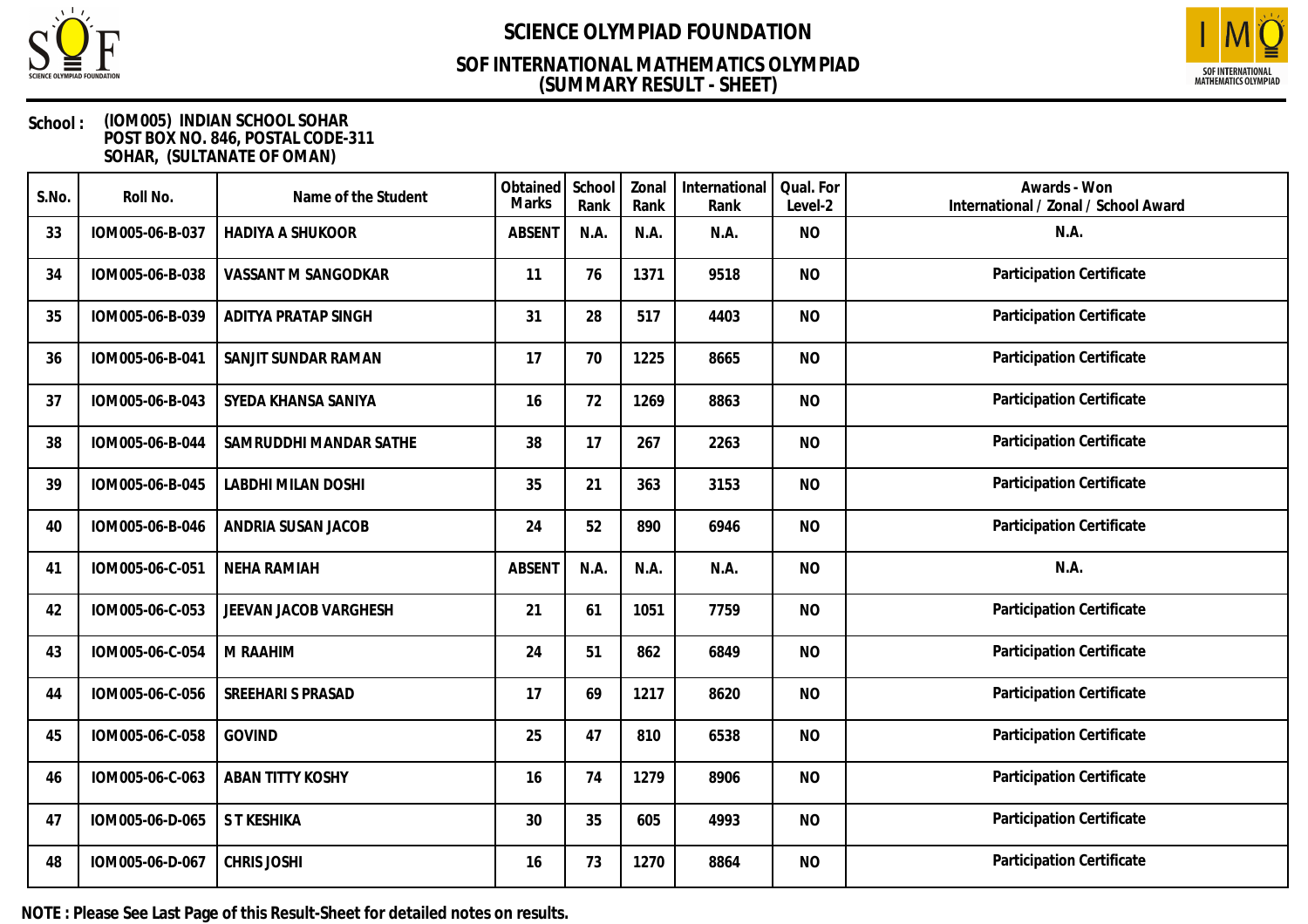

## **(SUMMARY RESULT - SHEET) SOF INTERNATIONAL MATHEMATICS OLYMPIAD**



### **School : (IOM005) INDIAN SCHOOL SOHAR POST BOX NO. 846, POSTAL CODE-311 SOHAR, (SULTANATE OF OMAN)**

| S.No. | Roll No.        | Name of the Student        | Obtained<br>Marks | School<br>Rank | Zonal<br>Rank | International<br>Rank | Qual. For<br>Level-2 | Awards - Won<br>International / Zonal / School Award |
|-------|-----------------|----------------------------|-------------------|----------------|---------------|-----------------------|----------------------|------------------------------------------------------|
| 49    | IOM005-06-D-069 | PAVAN NAMBIAR              | 29                | 37             | 613           | 5144                  | <b>NO</b>            | Participation Certificate                            |
| 50    | IOM005-06-D-071 | HANSINI CHETAN SALIAN      | 31                | 29             | 550           | 4594                  | <b>NO</b>            | Participation Certificate                            |
| 51    | IOM005-06-D-075 | <b>G M SHYAM</b>           | 19                | 66             | 1139          | 8240                  | <b>NO</b>            | Participation Certificate                            |
| 52    | IOM005-06-D-078 | <b>GUDDEIT SAI SANJANA</b> | 40                | 9              | 214           | 1805                  | <b>NO</b>            | Participation Certificate                            |
| 53    | IOM005-06-D-080 | <b>AAYAT PERWEZ</b>        | 20                | 64             | 1100          | 8011                  | <b>NO</b>            | Participation Certificate                            |
| 54    | IOM005-06-E-083 | <b>KRISH TRIPATHI</b>      | 19                | 67             | 1158          | 8303                  | <b>NO</b>            | Participation Certificate                            |
| 55    | IOM005-06-E-084 | <b>DEVIKA SANTOSH</b>      | <b>ABSENT</b>     | N.A.           | N.A.          | N.A.                  | <b>NO</b>            | N.A.                                                 |
| 56    | IOM005-06-E-085 | P V JITHESSH PANDIAN       | <b>ABSENT</b>     | N.A.           | N.A.          | N.A.                  | <b>NO</b>            | N.A.                                                 |
| 57    | IOM005-06-E-086 | ATHARV S WADKAR            | 36                | 20             | 331           | 2869                  | <b>NO</b>            | Participation Certificate                            |
| 58    | IOM005-06-E-088 | <b>B SHASHANK</b>          | 21                | 60             | 1043          | 7743                  | <b>NO</b>            | Participation Certificate                            |
| 59    | IOM005-06-E-093 | <b>TAMIZH KUMARAN</b>      | 27                | 42             | 708           | 5814                  | <b>NO</b>            | Participation Certificate                            |
| 60    | IOM005-06-E-094 | K U VIKSAR                 | 22                | 59             | 1018          | 7558                  | <b>NO</b>            | Participation Certificate                            |
| 61    | IOM005-06-E-095 | SHRINIKET G G              | 28                | 40             | 689           | 5637                  | <b>NO</b>            | Participation Certificate                            |
| 62    | IOM005-06-E-096 | SARTHAK SAXENA             | 33                | 25             | 463           | 3919                  | <b>NO</b>            | Participation Certificate                            |
| 63    | IOM005-06-E-097 | <b>DILJITH DILEEP</b>      | 29                | 36             | 608           | 5088                  | <b>NO</b>            | Participation Certificate                            |
| 64    | IOM005-06-E-098 | ACHYUTHAN BALACHANDRAN     | 24                | 49             | 840           | 6736                  | <b>NO</b>            | Participation Certificate                            |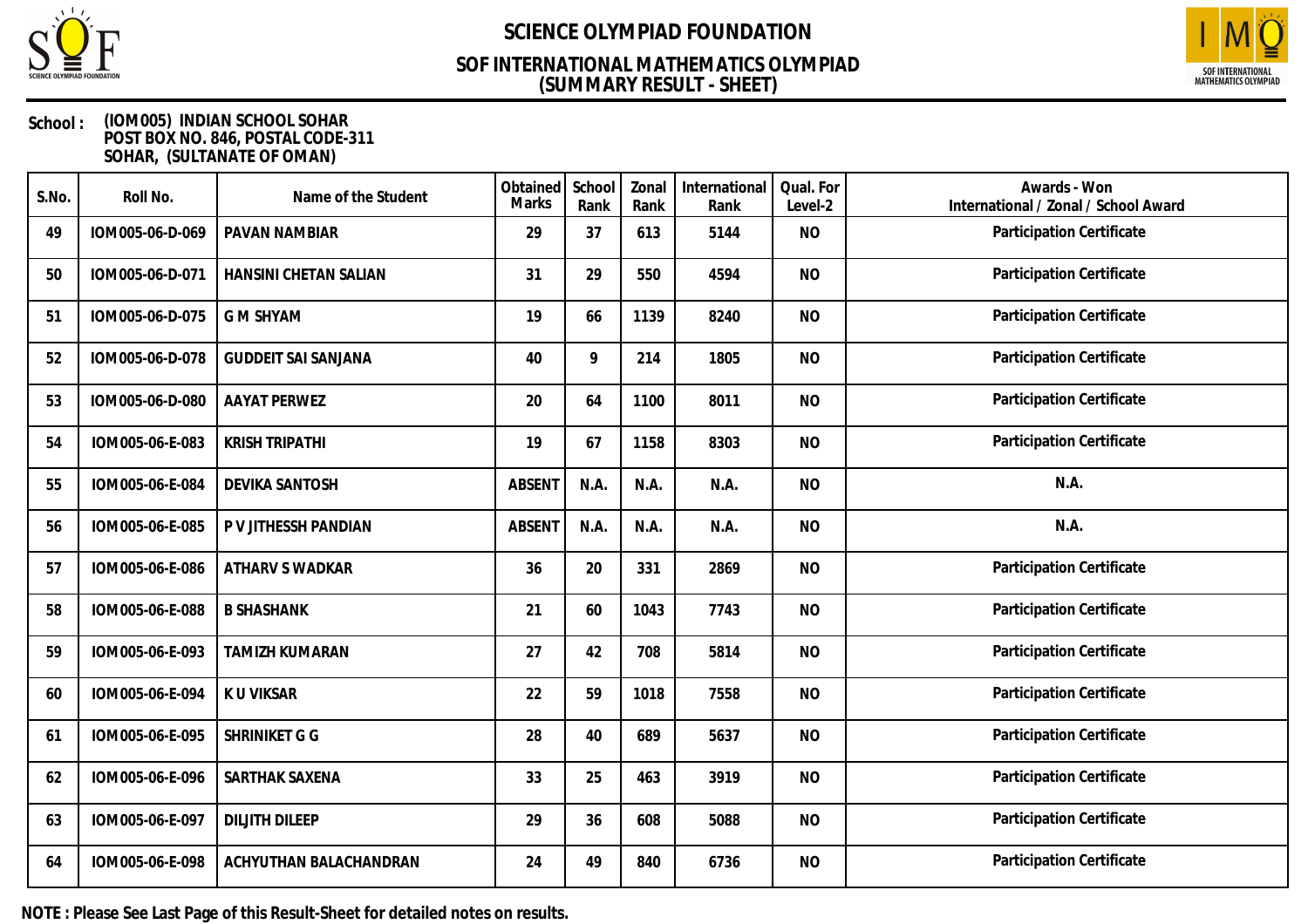

### **(SUMMARY RESULT - SHEET) SOF INTERNATIONAL MATHEMATICS OLYMPIAD**



### **School : (IOM005) INDIAN SCHOOL SOHAR POST BOX NO. 846, POSTAL CODE-311 SOHAR, (SULTANATE OF OMAN)**

| S.No. | Roll No.        | Name of the Student      | Obtained<br>Marks | School<br>Rank | Zonal<br>Rank | International<br>Rank | Qual. For<br>Level-2 | Awards - Won<br>International / Zonal / School Award |
|-------|-----------------|--------------------------|-------------------|----------------|---------------|-----------------------|----------------------|------------------------------------------------------|
| 65    | IOM005-06-F-099 | <b>VAISHAKH MANOJ</b>    | 23                | 54             | 941           | 7210                  | <b>NO</b>            | Participation Certificate                            |
| 66    | IOM005-06-F-101 | <b>HARIT J MEHTA</b>     | 41                | 6              | 203           | 1673                  | <b>NO</b>            | <b>Participation Certificate</b>                     |
| 67    | IOM005-06-F-103 | <b>SUMEDH KAMBLE</b>     | <b>ABSENT</b>     | N.A.           | N.A.          | N.A.                  | <b>NO</b>            | N.A.                                                 |
| 68    | IOM005-06-F-104 | <b>NALAN BABURAJ</b>     | 32                | 27             | 484           | 4162                  | <b>NO</b>            | Participation Certificate                            |
| 69    | IOM005-06-F-106 | DIVYA ANIL BHALERAO      | 34                | 22             | 402           | 3471                  | <b>NO</b>            | Participation Certificate                            |
| 70    | IOM005-06-F-107 | SINCHANA CHETAN          | <b>ABSENT</b>     | N.A.           | N.A.          | N.A.                  | <b>NO</b>            | N.A.                                                 |
| 71    | IOM005-06-F-108 | AADILAKSHMI PRAFUL       | 40                | 11             | 219           | 1824                  | <b>NO</b>            | Participation Certificate                            |
| 72    | IOM005-06-F-111 | <b>ESHAAN SAI</b>        | ABSENT            | N.A.           | N.A.          | N.A.                  | <b>NO</b>            | N.A.                                                 |
| 73    | IOM005-06-F-114 | SANIYA J SHAIKH          | <b>ABSENT</b>     | N.A.           | N.A.          | N.A.                  | <b>NO</b>            | N.A.                                                 |
| 74    | IOM005-06-F-115 | SANNIKA DINESH SHETTY    | 32                | 26             | 479           | 4128                  | <b>NO</b>            | Participation Certificate                            |
| 75    | IOM005-06-F-116 | ANSHITA L TIWARI         | 22                | 57             | 990           | 7472                  | <b>NO</b>            | Participation Certificate                            |
| 76    | IOM005-06-F-117 | <b>SUBHAJIT SAHA</b>     | <b>ABSENT</b>     | N.A.           | N.A.          | N.A.                  | <b>NO</b>            | N.A.                                                 |
| 77    | IOM005-06-F-119 | PARTH KHIMASIA           | <b>ABSENT</b>     | N.A.           | N.A.          | N.A.                  | <b>NO</b>            | N.A.                                                 |
| 78    | IOM005-06-F-120 | <b>ISHIKA GUPTA</b>      | 23                | 55             | 942           | 7214                  | <b>NO</b>            | Participation Certificate                            |
| 79    | IOM005-06-F-122 | <b>HET SARAVAIYA</b>     | 20                | 63             | 1079          | 7933                  | <b>NO</b>            | Participation Certificate                            |
| 80    | IOM005-06-F-123 | ARYA RITESH KUMAR MIRANI | 40                | 8              | 212           | 1767                  | <b>NO</b>            | Participation Certificate                            |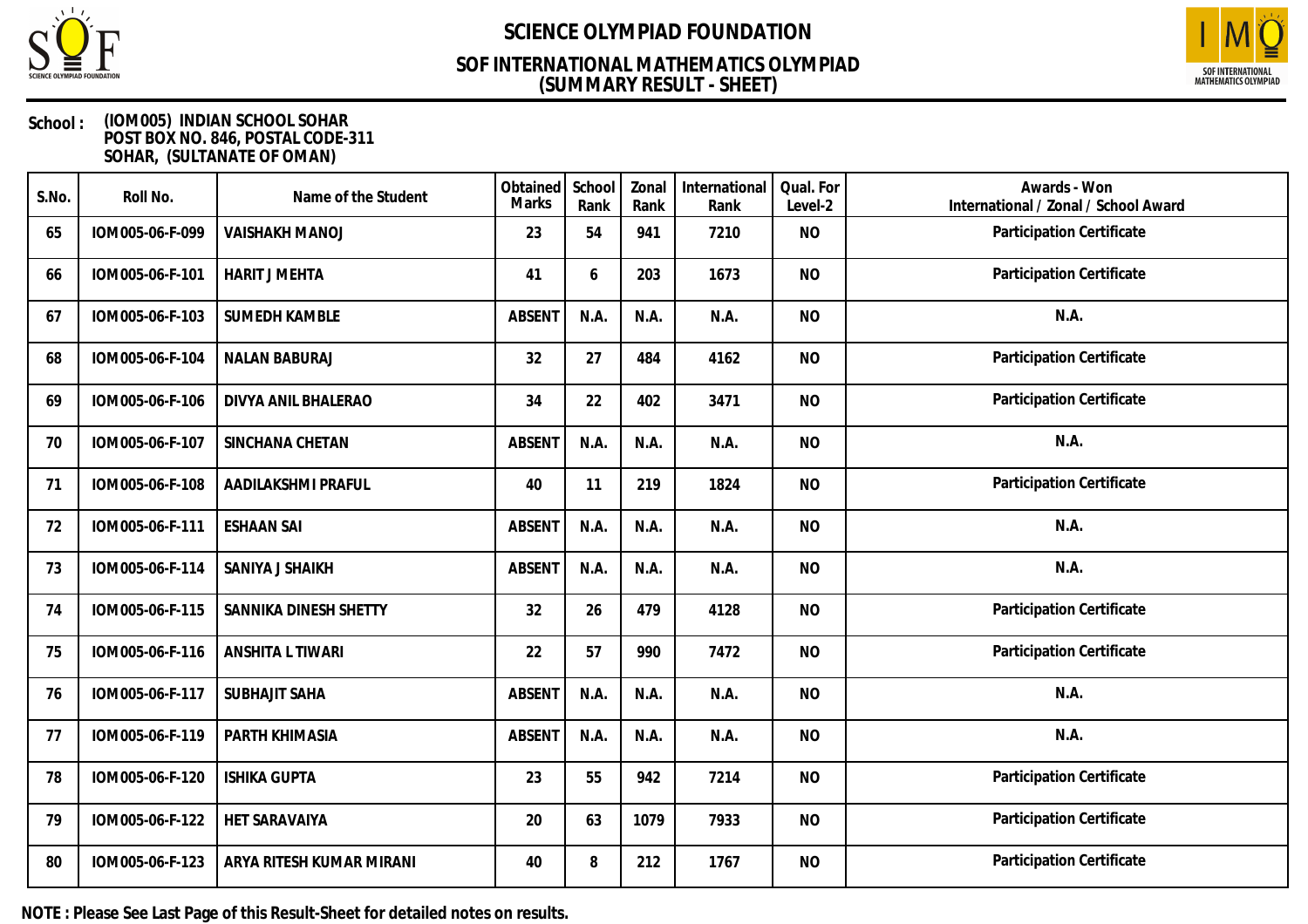

## **(SUMMARY RESULT - SHEET) SOF INTERNATIONAL MATHEMATICS OLYMPIAD**



| S.No. | Roll No.        | Name of the Student    | Obtained<br><b>Marks</b> | School<br>Rank | Zonal<br>Rank | International<br>Rank | Qual. For<br>Level-2 | Awards - Won<br>International / Zonal / School Award |
|-------|-----------------|------------------------|--------------------------|----------------|---------------|-----------------------|----------------------|------------------------------------------------------|
| 81    | IOM005-06-F-124 | <b>DISHANT K DESAI</b> | 40                       | 11             | 219           | 1824                  | <b>NO</b>            | Participation Certificate                            |
| 82    | IOM005-06-G-125 | <b>ASHWIN MANOJ</b>    | 41                       | 5              | 202           | 1666                  | <b>NO</b>            | School Bronze Medal + Participation Certificate      |
| 83    | IOM005-06-G-126 | <b>BHANU SAH</b>       | <b>ABSENT</b>            | N.A.           | N.A.          | N.A.                  | <b>NO</b>            | N.A.                                                 |
| 84    | IOM005-06-G-127 | NADEEL NAUSHAD         | 28                       | 39             | 674           | 5571                  | <b>NO</b>            | Participation Certificate                            |
| 85    | IOM005-06-G-128 | MD AYAN MAHMOOD        | 33                       | 24             | 438           | 3754                  | <b>NO</b>            | Participation Certificate                            |
| 86    | IOM005-06-G-130 | S THANGAVEL            | 27                       | 43             | 711           | 5820                  | <b>NO</b>            | Participation Certificate                            |
| 87    | IOM005-06-G-133 | SINCHAN SUVARNA        | 34                       | 23             | 408           | 3525                  | <b>NO</b>            | Participation Certificate                            |
| 88    | IOM005-06-G-138 | <b>SUMAN JOSEPH</b>    | 25                       | 48             | 814           | 6545                  | <b>NO</b>            | Participation Certificate                            |
| 89    | IOM005-06-G-141 | <b>FIYA R S</b>        | 40                       | 12             | 224           | 1848                  | <b>NO</b>            | Participation Certificate                            |
| 90    | IOM005-06-G-142 | NANDINI SRIVASTAVA     | 13                       | 75             | 1353          | 9357                  | <b>NO</b>            | Participation Certificate                            |
| 91    | IOM005-06-G-143 | HARRY JOSEPH KENNEDY   | 16                       | 71             | 1266          | 8850                  | <b>NO</b>            | Participation Certificate                            |
| 92    | IOM005-06-G-148 | <b>ARJUN</b>           | 40                       | $\overline{7}$ | 210           | 1758                  | <b>NO</b>            | Participation Certificate                            |
| 93    | IOM005-06-G-149 | MONISH GANGADHARAN     | 46                       | 3              | 100           | 741                   | <b>NO</b>            | School Gold Medal + Participation Certificate        |
| 94    | IOM005-06-G-150 | S SARVESHWAR           | <b>ABSENT</b>            | N.A.           | N.A.          | N.A.                  | <b>NO</b>            | N.A.                                                 |
|       | IOM005-07-A-001 | <b>AJISTH SHUKLA</b>   | 25                       | 35             | 733           | 6296                  | <b>NO</b>            | Participation Certificate                            |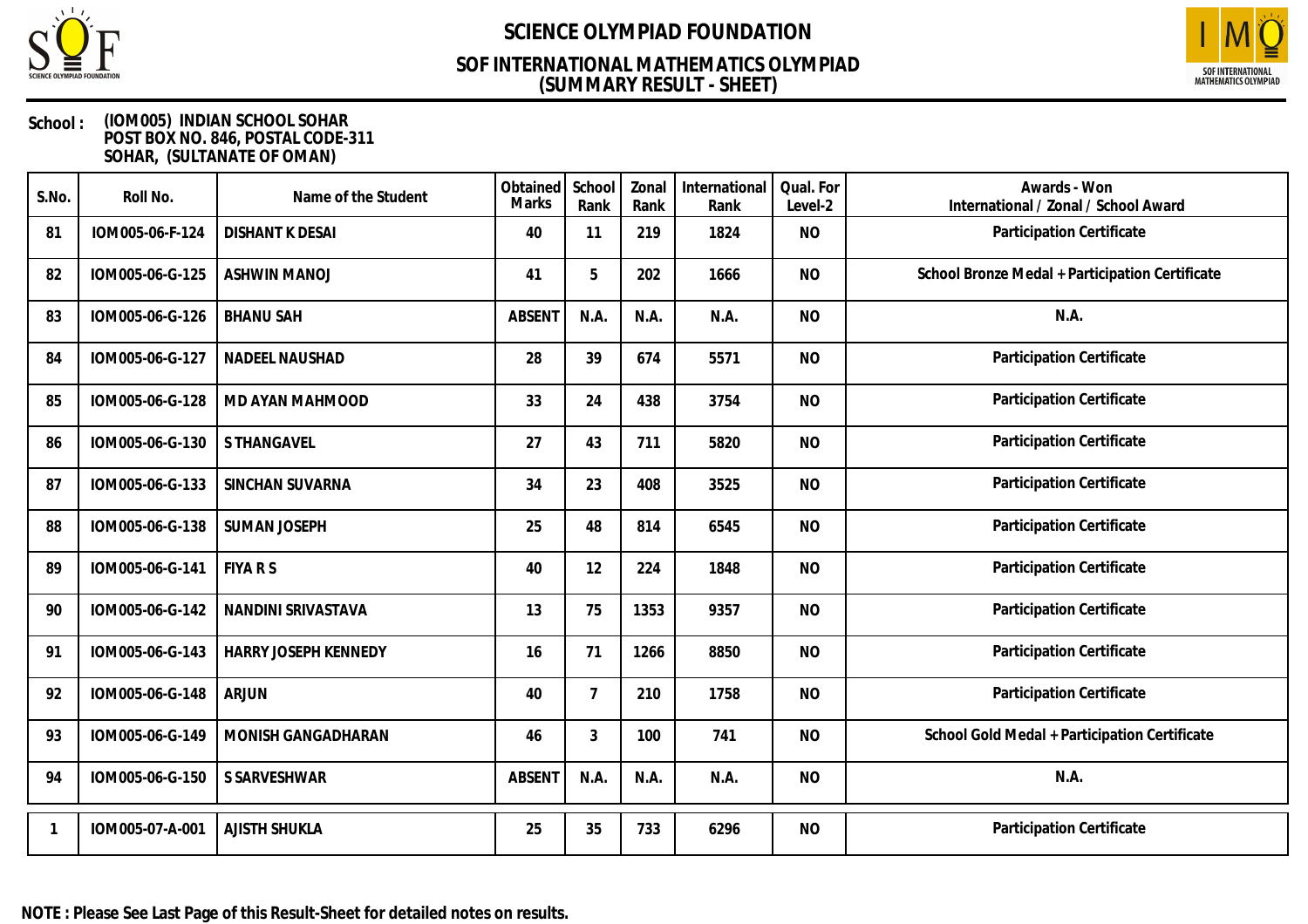

## **(SUMMARY RESULT - SHEET) SOF INTERNATIONAL MATHEMATICS OLYMPIAD**



### **School : (IOM005) INDIAN SCHOOL SOHAR POST BOX NO. 846, POSTAL CODE-311 SOHAR, (SULTANATE OF OMAN)**

| S.No. | Roll No.        | Name of the Student         | Obtained<br>Marks | School<br>Rank | Zonal<br>Rank | International<br>Rank | Qual. For<br>Level-2 | Awards - Won<br>International / Zonal / School Award |
|-------|-----------------|-----------------------------|-------------------|----------------|---------------|-----------------------|----------------------|------------------------------------------------------|
| 2     | IOM005-07-A-002 | <b>CHARU MISRA</b>          | 44                | 4              | 72            | 860                   | <b>NO</b>            | School Gold Medal + Participation Certificate        |
| 3     | IOM005-07-A-003 | <b>ADVAIT NAIR</b>          | 49                | 3              | 24            | 324                   | <b>YES</b>           | Medal of Distinction + Certificate of Distinction    |
| 4     | IOM005-07-A-004 | ROHAN SUCHITHRAN            | 54                | 1              | 5             | 78                    | <b>YES</b>           | Medal of Distinction + Certificate of Distinction    |
| 5     | IOM005-07-A-005 | <b>SUHAS SRIDHAR</b>        | 40                | $\overline{7}$ | 144           | 1658                  | <b>NO</b>            | Participation Certificate                            |
| 6     | IOM005-07-A-006 | C K HARINIRAJ               | 24                | 36             | 782           | 6613                  | <b>NO</b>            | Participation Certificate                            |
| 7     | IOM005-07-A-007 | PRITESH TRIPATHI            | 20                | 42             | 945           | 7680                  | <b>NO</b>            | Participation Certificate                            |
| 8     | IOM005-07-A-008 | HITARTH P MEHTA             | 27                | 26             | 613           | 5529                  | <b>NO</b>            | Participation Certificate                            |
| 9     | IOM005-07-A-009 | <b>SOORAJ RENJITH</b>       | <b>ABSENT</b>     | N.A.           | N.A.          | N.A.                  | <b>NO</b>            | N.A.                                                 |
| 10    | IOM005-07-A-012 | S SAI DRUTHI                | 19                | 44             | 1002          | 7987                  | <b>NO</b>            | Participation Certificate                            |
| 11    | IOM005-07-B-022 | OLIVER LOURDIND MAHINTHAN   | 27                | 29             | 631           | 5601                  | <b>NO</b>            | Participation Certificate                            |
| 12    | IOM005-07-B-023 | KARTIK NEECHADI SHREEKANTHA | 14                | 53             | 1153          | 8893                  | <b>NO</b>            | Participation Certificate                            |
| 13    | IOM005-07-B-025 | ELDHO KURIAN JAMES          | 23                | 37             | 812           | 6886                  | <b>NO</b>            | Participation Certificate                            |
| 14    | IOM005-07-B-026 | CHERISH VARUGHESE BINNY     | 33                | 16             | 350           | 3602                  | <b>NO</b>            | Participation Certificate                            |
| 15    | IOM005-07-B-027 | KATHIRESAN LAKSHAYA         | 31                | 20             | 419           | 4172                  | <b>NO</b>            | Participation Certificate                            |
| 16    | IOM005-07-B-028 | MURUGAN KUSHAL              | 41                | 6              | 115           | 1363                  | <b>NO</b>            | School Bronze Medal + Participation Certificate      |
| 17    | IOM005-07-B-029 | SNIGDHA CHATTERJEE          | 35                | 10             | 268           | 2883                  | <b>NO</b>            | Participation Certificate                            |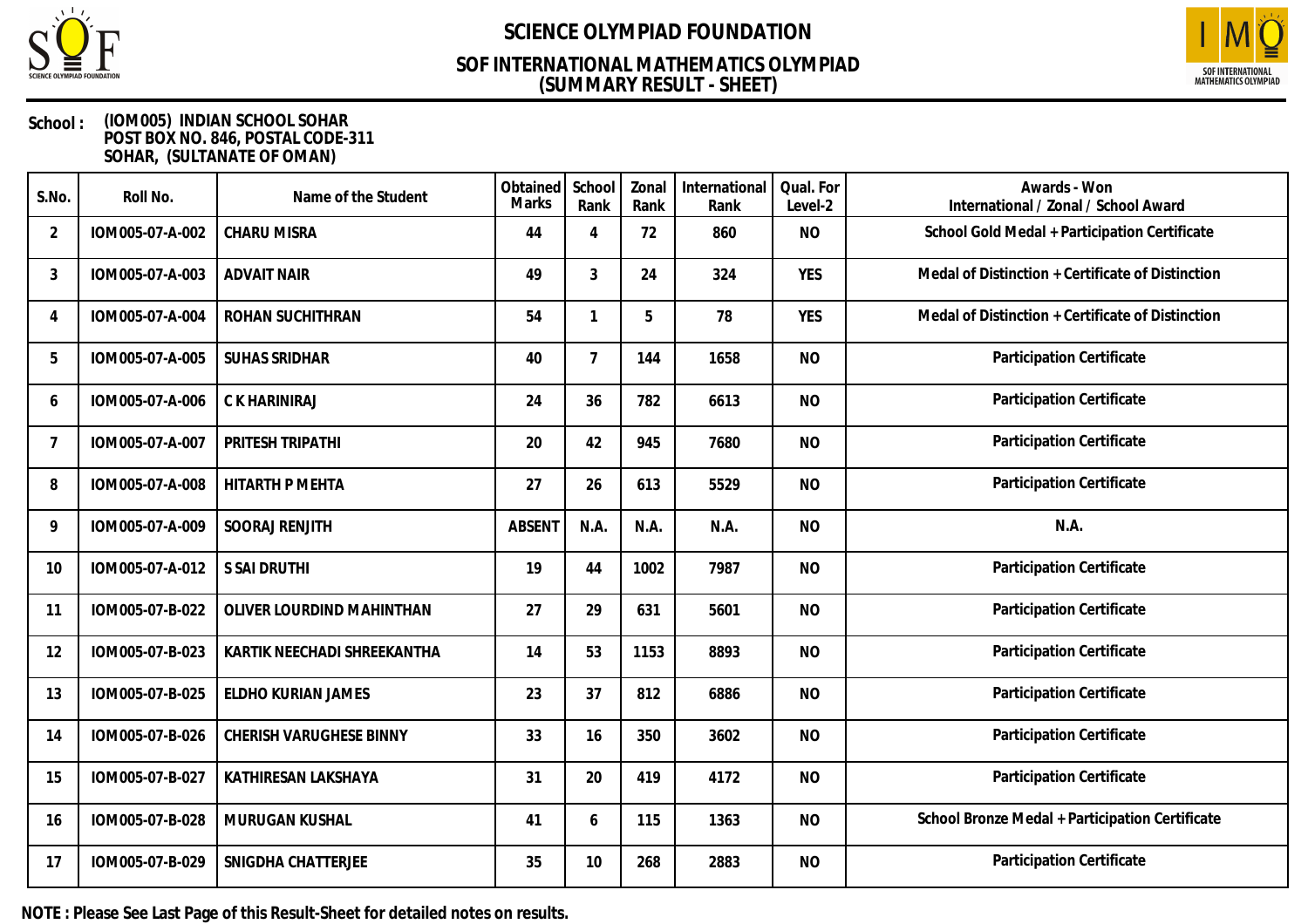

## **(SUMMARY RESULT - SHEET) SOF INTERNATIONAL MATHEMATICS OLYMPIAD**



### **School : (IOM005) INDIAN SCHOOL SOHAR POST BOX NO. 846, POSTAL CODE-311 SOHAR, (SULTANATE OF OMAN)**

| S.No. | Roll No.        | Name of the Student         | Obtained<br><b>Marks</b> | School<br>Rank | Zonal<br>Rank | International<br>Rank | Qual. For<br>Level-2 | Awards - Won<br>International / Zonal / School Award |
|-------|-----------------|-----------------------------|--------------------------|----------------|---------------|-----------------------|----------------------|------------------------------------------------------|
| 18    | IOM005-07-C-031 | <b>TEJASH</b>               | 35                       | 11             | 280           | 3000                  | <b>NO</b>            | Participation Certificate                            |
| 19    | IOM005-07-C-032 | PRANAV                      | 29                       | 23             | 505           | 4791                  | <b>NO</b>            | Participation Certificate                            |
| 20    | IOM005-07-C-035 | PAKHI GOLYAN                | 42                       | 5              | 108           | 1260                  | <b>NO</b>            | School Silver Medal + Participation Certificate      |
| 21    | IOM005-07-C-037 | <b>ABHIBHAV ADITYA</b>      | 33                       | 17             | 355           | 3616                  | <b>NO</b>            | Participation Certificate                            |
| 22    | IOM005-07-C-039 | <b>ENAS RIZWAN</b>          | <b>ABSENT</b>            | N.A.           | N.A.          | N.A.                  | <b>NO</b>            | N.A.                                                 |
| 23    | IOM005-07-C-044 | MEGHNA SENTHIL KUMAR        | 21                       | 39             | 884           | 7342                  | <b>NO</b>            | Participation Certificate                            |
| 24    | IOM005-07-D-048 | ABHINAV KRISHNA G S         | 27                       | 27             | 616           | 5536                  | <b>NO</b>            | Participation Certificate                            |
| 25    | IOM005-07-D-051 | AADIYA DILANA ANISH         | 34                       | 13             | 304           | 3222                  | <b>NO</b>            | Participation Certificate                            |
| 26    | IOM005-07-D-052 | <b>ASHWIN VARGHESE REJI</b> | <b>ABSENT</b>            | N.A.           | N.A.          | N.A.                  | <b>NO</b>            | N.A.                                                 |
| 27    | IOM005-07-D-053 | ANJANA PREM NAIR            | 13                       | 54             | 1168          | 9006                  | <b>NO</b>            | Participation Certificate                            |
| 28    | IOM005-07-D-054 | LIA ELSA NEBU               | <b>ABSENT</b>            | N.A.           | N.A.          | N.A.                  | <b>NO</b>            | N.A.                                                 |
| 29    | IOM005-07-D-056 | <b>SAMAN BHAT</b>           | <b>ABSENT</b>            | N.A.           | N.A.          | N.A.                  | <b>NO</b>            | N.A.                                                 |
| 30    | IOM005-07-D-059 | SHREYA NAGARHALLI           | 32                       | 19             | 378           | 3849                  | <b>NO</b>            | Participation Certificate                            |
| 31    | IOM005-07-D-060 | <b>ISHWARI RAJMOHAN</b>     | 26                       | 32             | 681           | 5974                  | <b>NO</b>            | Participation Certificate                            |
| 32    | IOM005-07-D-061 | <b>MALHAR MANUELRAJ</b>     | 17                       | 52             | 1081          | 8408                  | <b>NO</b>            | Participation Certificate                            |
| 33    | IOM005-07-D-062 | ARMAAN FAHIM SHAIKH         | <b>ABSENT</b>            | N.A.           | N.A.          | N.A.                  | <b>NO</b>            | N.A.                                                 |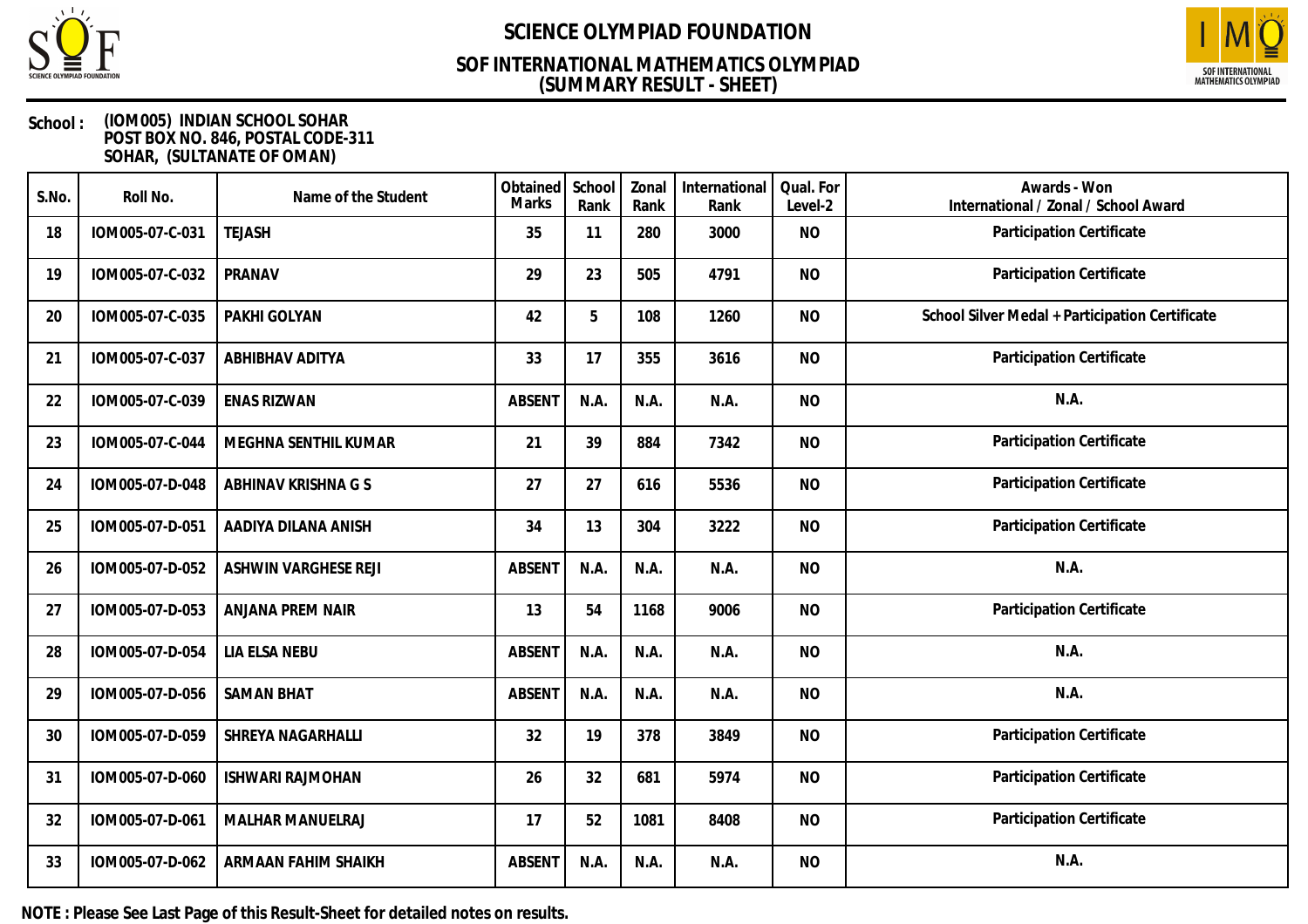

## **(SUMMARY RESULT - SHEET) SOF INTERNATIONAL MATHEMATICS OLYMPIAD**



### **School : (IOM005) INDIAN SCHOOL SOHAR POST BOX NO. 846, POSTAL CODE-311 SOHAR, (SULTANATE OF OMAN)**

| S.No. | Roll No.        | Name of the Student        | Obtained<br>Marks | School<br>Rank | Zonal<br>Rank | International<br>Rank | Qual. For<br>Level-2 | Awards - Won<br>International / Zonal / School Award |
|-------|-----------------|----------------------------|-------------------|----------------|---------------|-----------------------|----------------------|------------------------------------------------------|
| 34    | IOM005-07-D-063 | KRITHYAA VIJAYANAND        | 50                | $\overline{2}$ | 18            | 246                   | <b>YES</b>           | Medal of Distinction + Certificate of Distinction    |
| 35    | IOM005-07-D-064 | <b>TAHNIYA HARMAIN</b>     | 30                | 21             | 461           | 4459                  | <b>NO</b>            | Participation Certificate                            |
| 36    | IOM005-07-D-066 | SREE SANKAR PRADEEP        | 33                | 14             | 334           | 3509                  | <b>NO</b>            | Participation Certificate                            |
| 37    | IOM005-07-D-067 | MANISH SHISHIR CHANDRA     | 30                | 22             | 467           | 4541                  | <b>NO</b>            | Participation Certificate                            |
| 38    | IOM005-07-E-070 | KSHITIJ KUMAR V SRIVASTAVA | 25                | 33             | 696           | 6140                  | <b>NO</b>            | Participation Certificate                            |
| 39    | IOM005-07-E-072 | VEDANT SANJAY VAIDYA       | 32                | 18             | 376           | 3840                  | <b>NO</b>            | Participation Certificate                            |
| 40    | IOM005-07-E-073 | K RUTUJA RAMRAO            | 36                | 9              | 241           | 2655                  | <b>NO</b>            | Participation Certificate                            |
| 41    | IOM005-07-E-075 | <b>KEZIAH MARY JOSHY</b>   | 27                | 30             | 633           | 5603                  | <b>NO</b>            | Participation Certificate                            |
| 42    | IOM005-07-E-080 | <b>AASLIN SAM</b>          | 19                | 43             | 970           | 7851                  | <b>NO</b>            | Participation Certificate                            |
| 43    | IOM005-07-E-081 | <b>GOPIKA KORAMBETH</b>    | 17                | 50             | 1070          | 8342                  | <b>NO</b>            | Participation Certificate                            |
| 44    | IOM005-07-F-082 | SIDDHARTHA CHATTERJEE      | 21                | 40             | 911           | 7436                  | <b>NO</b>            | Participation Certificate                            |
| 45    | IOM005-07-F-083 | <b>ZAMAN ALI</b>           | <b>ABSENT</b>     | N.A.           | N.A.          | N.A.                  | <b>NO</b>            | N.A.                                                 |
| 46    | IOM005-07-F-084 | <b>DELSTON VAS</b>         | <b>ABSENT</b>     | N.A.           | N.A.          | N.A.                  | <b>NO</b>            | N.A.                                                 |
| 47    | IOM005-07-F-088 | SAMBHAWI ADHIKARI          | 27                | 25             | 610           | 5507                  | <b>NO</b>            | Participation Certificate                            |
| 48    | IOM005-07-F-090 | <b>ABHINAND SUDHEER</b>    | 17                | 49             | 1067          | 8336                  | <b>NO</b>            | Participation Certificate                            |
| 49    | IOM005-07-F-091 | ANIKETH RAJESH POWAR       | 25                | 34             | 730           | 6289                  | <b>NO</b>            | Participation Certificate                            |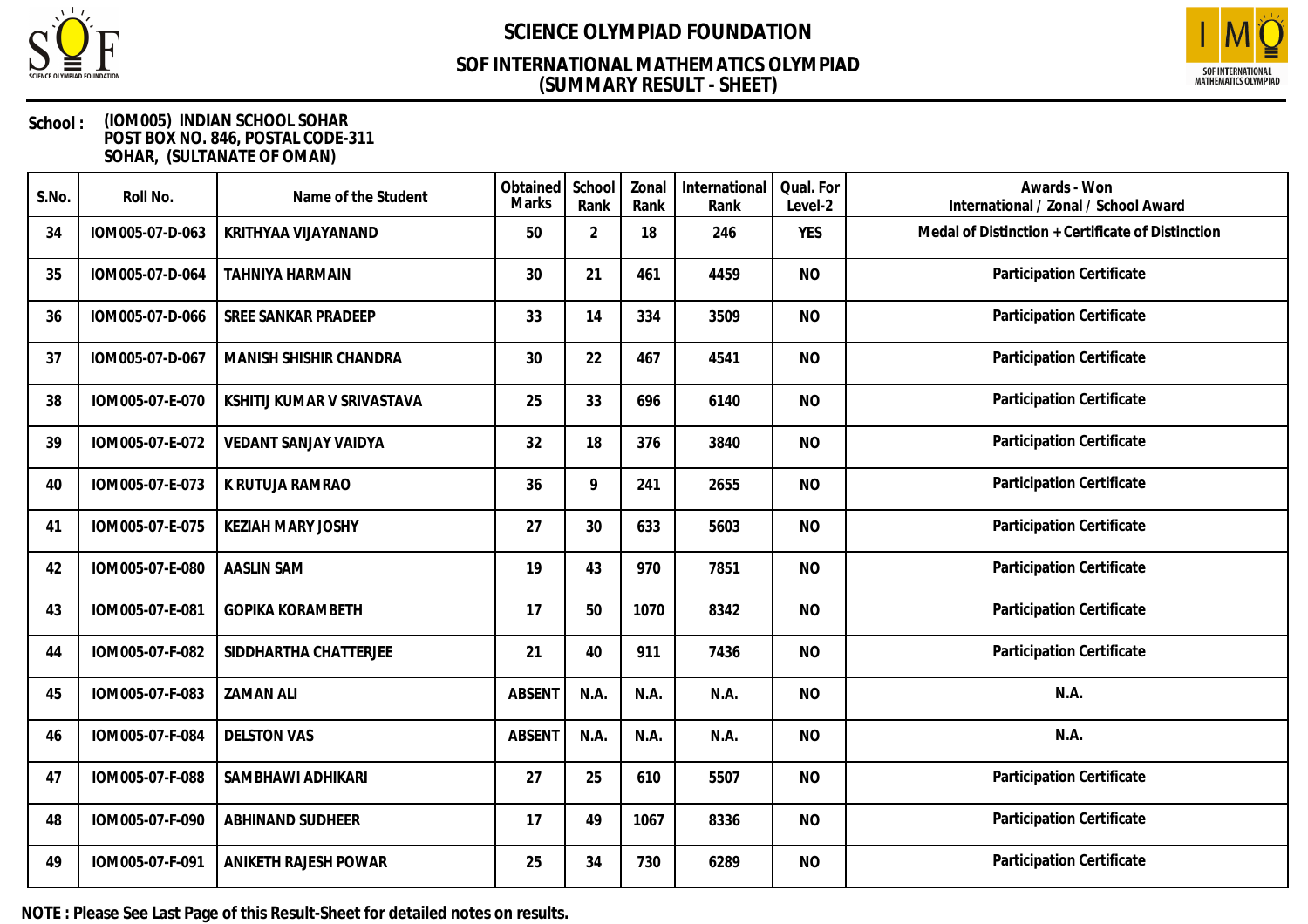

### **(SUMMARY RESULT - SHEET) SOF INTERNATIONAL MATHEMATICS OLYMPIAD**



### **School : (IOM005) INDIAN SCHOOL SOHAR POST BOX NO. 846, POSTAL CODE-311 SOHAR, (SULTANATE OF OMAN)**

| S.No. | Roll No.        | Name of the Student         | Obtained<br><b>Marks</b> | School<br>Rank | Zonal<br>Rank | International<br>Rank | Qual. For<br>Level-2 | Awards - Won<br>International / Zonal / School Award |
|-------|-----------------|-----------------------------|--------------------------|----------------|---------------|-----------------------|----------------------|------------------------------------------------------|
| 50    | IOM005-07-F-092 | S PRAGATHEESWARI            | 38                       | 8              | 186           | 2182                  | <b>NO</b>            | Participation Certificate                            |
| 51    | IOM005-07-F-093 | MOHAMMED FARHAN             | 34                       | 12             | 302           | 3183                  | <b>NO</b>            | Participation Certificate                            |
| 52    | IOM005-07-F-095 | SAAKSHI M                   | 26                       | 31             | 673           | 5903                  | <b>NO</b>            | Participation Certificate                            |
| 53    | IOM005-07-F-096 | AKSHAT                      | <b>ABSENT</b>            | N.A.           | N.A.          | N.A.                  | <b>NO</b>            | N.A.                                                 |
| 54    | IOM005-07-F-097 | R ABHIJIT                   | 18                       | 47             | 1033          | 8159                  | <b>NO</b>            | Participation Certificate                            |
| 55    | IOM005-07-F-099 | <b>KASHISH BHARTI</b>       | 17                       | 51             | 1079          | 8405                  | <b>NO</b>            | Participation Certificate                            |
| 56    | IOM005-07-F-101 | <b>JAHANVI PATNAIK</b>      | 21                       | 41             | 921           | 7497                  | <b>NO</b>            | Participation Certificate                            |
| 57    | IOM005-07-F-102 | S ARUN ESHWAR               | 27                       | 28             | 628           | 5595                  | <b>NO</b>            | Participation Certificate                            |
| 58    | IOM005-07-G-103 | <b>SWATI RAJESH</b>         | 33                       | 15             | 337           | 3530                  | <b>NO</b>            | Participation Certificate                            |
| 59    | IOM005-07-G-104 | <b>ABNER ROY THOMAS</b>     | <b>ABSENT</b>            | N.A.           | N.A.          | N.A.                  | <b>NO</b>            | N.A.                                                 |
| 60    | IOM005-07-G-105 | <b>DESAI DRISHTI NIKHIL</b> | 28                       | 24             | 584           | 5308                  | <b>NO</b>            | Participation Certificate                            |
| 61    | IOM005-07-G-106 | <b>HUDA FATIMA</b>          | 17                       | 48             | 1064          | 8329                  | <b>NO</b>            | Participation Certificate                            |
| 62    | IOM005-07-G-109 | SEESETTI YOGITHANJALI       | 22                       | 38             | 860           | 7146                  | <b>NO</b>            | Participation Certificate                            |
| 63    | IOM005-07-G-110 | ABIN S JAYAKUMAR            | 13                       | 55             | 1172          | 9021                  | <b>NO</b>            | Participation Certificate                            |
| 64    | IOM005-07-G-111 | <b>K VIVEK</b>              | <b>ABSENT</b>            | N.A.           | N.A.          | N.A.                  | <b>NO</b>            | N.A.                                                 |
| 65    | IOM005-07-G-112 | PAVAN AJITH KUMAR           | <b>ABSENT</b>            | N.A.           | N.A.          | N.A.                  | <b>NO</b>            | N.A.                                                 |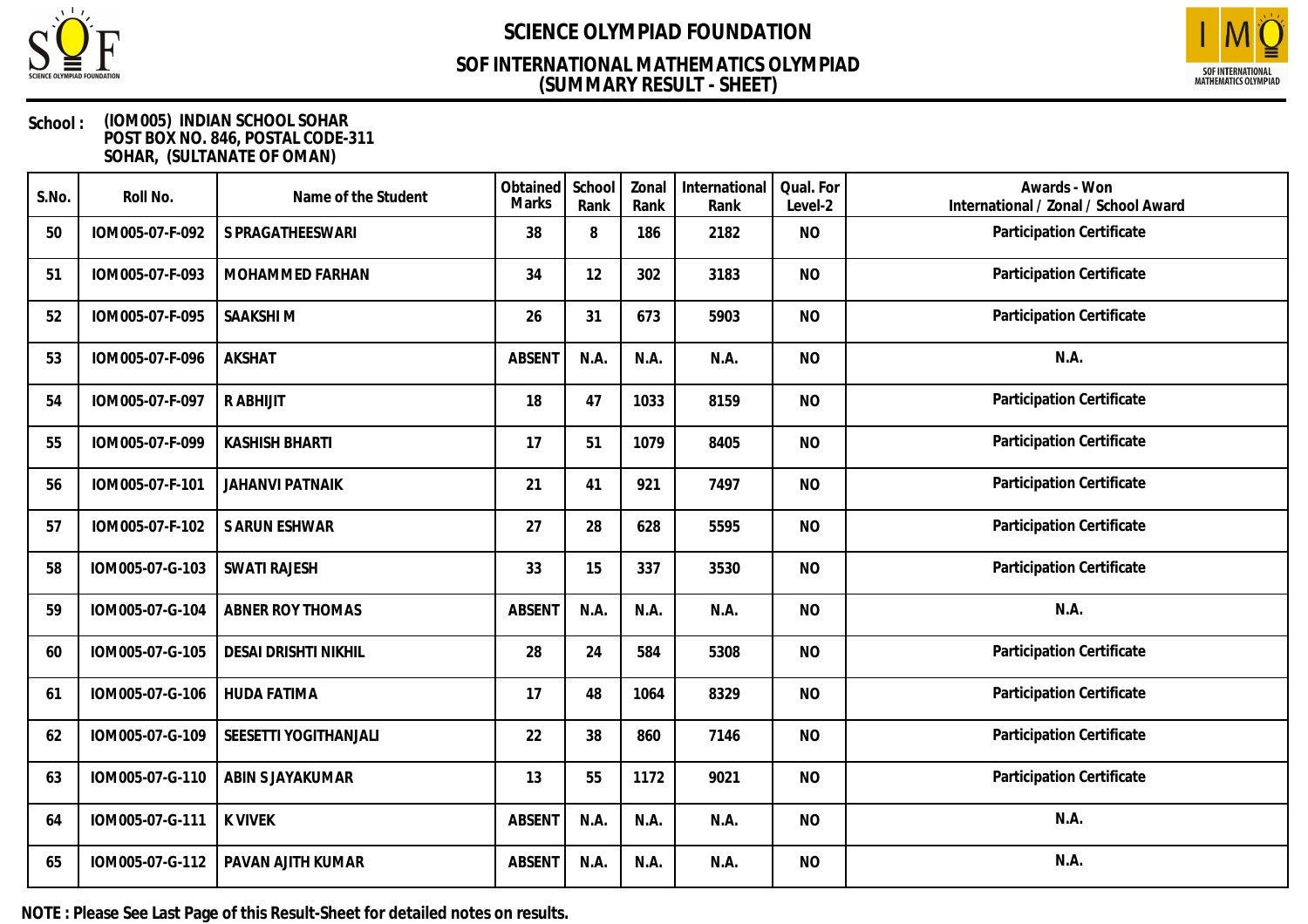

## **(SUMMARY RESULT - SHEET) SOF INTERNATIONAL MATHEMATICS OLYMPIAD**



| S.No.          | Roll No.        | Name of the Student       | Obtained<br>Marks | School<br>Rank | Zonal<br>Rank | International<br>Rank | Qual. For<br>Level-2 | Awards - Won<br>International / Zonal / School Award |
|----------------|-----------------|---------------------------|-------------------|----------------|---------------|-----------------------|----------------------|------------------------------------------------------|
| 66             | IOM005-07-G-113 | SWATHI MUTHUKARUPPAN      | 18                | 46             | 1011          | 8082                  | <b>NO</b>            | Participation Certificate                            |
| 67             | IOM005-07-G-115 | PANSHUL KALPESH SONI      | 9                 | 56             | 1205          | 9338                  | <b>NO</b>            | Participation Certificate                            |
| 68             | IOM005-07-G-117 | AMAN MOHAMMED SALIRASHEED | 19                | 45             | 1003          | 8001                  | <b>NO</b>            | Participation Certificate                            |
|                | IOM005-08-A-001 | <b>NEETIGYA JAIN</b>      | <b>ABSENT</b>     | N.A.           | N.A.          | N.A.                  | <b>NO</b>            | N.A.                                                 |
| $\overline{2}$ | IOM005-08-A-002 | KAUSTUBH J RAO            | <b>ABSENT</b>     | N.A.           | N.A.          | N.A.                  | <b>NO</b>            | N.A.                                                 |
| 3              | IOM005-08-A-004 | <b>ARYAN PANDEY</b>       | 31                | 21             | 268           | 4280                  | <b>NO</b>            | Participation Certificate                            |
| 4              | IOM005-08-A-005 | REVANTHIKA ASHOK          | 30                | 23             | 313           | 4600                  | <b>NO</b>            | Participation Certificate                            |
| 5              | IOM005-08-A-007 | <b>OJASWA VERMA</b>       | 33                | 19             | 219           | 3691                  | <b>NO</b>            | Participation Certificate                            |
| 6              | IOM005-08-A-012 | ANUSHKA GHUSHE            | 24                | 36             | 554           | 6361                  | <b>NO</b>            | Participation Certificate                            |
| 7              | IOM005-08-A-013 | SRIJA LUKKA               | 22                | 46             | 665           | 7015                  | <b>NO</b>            | Participation Certificate                            |
| 8              | IOM005-08-A-016 | <b>GARVIT SINGH</b>       | 40                | 5              | 71            | 1791                  | <b>NO</b>            | School Silver Medal + Participation Certificate      |
| 9              | IOM005-08-A-018 | KAVYA MALVIYA             | 38                | 9              | 91            | 2190                  | <b>NO</b>            | Participation Certificate                            |
| 10             | IOM005-08-A-021 | M SAI GAYATHRI            | 19                | 48             | 770           | 7676                  | <b>NO</b>            | Participation Certificate                            |
| 11             | IOM005-08-A-022 | RITIKA SINGH              | 16                | 49             | 916           | 8403                  | <b>NO</b>            | Participation Certificate                            |
| 12             | IOM005-08-A-023 | ANIRUDH BHARDWAJ          | <b>ABSENT</b>     | N.A.           | N.A.          | N.A.                  | <b>NO</b>            | N.A.                                                 |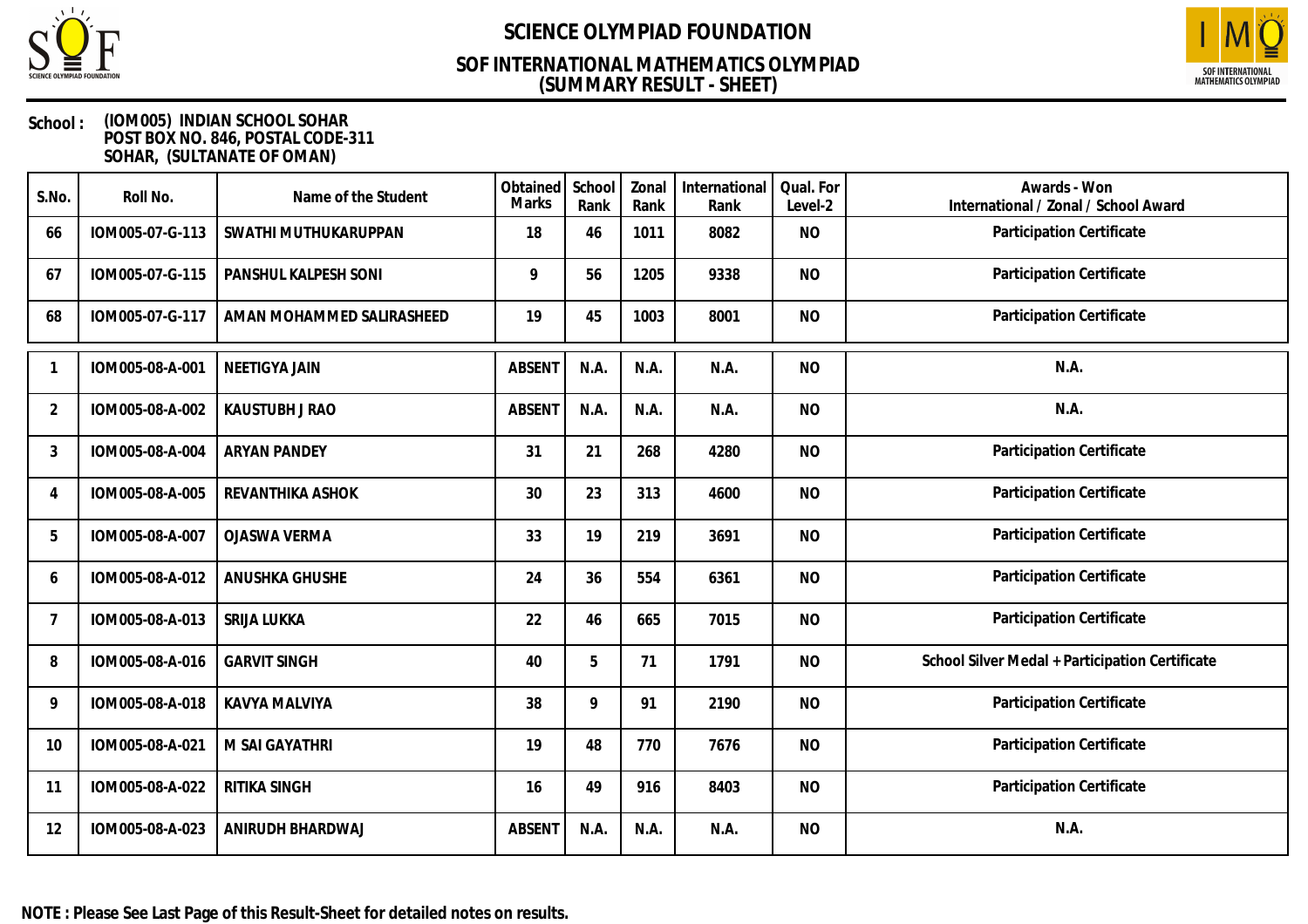

## **(SUMMARY RESULT - SHEET) SOF INTERNATIONAL MATHEMATICS OLYMPIAD**



### **School : (IOM005) INDIAN SCHOOL SOHAR POST BOX NO. 846, POSTAL CODE-311 SOHAR, (SULTANATE OF OMAN)**

| S.No. | Roll No.        | Name of the Student      | Obtained<br><b>Marks</b> | School<br>Rank | Zonal<br>Rank  | International<br>Rank | Qual. For<br>Level-2 | Awards - Won<br>International / Zonal / School Award |
|-------|-----------------|--------------------------|--------------------------|----------------|----------------|-----------------------|----------------------|------------------------------------------------------|
| 13    | IOM005-08-A-024 | <b>VIBHAVAN SAIBUVIS</b> | <b>ABSENT</b>            | N.A.           | N.A.           | N.A.                  | <b>NO</b>            | N.A.                                                 |
| 14    | IOM005-08-A-025 | <b>JAHNAVI MAJUMDAR</b>  | 39                       | $\overline{7}$ | 85             | 1964                  | <b>NO</b>            | Participation Certificate                            |
| 15    | IOM005-08-B-026 | <b>S SRINITHI</b>        | 25                       | 33             | 520            | 6085                  | <b>NO</b>            | Participation Certificate                            |
| 16    | IOM005-08-B-027 | <b>DHRUVI PATEL</b>      | 38                       | 11             | 93             | 2201                  | <b>NO</b>            | Participation Certificate                            |
| 17    | IOM005-08-B-029 | <b>SMIT RATHOD</b>       | 34                       | 17             | 184            | 3344                  | <b>NO</b>            | Participation Certificate                            |
| 18    | IOM005-08-B-030 | <b>HET SHAH</b>          | <b>ABSENT</b>            | N.A.           | N.A.           | N.A.                  | <b>NO</b>            | N.A.                                                 |
| 19    | IOM005-08-B-031 | ADITYA KUMAR             | 38                       | 13             | 98             | 2257                  | <b>NO</b>            | Participation Certificate                            |
| 20    | IOM005-08-B-033 | ARYAN KAUSHAL            | <b>ABSENT</b>            | N.A.           | N.A.           | N.A.                  | <b>NO</b>            | N.A.                                                 |
| 21    | IOM005-08-B-034 | <b>GAURI V THAKUR</b>    | <b>ABSENT</b>            | N.A.           | N.A.           | N.A.                  | <b>NO</b>            | N.A.                                                 |
| 22    | IOM005-08-B-035 | <b>VARUN BHATT</b>       | 34                       | 16             | 170            | 3253                  | <b>NO</b>            | Participation Certificate                            |
| 23    | IOM005-08-B-036 | <b>ADITYA SHARMA</b>     | 45                       | 3              | 25             | 808                   | <b>YES</b>           | Medal of Distinction + Certificate of Distinction    |
| 24    | IOM005-08-B-037 | <b>HARSH SHUKLA</b>      | 30                       | 24             | 318            | 4614                  | <b>NO</b>            | Participation Certificate                            |
| 25    | IOM005-08-B-038 | <b>ALIGI MANASA</b>      | 22                       | 45             | 662            | 7000                  | <b>NO</b>            | Participation Certificate                            |
| 26    | IOM005-08-B-042 | <b>KAVYA RAJEE</b>       | 36                       | 15             | 143            | 2845                  | <b>NO</b>            | Participation Certificate                            |
| 27    | IOM005-08-B-044 | <b>OJAS GOLYAN</b>       | 52                       | 1              | $\mathfrak{Z}$ | 145                   | <b>YES</b>           | Medal of Distinction + Certificate of Distinction    |
| 28    | IOM005-08-B-046 | RIDDHI ATRI              | <b>ABSENT</b>            | N.A.           | N.A.           | N.A.                  | <b>NO</b>            | N.A.                                                 |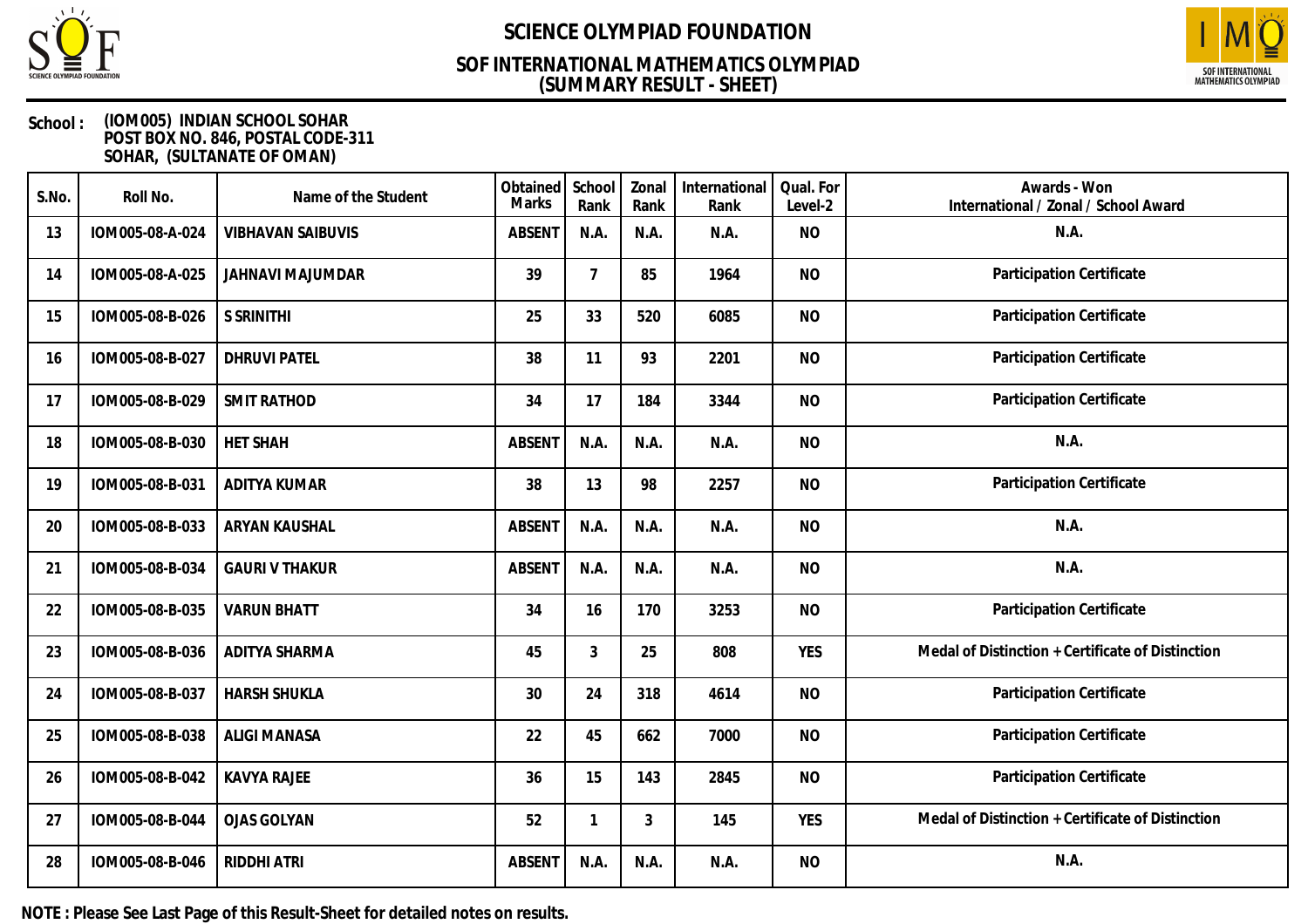

## **(SUMMARY RESULT - SHEET) SOF INTERNATIONAL MATHEMATICS OLYMPIAD**



### **School : (IOM005) INDIAN SCHOOL SOHAR POST BOX NO. 846, POSTAL CODE-311 SOHAR, (SULTANATE OF OMAN)**

| S.No. | Roll No.        | Name of the Student            | Obtained<br>Marks | School<br>Rank | Zonal<br>Rank | International<br>Rank | Qual. For<br>Level-2 | Awards - Won<br>International / Zonal / School Award |
|-------|-----------------|--------------------------------|-------------------|----------------|---------------|-----------------------|----------------------|------------------------------------------------------|
| 29    | IOM005-08-B-047 | MADHUSMITA MOHAKUD             | 38                | 8              | 90            | 2149                  | <b>NO</b>            | Participation Certificate                            |
| 30    | IOM005-08-B-048 | V JYOTSNNA                     | 20                | 47             | 734           | 7452                  | <b>NO</b>            | Participation Certificate                            |
| 31    | IOM005-08-B-050 | ANANNYAA SHETTY                | 27                | 29             | 435           | 5549                  | <b>NO</b>            | Participation Certificate                            |
| 32    | IOM005-08-B-051 | ANIMESH VIJAY BAWANE           | 39                | 6              | 78            | 1895                  | <b>NO</b>            | School Bronze Medal + Participation Certificate      |
| 33    | IOM005-08-B-052 | <b>URMI MIRANI</b>             | 45                | $\overline{2}$ | 23            | 791                   | <b>YES</b>           | Medal of Distinction + Certificate of Distinction    |
| 34    | IOM005-08-B-053 | <b>RISHIT MATHUR</b>           | <b>ABSENT</b>     | N.A.           | N.A.          | N.A.                  | <b>NO</b>            | N.A.                                                 |
| 35    | IOM005-08-C-054 | <b>IMMANUEL THOMAS FRANCIS</b> | 22                | 40             | 631           | 6867                  | <b>NO</b>            | Participation Certificate                            |
| 36    | IOM005-08-C-055 | MOHAMMED RABAH                 | <b>ABSENT</b>     | N.A.           | N.A.          | N.A.                  | <b>NO</b>            | N.A.                                                 |
| 37    | IOM005-08-C-061 | <b>ADARSH DAS</b>              | 22                | 42             | 634           | 6911                  | <b>NO</b>            | Participation Certificate                            |
| 38    | IOM005-08-D-063 | <b>ARPITANS</b>                | 28                | 25             | 366           | 5129                  | <b>NO</b>            | Participation Certificate                            |
| 39    | IOM005-08-D-072 | NIRANJAN KOKKADAN              | 23                | 38             | 593           | 6657                  | <b>NO</b>            | Participation Certificate                            |
| 40    | IOM005-08-D-073 | PRITHIN P NATH                 | <b>ABSENT</b>     | N.A.           | N.A.          | N.A.                  | <b>NO</b>            | N.A.                                                 |
| 41    | IOM005-08-E-076 | <b>ANSHITHA FICEL</b>          | 38                | 10             | 92            | 2191                  | <b>NO</b>            | Participation Certificate                            |
| 42    | IOM005-08-E-079 | OMAR FAROOQUE                  | 27                | 31             | 448           | 5625                  | <b>NO</b>            | Participation Certificate                            |
| 43    | IOM005-08-E-081 | MOHAMMED SAAD TOLA             | <b>ABSENT</b>     | N.A.           | N.A.          | N.A.                  | <b>NO</b>            | N.A.                                                 |
| 44    | IOM005-08-E-087 | MOHAMMAD SHADMAN SIDDIQUE      | 24                | 37             | 577           | 6514                  | <b>NO</b>            | Participation Certificate                            |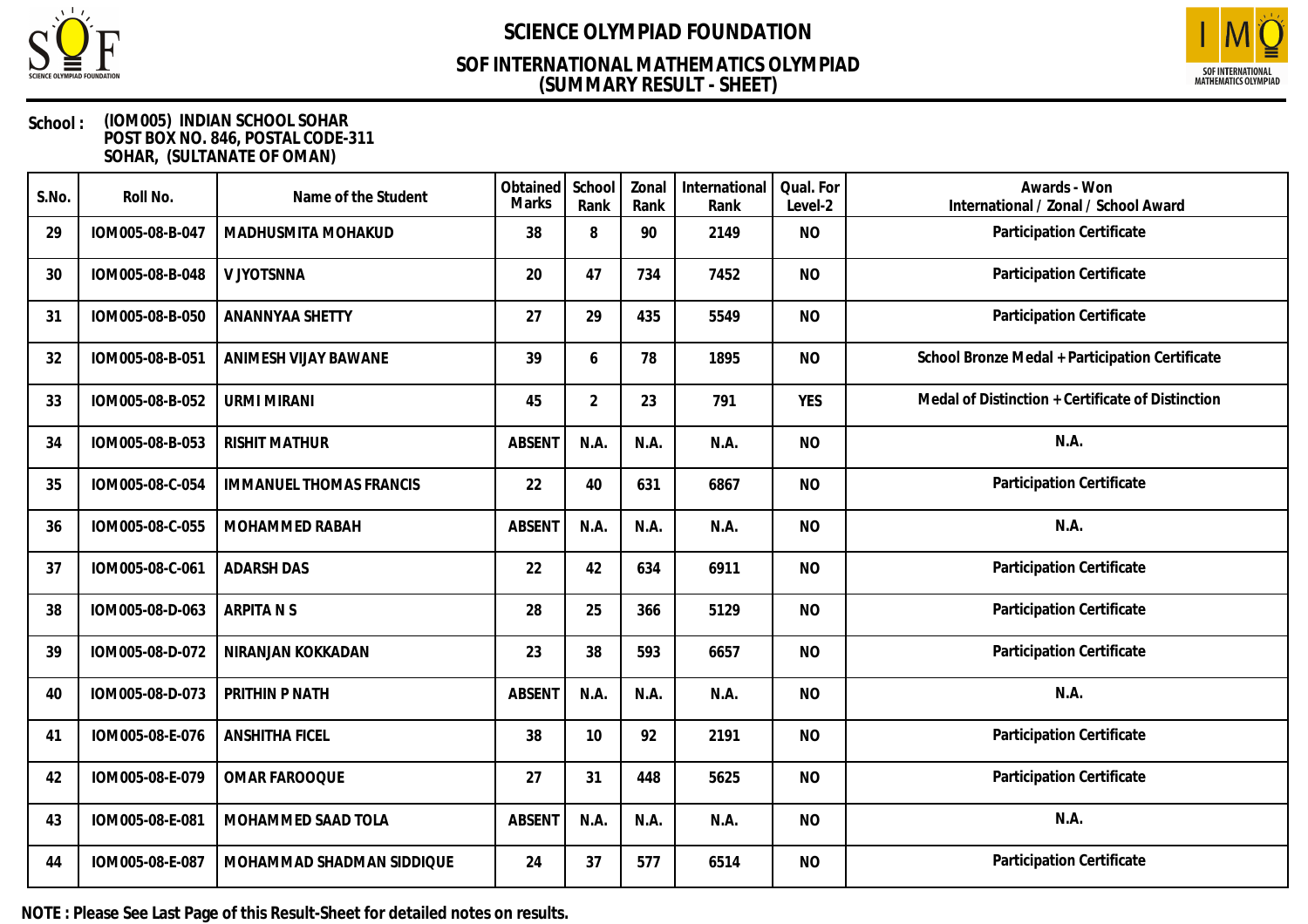

## **(SUMMARY RESULT - SHEET) SOF INTERNATIONAL MATHEMATICS OLYMPIAD**



### **School : (IOM005) INDIAN SCHOOL SOHAR POST BOX NO. 846, POSTAL CODE-311 SOHAR, (SULTANATE OF OMAN)**

| S.No. | Roll No.        | Name of the Student  | Obtained<br>Marks | School<br>Rank | Zonal<br>Rank | International<br>Rank | Qual. For<br>Level-2 | Awards - Won<br>International / Zonal / School Award |
|-------|-----------------|----------------------|-------------------|----------------|---------------|-----------------------|----------------------|------------------------------------------------------|
| 45    | IOM005-08-F-088 | <b>MADIHA ZAINAB</b> | 22                | 41             | 633           | 6883                  | <b>NO</b>            | Participation Certificate                            |
| 46    | IOM005-08-F-090 | MOHD HAAZIQ JAMAL    | 38                | 12             | 94            | 2208                  | <b>NO</b>            | Participation Certificate                            |
| 47    | IOM005-08-F-091 | <b>ADITI</b>         | <b>ABSENT</b>     | N.A.           | N.A.          | N.A.                  | <b>NO</b>            | N.A.                                                 |
| 48    | IOM005-08-F-093 | M A ALEEM AAMIR      | 45                | 4              | 31            | 898                   | <b>YES</b>           | School Gold Medal + Participation Certificate        |
| 49    | IOM005-08-F-094 | <b>SWETHA</b>        | 28                | 26             | 377           | 5191                  | <b>NO</b>            | Participation Certificate                            |
| 50    | IOM005-08-F-097 | AJINKYA M MORE       | 22                | 44             | 661           | 6994                  | <b>NO</b>            | Participation Certificate                            |
| 51    | IOM005-08-F-101 | <b>AMIRA KALAM</b>   | 27                | 30             | 446           | 5586                  | <b>NO</b>            | Participation Certificate                            |
| 52    | IOM005-08-F-103 | <b>HIYA TAUNK</b>    | 22                | 43             | 657           | 6986                  | <b>NO</b>            | Participation Certificate                            |
| 53    | IOM005-08-F-104 | AYESHA ABRAR         | 33                | 18             | 203           | 3561                  | <b>NO</b>            | Participation Certificate                            |
| 54    | IOM005-08-F-105 | RUTU BHANDARI        | 25                | 34             | 535           | 6157                  | <b>NO</b>            | Participation Certificate                            |
| 55    | IOM005-08-F-106 | PATTAN FARZANA       | 27                | 28             | 408           | 5421                  | <b>NO</b>            | Participation Certificate                            |
| 56    | IOM005-08-F-108 | PATTAN RIJVANA       | 26                | 32             | 490           | 5879                  | <b>NO</b>            | Participation Certificate                            |
| 57    | IOM005-08-F-109 | R LOKESH             | 28                | 27             | 389           | 5260                  | <b>NO</b>            | Participation Certificate                            |
| 58    | IOM005-08-G-111 | ASHWIN SHANMUGAM     | 23                | 39             | 594           | 6659                  | <b>NO</b>            | Participation Certificate                            |
| 59    | IOM005-08-G-114 | CLIVE J COLACO       | 32                | 20             | 234           | 3959                  | <b>NO</b>            | Participation Certificate                            |
| 60    | IOM005-08-G-115 | P ARAVIND            | 24                | 35             | 541           | 6256                  | <b>NO</b>            | Participation Certificate                            |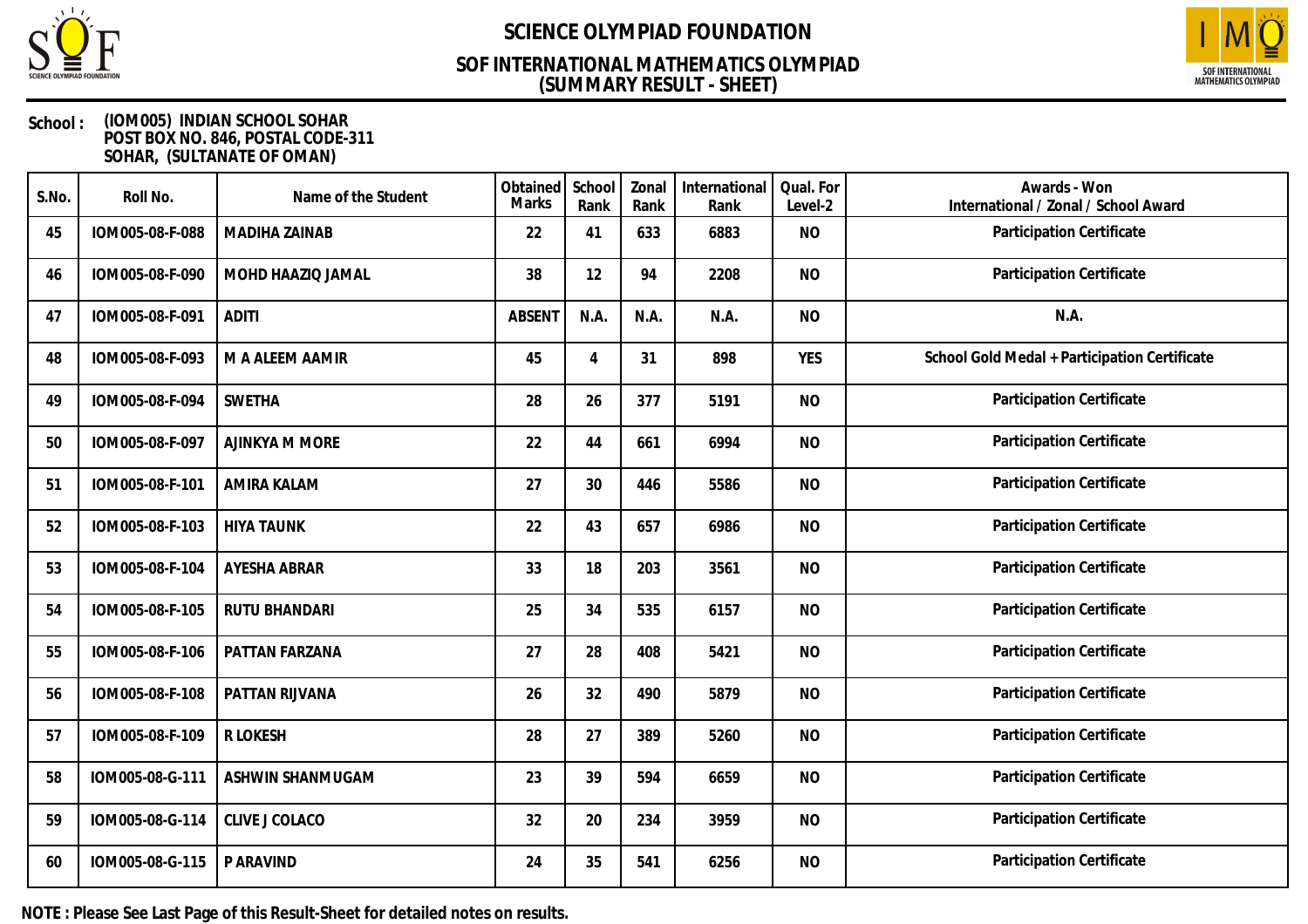

## **(SUMMARY RESULT - SHEET) SOF INTERNATIONAL MATHEMATICS OLYMPIAD**



| S.No.          | Roll No.        | Name of the Student        | Obtained<br>Marks | School<br>Rank | Zonal<br>Rank | International<br>Rank | Qual. For<br>Level-2 | Awards - Won<br>International / Zonal / School Award |
|----------------|-----------------|----------------------------|-------------------|----------------|---------------|-----------------------|----------------------|------------------------------------------------------|
| 61             | IOM005-08-G-116 | <b>SIMRA BHAT</b>          | <b>ABSENT</b>     | N.A.           | N.A.          | N.A.                  | <b>NO</b>            | N.A.                                                 |
| 62             | IOM005-08-G-121 | SAKHI AGRAWAL              | 31                | 22             | 276           | 4347                  | <b>NO</b>            | Participation Certificate                            |
| 63             | IOM005-08-G-122 | <b>CHESHTA THANVI</b>      | <b>ABSENT</b>     | N.A.           | N.A.          | N.A.                  | <b>NO</b>            | N.A.                                                 |
| 64             | IOM005-08-G-123 | <b>KEITH M LOBO</b>        | <b>ABSENT</b>     | N.A.           | N.A.          | N.A.                  | <b>NO</b>            | N.A.                                                 |
| 65             | IOM005-08-G-124 | <b>JOE JIMSON</b>          | <b>ABSENT</b>     | N.A.           | N.A.          | N.A.                  | <b>NO</b>            | N.A.                                                 |
| 66             | IOM005-08-G-125 | <b>SRI MAHESH</b>          | 38                | 14             | 103           | 2318                  | <b>NO</b>            | Participation Certificate                            |
|                | IOM005-09-A-001 | UMAIMA PARVEEN KAKAMARI    | <b>ABSENT</b>     | N.A.           | N.A.          | N.A.                  | <b>NO</b>            | N.A.                                                 |
| $\overline{2}$ | IOM005-09-A-002 | SPARSH GUPTA               | 40                | 5              | 67            | 1721                  | <b>NO</b>            | Participation Certificate                            |
| 3              | IOM005-09-A-003 | SAUMYA TIWARI              | 43                | $\overline{2}$ | 41            | 1137                  | <b>NO</b>            | School Gold Medal + Participation Certificate        |
| 4              | IOM005-09-A-005 | <b>ARAVINTH RAJESH</b>     | 35                | 9              | 154           | 2959                  | <b>NO</b>            | Participation Certificate                            |
| 5              | IOM005-09-A-006 | RISHABH CHOPDE             | 36                | 6              | 131           | 2696                  | <b>NO</b>            | Participation Certificate                            |
| 6              | IOM005-09-A-007 | SWITHIN GLADSON GOMEZ      | 47                | 1              | 18            | 542                   | <b>YES</b>           | Medal of Distinction + Certificate of Distinction    |
| $\overline{7}$ | IOM005-09-A-008 | SHREYA KAMATH              | <b>ABSENT</b>     | N.A.           | N.A.          | N.A.                  | <b>NO</b>            | N.A.                                                 |
| 8              | IOM005-09-A-009 | <b>STUTI RAY</b>           | 30                | 15             | 277           | 4465                  | <b>NO</b>            | Participation Certificate                            |
| 9              | IOM005-09-A-010 | <b>BAHULA SATHYAMURTHY</b> | 23                | 20             | 564           | 6831                  | <b>NO</b>            | Participation Certificate                            |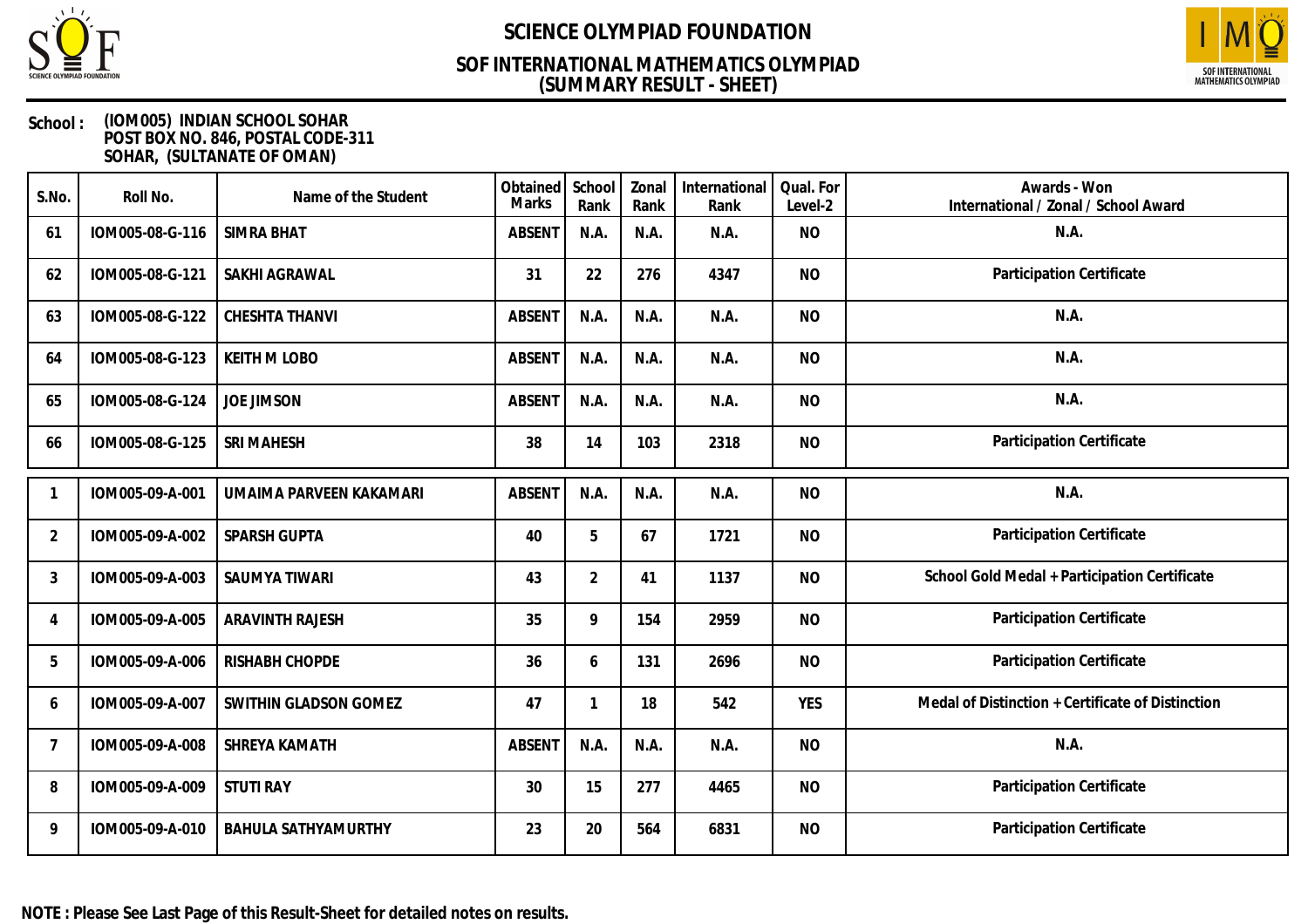

## **(SUMMARY RESULT - SHEET) SOF INTERNATIONAL MATHEMATICS OLYMPIAD**



### **School : (IOM005) INDIAN SCHOOL SOHAR POST BOX NO. 846, POSTAL CODE-311 SOHAR, (SULTANATE OF OMAN)**

| S.No. | Roll No.        | Name of the Student               | Obtained<br>Marks | School<br>Rank | Zonal<br>Rank | International<br>Rank | Qual. For<br>Level-2 | Awards - Won<br>International / Zonal / School Award |
|-------|-----------------|-----------------------------------|-------------------|----------------|---------------|-----------------------|----------------------|------------------------------------------------------|
| 10    | IOM005-09-A-012 | PARSHVA KUMAR MANISH SHAH         | 41                | 3              | 48            | 1418                  | <b>NO</b>            | School Silver Medal + Participation Certificate      |
| 11    | IOM005-09-A-013 | RUPANJANA CHOUDHURY               | <b>ABSENT</b>     | N.A.           | N.A.          | N.A.                  | <b>NO</b>            | N.A.                                                 |
| 12    | IOM005-09-A-014 | ALI MAJID SIDDIQUI                | 21                | 21             | 661           | 7470                  | <b>NO</b>            | Participation Certificate                            |
| 13    | IOM005-09-A-017 | <b>EDVIN BINU</b>                 | 29                | 17             | 331           | 4960                  | <b>NO</b>            | Participation Certificate                            |
| 14    | IOM005-09-A-018 | SHRIRAM SEKAR GOUNDER             | <b>ABSENT</b>     | N.A.           | N.A.          | N.A.                  | <b>NO</b>            | N.A.                                                 |
| 15    | IOM005-09-A-020 | <b>NAMIT SUNIL</b>                | 32                | 12             | 222           | 3809                  | <b>NO</b>            | Participation Certificate                            |
| 16    | IOM005-09-A-021 | SHRIYA SRINIVASA GOPALAN          | 19                | 26             | 741           | 7993                  | <b>NO</b>            | Participation Certificate                            |
| 17    | IOM005-09-A-022 | SEBASTIAN TOMY ANTHONY            | 19                | 24             | 725           | 7914                  | <b>NO</b>            | Participation Certificate                            |
| 18    | IOM005-09-A-025 | <b>ABDUL MATEEN</b>               | 33                | 11             | 213           | 3667                  | <b>NO</b>            | Participation Certificate                            |
| 19    | IOM005-09-B-027 | <b>DIMPI</b>                      | 30                | 16             | 291           | 4591                  | <b>NO</b>            | Participation Certificate                            |
| 20    | IOM005-09-B-029 | <b>ARYAN BHADOO</b>               | 31                | 14             | 253           | 4151                  | <b>NO</b>            | Participation Certificate                            |
| 21    | IOM005-09-B-030 | <b>VADARIYA ROSHNI BEN SURESH</b> | <b>ABSENT</b>     | N.A.           | N.A.          | N.A.                  | <b>NO</b>            | N.A.                                                 |
| 22    | IOM005-09-B-033 | LIYA MERIN SUNNY                  | 34                | 10             | 175           | 3233                  | <b>NO</b>            | Participation Certificate                            |
| 23    | IOM005-09-B-034 | MELINDA RUTH KAMALY               | <b>ABSENT</b>     | N.A.           | N.A.          | N.A.                  | <b>NO</b>            | N.A.                                                 |
| 24    | IOM005-09-C-040 | PRITHVIRAJ MATHAVAN               | 31                | 13             | 249           | 4133                  | <b>NO</b>            | Participation Certificate                            |
| 25    | IOM005-09-C-041 | YAGNIK GORDHAN BHAI SARAVAIYA     | 26                | 19             | 436           | 5923                  | <b>NO</b>            | Participation Certificate                            |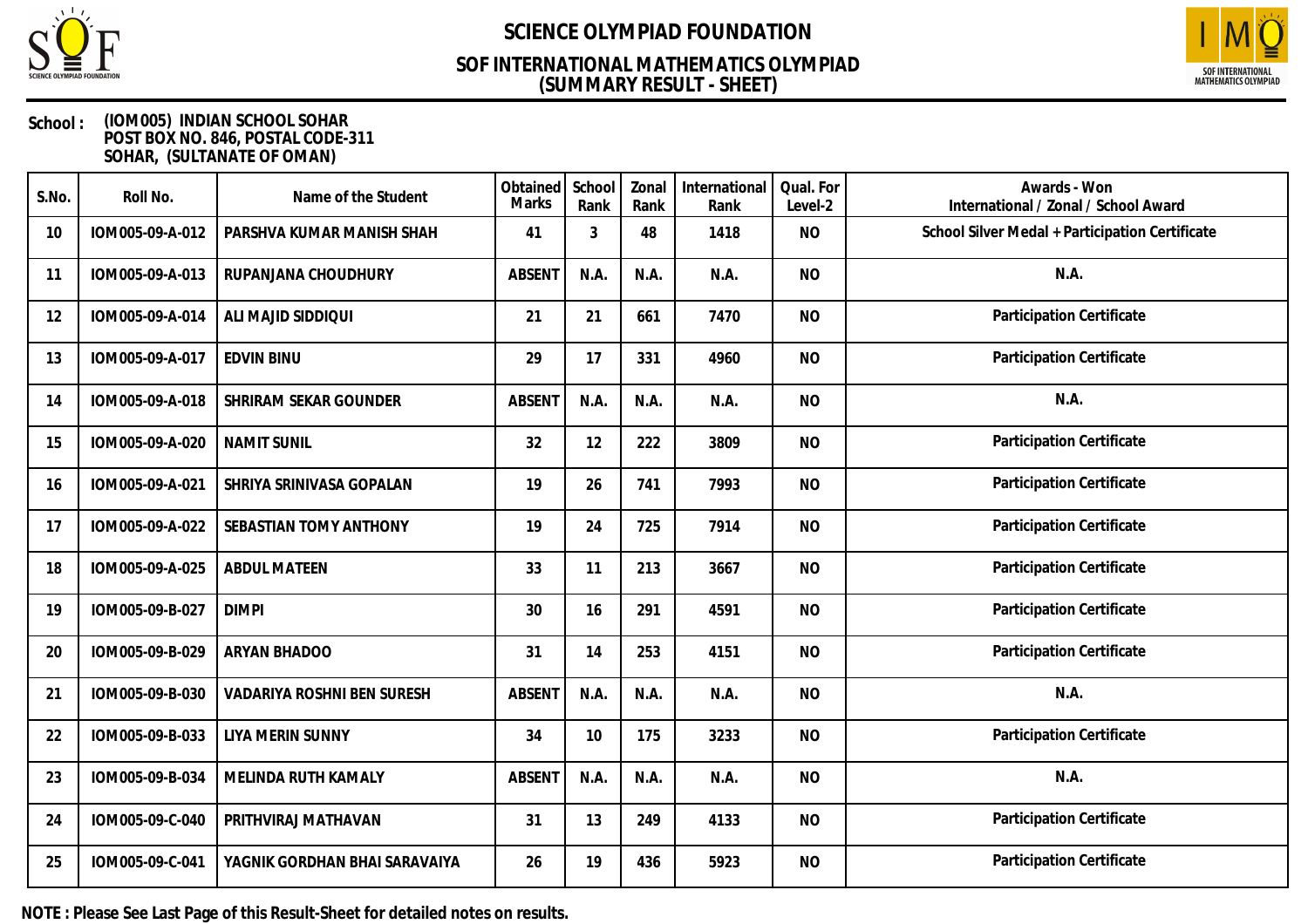

## **(SUMMARY RESULT - SHEET) SOF INTERNATIONAL MATHEMATICS OLYMPIAD**



| S.No. | Roll No.        | Name of the Student          | Obtained<br>Marks | School<br>Rank | Zonal<br>Rank | International<br>Rank | Qual. For<br>Level-2 | Awards - Won<br>International / Zonal / School Award |
|-------|-----------------|------------------------------|-------------------|----------------|---------------|-----------------------|----------------------|------------------------------------------------------|
| 26    | IOM005-09-C-042 | MEHTA DHARMIK PRASHANT KUMAR | 27                | 18             | 392           | 5541                  | <b>NO</b>            | Participation Certificate                            |
| 27    | IOM005-09-C-043 | <b>KANNAN K</b>              | 20                | 23             | 691           | 7669                  | <b>NO</b>            | Participation Certificate                            |
| 28    | IOM005-09-C-045 | SANJAY KUMAR VINAYAGAM       | 19                | 25             | 739           | 7991                  | N <sub>O</sub>       | Participation Certificate                            |
| 29    | IOM005-09-D-048 | AKASH SASIDHARAN             | <b>ABSENT</b>     | N.A.           | N.A.          | N.A.                  | <b>NO</b>            | N.A.                                                 |
| 30    | IOM005-09-D-049 | PUNIT SUDHAKAR               | 35                | 8              | 152           | 2952                  | <b>NO</b>            | Participation Certificate                            |
| 31    | IOM005-09-D-050 | <b>CHINMAY SOOD</b>          | 20                | 22             | 667           | 7582                  | <b>NO</b>            | Participation Certificate                            |
| 32    | IOM005-09-D-051 | MRIDULA HARIKUMAR PILLAI     | 16                | 27             | 832           | 8623                  | <b>NO</b>            | Participation Certificate                            |
| 33    | IOM005-09-D-055 | <b>DEEPAK DEIVEEGAN</b>      | 40                | 4              | 62            | 1663                  | <b>NO</b>            | School Bronze Medal + Participation Certificate      |
| 34    | IOM005-09-D-058 | <b>SOHAM KUMAR</b>           | <b>ABSENT</b>     | N.A.           | N.A.          | N.A.                  | <b>NO</b>            | N.A.                                                 |
| 35    | IOM005-09-D-063 | PRAMITE THESMA PREMKUMAR     | 36                | $\overline{7}$ | 138           | 2758                  | <b>NO</b>            | Participation Certificate                            |
| 36    | IOM005-09-D-064 | SHASHWAT KASHYAB             | <b>ABSENT</b>     | N.A.           | N.A.          | N.A.                  | <b>NO</b>            | N.A.                                                 |
| 37    | IOM005-09-D-065 | <b>STENY VARUGHESE</b>       | <b>ABSENT</b>     | N.A.           | N.A.          | N.A.                  | <b>NO</b>            | N.A.                                                 |
| 38    | IOM005-09-E-066 | ANAND KRISHNA                | 36                | 6              | 131           | 2696                  | <b>NO</b>            | Participation Certificate                            |
| 39    | IOM005-09-E-068 | <b>VENNELA KOTHARI</b>       | <b>ABSENT</b>     | N.A.           | N.A.          | N.A.                  | <b>NO</b>            | N.A.                                                 |
| 40    | IOM005-09-E-074 | D JAI SRI AISWARYA           | <b>ABSENT</b>     | N.A.           | N.A.          | N.A.                  | <b>NO</b>            | N.A.                                                 |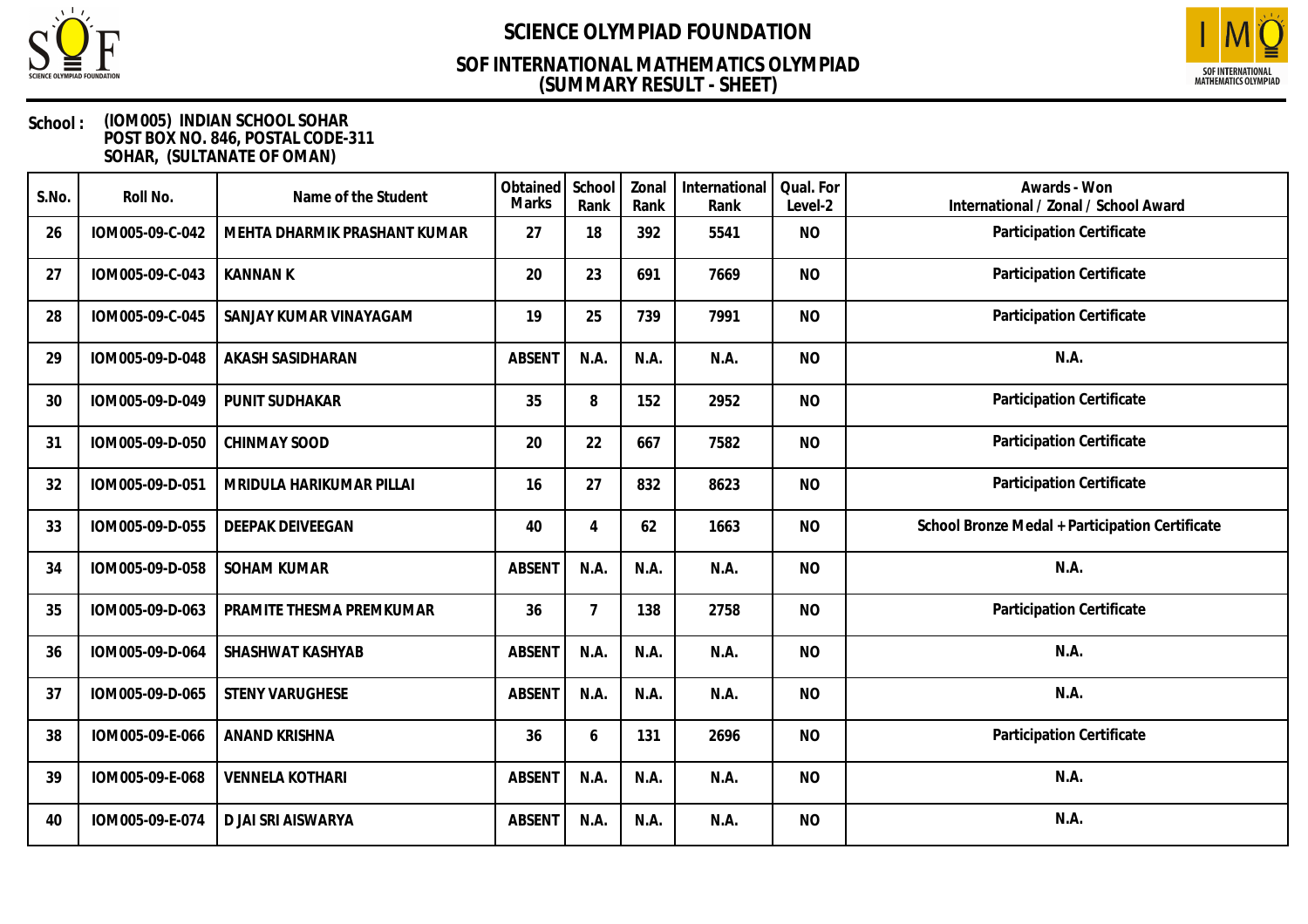

## **(SUMMARY RESULT - SHEET) SOF INTERNATIONAL MATHEMATICS OLYMPIAD**



### **School : (IOM005) INDIAN SCHOOL SOHAR POST BOX NO. 846, POSTAL CODE-311 SOHAR, (SULTANATE OF OMAN)**

| S.No.          | Roll No.        | Name of the Student           | Obtained<br><b>Marks</b> | School<br>Rank | Zonal<br>Rank | International<br>Rank | Qual. For<br>Level-2 | Awards - Won<br>International / Zonal / School Award |
|----------------|-----------------|-------------------------------|--------------------------|----------------|---------------|-----------------------|----------------------|------------------------------------------------------|
|                | IOM005-10-A-001 | SREEMUKUND VEGI               | 23                       | 18             | 361           | 6073                  | <b>NO</b>            | Participation Certificate                            |
| $\overline{2}$ | IOM005-10-A-002 | JENNIE ANGELA JOSE SHIRLEY    | 43                       | $\overline{2}$ | 22            | 929                   | <b>YES</b>           | Medal of Distinction + Certificate of Distinction    |
| 3              | IOM005-10-A-003 | SATHYAN KAMARAJ               | <b>ABSENT</b>            | N.A.           | N.A.          | N.A.                  | <b>NO</b>            | N.A.                                                 |
| 4              | IOM005-10-A-004 | KUSHI MANISH MATHUR           | <b>ABSENT</b>            | N.A.           | N.A.          | N.A.                  | <b>NO</b>            | N.A.                                                 |
| 5              | IOM005-10-B-006 | M CELESTINA ELIZABETH         | 24                       | 16             | 326           | 5789                  | <b>NO</b>            | Participation Certificate                            |
| 6              | IOM005-10-B-007 | <b>JASPREET KAUR</b>          | <b>ABSENT</b>            | N.A.           | N.A.          | N.A.                  | <b>NO</b>            | N.A.                                                 |
| 7              | IOM005-10-B-015 | SNEHA HARSHINI S              | 25                       | 14             | 293           | 5418                  | <b>NO</b>            | Participation Certificate                            |
| 8              | IOM005-10-B-017 | NIDAMANURI SUREKHA            | 28                       | 11             | 217           | 4552                  | <b>NO</b>            | Participation Certificate                            |
| 9              | IOM005-10-C-019 | ABURVA GOVINDARAJAN S         | 23                       | 17             | 355           | 6048                  | <b>NO</b>            | Participation Certificate                            |
| 10             | IOM005-10-C-020 | <b>NAUKSHATRO BOSE</b>        | 45                       | 1              | 14            | 640                   | <b>YES</b>           | Medal of Distinction + Certificate of Distinction    |
| 11             | IOM005-10-C-023 | NANDINI LEKHA RAJESH          | 26                       | 13             | 274           | 5195                  | <b>NO</b>            | Participation Certificate                            |
| 12             | IOM005-10-C-024 | SARTHAK CHANDAJKAR            | 22                       | 20             | 397           | 6388                  | <b>NO</b>            | Participation Certificate                            |
| 13             | IOM005-10-D-026 | <b>VINEET BHAVINBHAI SHAH</b> | 37                       | 3              | 58            | 2161                  | <b>NO</b>            | School Gold Medal + Participation Certificate        |
| 14             | IOM005-10-D-027 | <b>BAIBHAB MUKHERJEE</b>      | 28                       | 10             | 212           | 4478                  | <b>NO</b>            | Participation Certificate                            |
| 15             | IOM005-10-D-028 | <b>KEVIN THOMAS</b>           | 27                       | 12             | 256           | 4981                  | <b>NO</b>            | Participation Certificate                            |
| 16             | IOM005-10-D-030 | <b>J SHRAVAN</b>              | 34                       | $\overline{7}$ | 100           | 2928                  | <b>NO</b>            | Participation Certificate                            |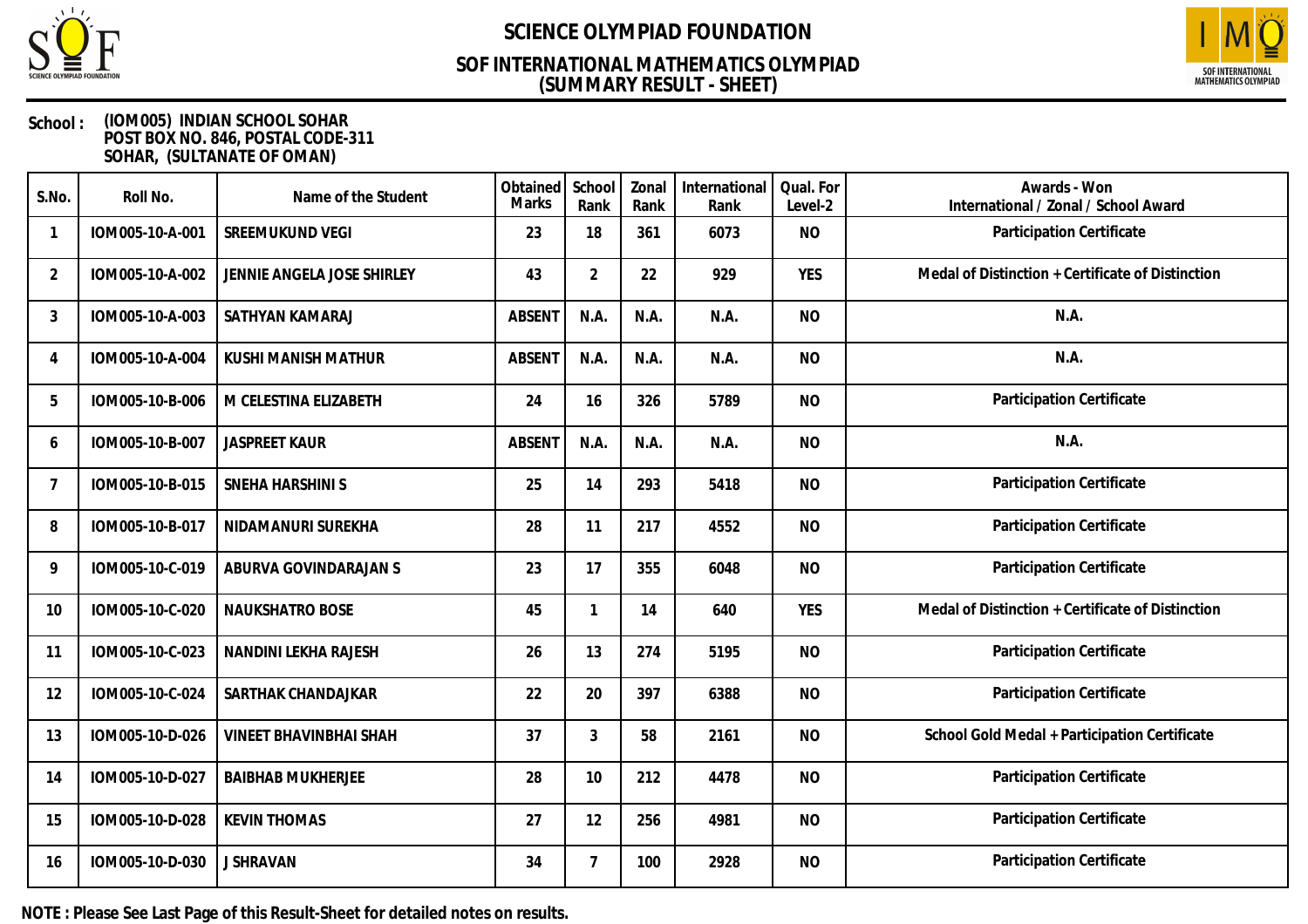

## **(SUMMARY RESULT - SHEET) SOF INTERNATIONAL MATHEMATICS OLYMPIAD**



| S.No.          | Roll No.        | Name of the Student         | Obtained<br><b>Marks</b> | School<br>Rank | Zonal<br>Rank | International<br>Rank | Qual. For<br>Level-2 | Awards - Won<br>International / Zonal / School Award |
|----------------|-----------------|-----------------------------|--------------------------|----------------|---------------|-----------------------|----------------------|------------------------------------------------------|
| 17             | IOM005-10-D-032 | MOLIYA KEVAL RAJESH         | 34                       | 6              | 87            | 2800                  | <b>NO</b>            | Participation Certificate                            |
| 18             | IOM005-10-E-033 | MOHAMMED UMAR SHARIEFF      | 22                       | 19             | 384           | 6313                  | <b>NO</b>            | Participation Certificate                            |
| 19             | IOM005-10-E-035 | PAVITRI MURUGAN             | 30                       | 8              | 170           | 3948                  | <b>NO</b>            | Participation Certificate                            |
| 20             | IOM005-10-E-036 | <b>MAHI MISHRA</b>          | 19                       | 21             | 490           | 7091                  | <b>NO</b>            | Participation Certificate                            |
| 21             | IOM005-10-E-043 | PRANAV ALIGETI              | 25                       | 15             | 308           | 5528                  | <b>NO</b>            | Participation Certificate                            |
| 22             | IOM005-10-E-044 | SUHANA                      | 35                       | 5              | 79            | 2628                  | <b>NO</b>            | School Bronze Medal + Participation Certificate      |
| 23             | IOM005-10-E-045 | <b>GAMBHIR TANMAY MANOJ</b> | 37                       | 4              | 59            | 2171                  | <b>NO</b>            | School Silver Medal + Participation Certificate      |
| 24             | IOM005-10-E-046 | RISHI CHAUDHARI             | 30                       | 9              | 183           | 4019                  | <b>NO</b>            | Participation Certificate                            |
|                | IOM005-11-A-003 | AARYAN DWIVEDI              | 30                       | 3              | 56            | 1685                  | <b>NO</b>            | School Silver Medal + Participation Certificate      |
| $\overline{2}$ | IOM005-11-A-004 | ANURAG BANDOYOPADHYAY       | <b>ABSENT</b>            | N.A.           | N.A.          | N.A.                  | <b>NO</b>            | N.A.                                                 |
| 3              | IOM005-11-A-006 | <b>ADITYA VINOD</b>         | 29                       | 5              | 65            | 1822                  | <b>NO</b>            | Participation Certificate                            |
| $\overline{4}$ | IOM005-11-A-007 | <b>B KRITHIKHA</b>          | 23                       | 12             | 162           | 3039                  | <b>NO</b>            | Participation Certificate                            |
| 5              | IOM005-11-A-008 | PALAK JAUHARI               | 29                       | 6              | 70            | 1858                  | <b>NO</b>            | Participation Certificate                            |
| 6              | IOM005-11-A-011 | HARSH KUMAR N PATEL         | 28                       | 8              | 82            | 2002                  | <b>NO</b>            | Participation Certificate                            |
| 7              | IOM005-11-A-013 | NISARG MANOJ KUMAR SARAIYA  | <b>ABSENT</b>            | N.A.           | N.A.          | N.A.                  | <b>NO</b>            | N.A.                                                 |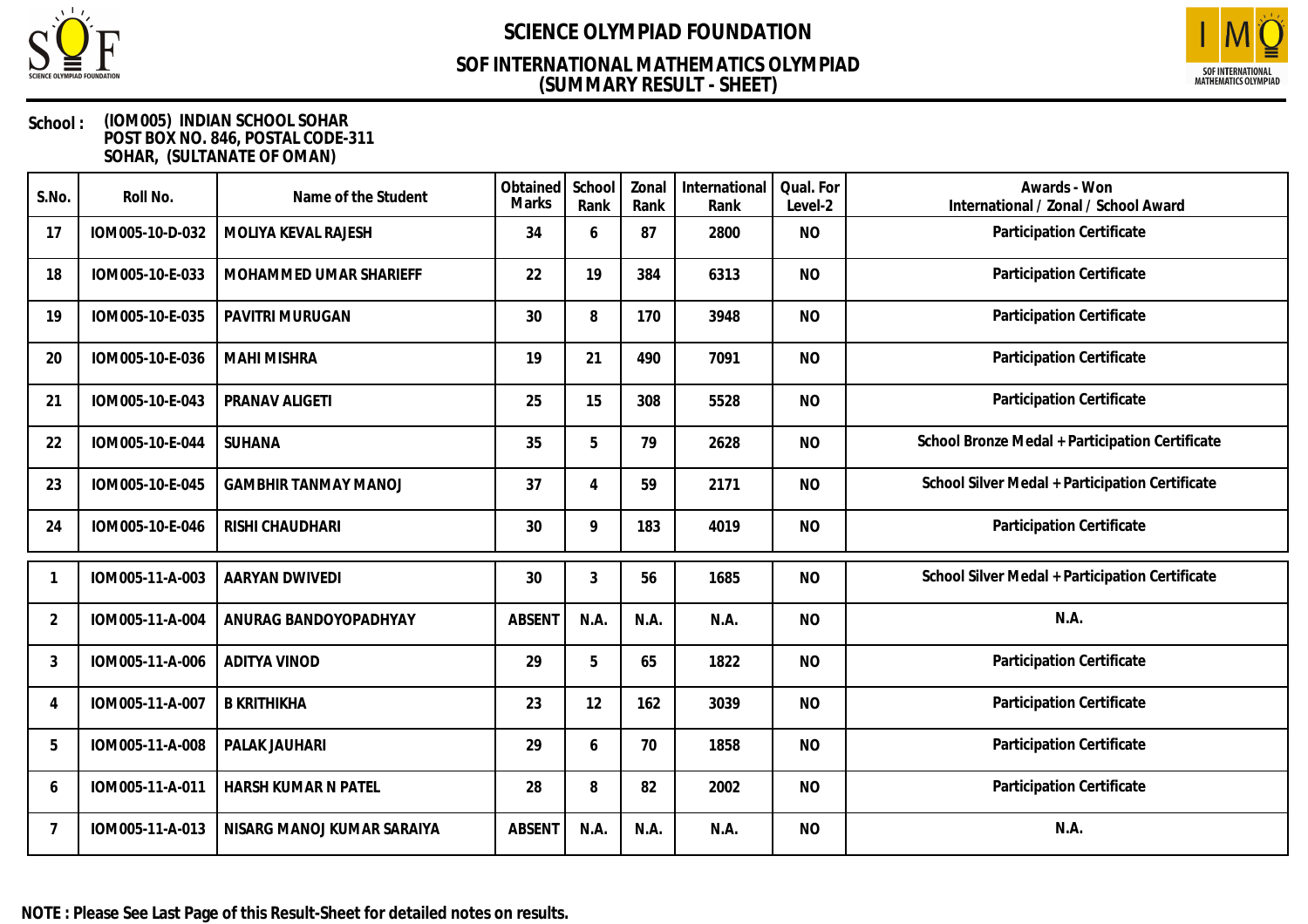

## **(SUMMARY RESULT - SHEET) SOF INTERNATIONAL MATHEMATICS OLYMPIAD**



| S.No.          | Roll No.        | Name of the Student       | Obtained<br>Marks | School<br>Rank | Zonal<br>Rank | International<br>Rank | Qual. For<br>Level-2 | Awards - Won<br>International / Zonal / School Award |
|----------------|-----------------|---------------------------|-------------------|----------------|---------------|-----------------------|----------------------|------------------------------------------------------|
| 8              | IOM005-11-A-015 | <b>JOEL SABU</b>          | 16                | 16             | 277           | 4420                  | <b>NO</b>            | Participation Certificate                            |
| 9              | IOM005-11-A-018 | MOHAMMED ABDUL RAFAY      | 30                | 4              | 57            | 1690                  | <b>NO</b>            | School Bronze Medal + Participation Certificate      |
| 10             | IOM005-11-A-019 | <b>KARTIK SHUKLA</b>      | 18                | 14             | 258           | 4101                  | <b>NO</b>            | Participation Certificate                            |
| 11             | IOM005-11-B-020 | <b>AKHILA FICEL</b>       | 30                | $\overline{2}$ | 51            | 1611                  | <b>NO</b>            | School Gold Medal + Participation Certificate        |
| 12             | IOM005-11-B-021 | C S ANISH                 | 35                | 1              | 20            | 914                   | <b>YES</b>           | Medal of Distinction + Certificate of Distinction    |
| 13             | IOM005-11-B-022 | <b>RAUNAK SINGH</b>       | 25                | 11             | 143           | 2703                  | <b>NO</b>            | Participation Certificate                            |
| 14             | IOM005-11-B-023 | SADHANA JAYAKUMAR         | 17                | 15             | 270           | 4232                  | <b>NO</b>            | Participation Certificate                            |
| 15             | IOM005-11-B-024 | <b>AASTHA PATEL</b>       | 28                | 9              | 87            | 2043                  | <b>NO</b>            | Participation Certificate                            |
| 16             | IOM005-11-B-025 | ANURAG GUPTA              | 23                | 13             | 168           | 3107                  | <b>NO</b>            | Participation Certificate                            |
| 17             | IOM005-11-B-026 | <b>RATUL SINHA</b>        | <b>ABSENT</b>     | N.A.           | N.A.          | N.A.                  | <b>NO</b>            | N.A.                                                 |
| 18             | IOM005-11-B-028 | FIZA FAIZAL MOHAMMED      | 27                | 10             | 110           | 2267                  | <b>NO</b>            | Participation Certificate                            |
| 19             | IOM005-11-C-035 | AAKANSHA PATODIA          | 28                | $\overline{7}$ | 80            | 1990                  | <b>NO</b>            | Participation Certificate                            |
|                | IOM005-12-A-001 | M SWARNAMANJARI           | 33                | 4              | 37            | 1416                  | <b>NO</b>            | Participation Certificate                            |
| $\overline{2}$ | IOM005-12-A-002 | DESHMUKH TANMAY VILAS     | 24                | 6              | 81            | 2886                  | <b>NO</b>            | Participation Certificate                            |
| 3              | IOM005-12-B-005 | ABHINAV SURESH ENNAZHIYIL | 35                | $\mathbf 1$    | 27            | 1057                  | <b>NO</b>            | School Gold Medal + Participation Certificate        |